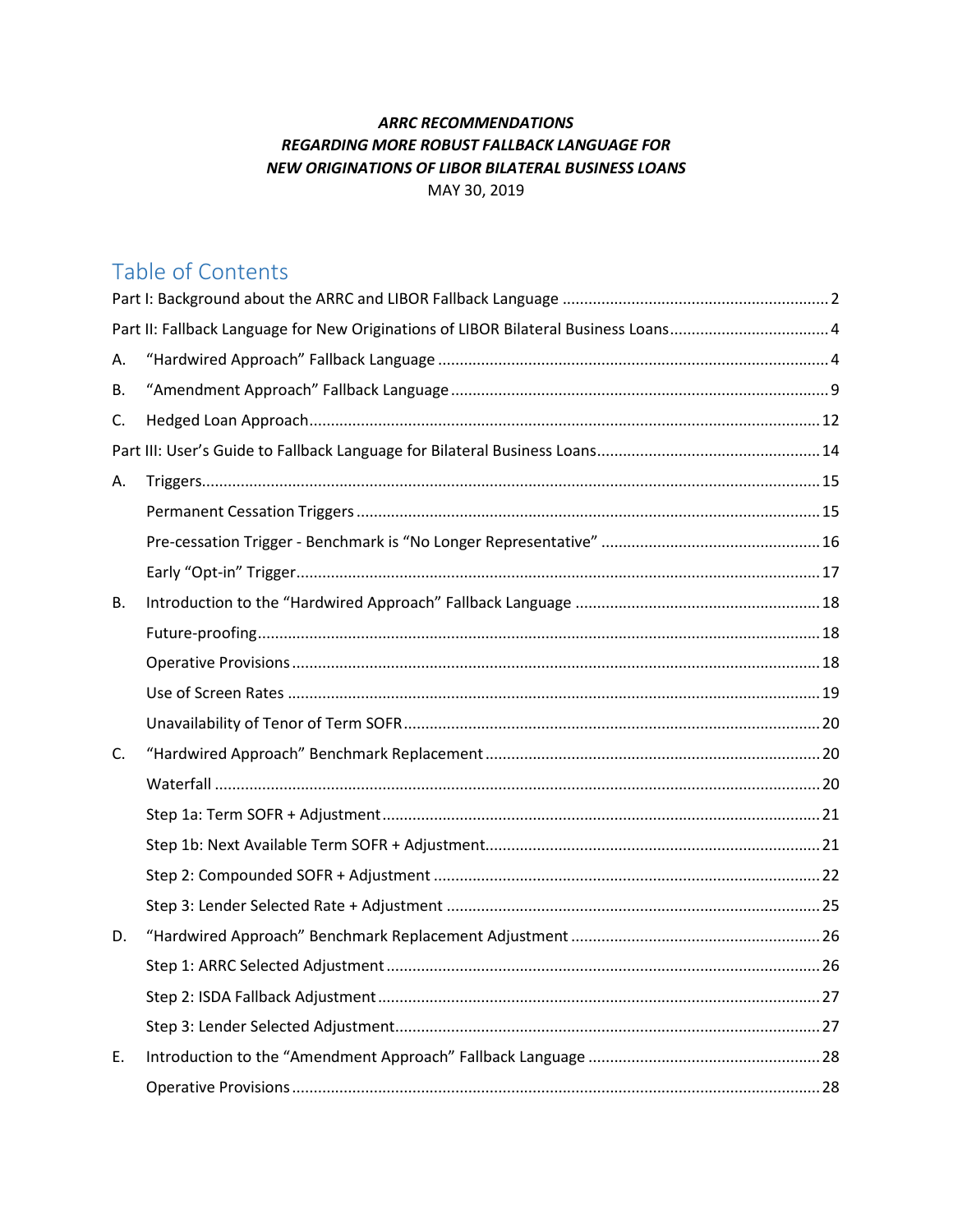#### *Part I: Background about the ARRC and LIBOR Fallback Language*

<span id="page-1-0"></span>U.S. dollar LIBOR ("LIBOR") is widely used in the global financial system in a large volume and broad range of financial products and contracts. In 2014 as a response to concerns about the reliability and robustness of LIBOR and other term wholesale unsecured bank borrowing rates, the Financial Stability Oversight Council and Financial Stability Board ("FSB") called for the development of alternative interest rate benchmarks. Against this backdrop, the Board of Governors of the Federal Reserve System and the Federal Reserve Bank of New York convened the [Alternative Reference Rates Committee](https://www.newyorkfed.org/arrc/index.html) ("ARRC") later that year to identify an alternative reference rate for LIBOR, create an implementation plan to support voluntary adoption of the alternative rate, and identify best practices for contract robustness in the interest rate market. After selecting an alternative rate (the Secured Overnight Financing Rate or "SOFR") and setting out a [Paced Transition Plan](https://www.newyorkfed.org/medialibrary/microsites/arrc/files/2017/October-31-2017-ARRC-minutes.pdf) with respect to the adoption of SOFR in the derivatives market, the ARRC was reconstituted in 2018 with an expanded membership, including regulators, trade associations, exchanges and other intermediaries, and buy side and sell side market participants, to oversee the implementation of the Paced Transition Plan and coordinate with cash and derivatives markets as they address the risk that LIBOR may not exist beyond 2021. [1](#page-1-1) This includes both minimizing the potential disruptions associated with a LIBOR cessation on market participants and supporting a voluntary transition away from LIBOR by promoting the development of SOFR-based cash and derivatives products.

The smoothest transition away from LIBOR will be one in which new contracts are written and existing contracts are amended to reference rates other than LIBOR. However, LIBOR-based products continue to be issued and, as the [ARRC's Second Report](https://www.newyorkfed.org/medialibrary/Microsites/arrc/files/2018/ARRC-Second-report) noted, most contracts referencing LIBOR do not appear to have envisioned a permanent or indefinite cessation of LIBOR and have fallbacks that would not be

<span id="page-1-1"></span> $1$  Additional information about the ARRC and the Paced Transition Plan is available at: https://www.newyorkfed.org/arrc.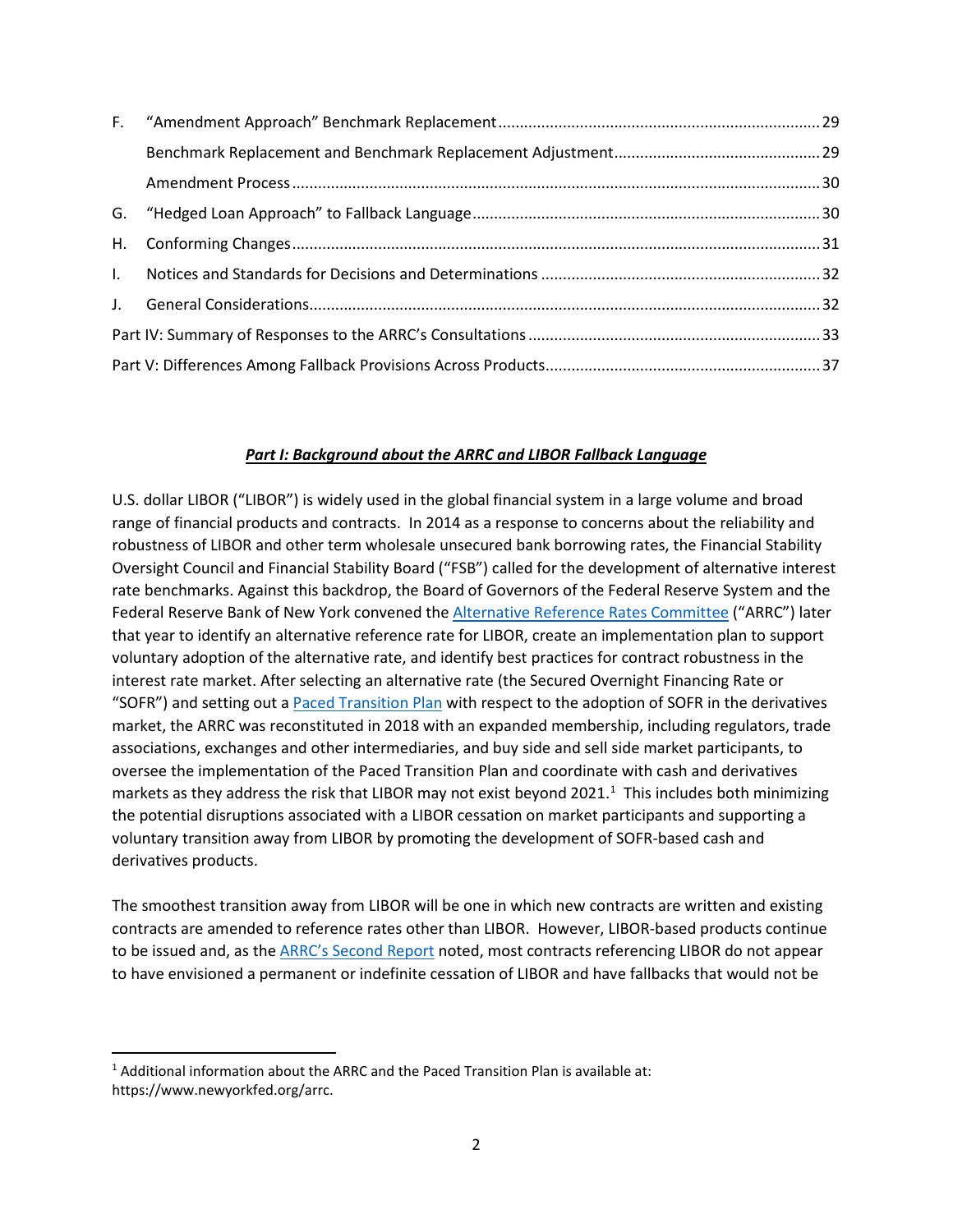economically appropriate if this event occurred.<sup>[2](#page-2-0)</sup> To address this issue in derivatives and at the request of the FSB's Official Sector Steering Group, the International Swaps and Derivatives Association, Inc. ("ISDA") is working on implementing new fallbacks for LIBOR and other key interest rate benchmarks in its standard definitions for derivatives.<sup>[3](#page-2-1)</sup> In view of its mandate, the ARRC has endeavored to deliver recommendations for contractual fallback language for new cash (non-derivatives) products with the goal of reducing the risk of serious market disruption following a LIBOR cessation. In furtherance of this objective, the ARRC publishe[d Guiding Principles for More Robust LIBOR Fallback Contract Language in](https://www.newyorkfed.org/medialibrary/Microsites/arrc/files/2018/ARRC-principles-July2018)  [Cash Products](https://www.newyorkfed.org/medialibrary/Microsites/arrc/files/2018/ARRC-principles-July2018) in July 2018. Following these overall principles, the ARRC launched consultations seeking market-wide feedback on specific fallback language proposals for four types of cash products: floating rate notes, syndicated business loans, bilateral business loans, and securitizations. Generally, the consultations proposed that following a trigger event the product would pay interest at a SOFR-based rate, with an adjustment so that the successor rate would be more comparable to LIBOR. The ARRC consultations recognized that certain differences are necessary for different cash products and derivatives, but strived for uniformity across products as much as possible.

In accordance with the results of the consultations discussed in *Part IV: Summary of Responses to the ARRC's Consultations*, the ARRC is publishing recommended fallback language for market participants to consider for new issuances of floating rate notes, syndicated business loans, bilateral business loans, and securitizations referencing LIBOR.<sup>[4](#page-2-2)</sup> To the extent market participants continue to enter into LIBORbased contracts, the ARRC recommends and endorses the fallback language and related guidance herein and believes the cash markets will benefit by adopting a more consistent, transparent and resilient approach to contractual fallback arrangements for new LIBOR products. It is important to note that regardless of this recommendation, the extent to which any market participant decides to implement or adopt any suggested contract language is completely voluntary. Therefore, each market participant should make its own independent evaluation and decision about whether or to what extent any suggested contract language is adopted.

While the ARRC's final recommendations include a forward-looking term rate as the primary potential successor rate, it is important to note that although such rate may be the optimal fallback for products that were initially referencing LIBOR, the ARRC does not recommend that financial market participants wait until a forward-looking term SOFR exists to begin using SOFR in cash products. Cash products can be designed to use either a simple average or compounded average of daily SOFRs for an interest period in lieu of a term rate. To facilitate use of SOFR in financial products, the Federal Reserve Bank of New York is preparing to publish averages of daily SOFRs beginning in 2020.<sup>[5](#page-2-3)</sup>

<span id="page-2-0"></span><sup>&</sup>lt;sup>2</sup> Prior to 2016, global groups focusing on benchmark reform had noted the need for more robust fallback provisions in derivatives and other financial instruments. Principle 13 of the *IOSCO Principles for Financial Benchmarks* provides that users should be encouraged by administrators to "take steps to make sure that contracts or other financial instruments that reference a benchmark have robust fallback provisions in the event of [cessation of] the referenced benchmark." See https://www.iosco.org/library/pubdocs/pdf/IOSCOPD415.pdf, page 24.

<span id="page-2-1"></span><sup>&</sup>lt;sup>3</sup> Additional information about ISDA's work is available at: [https://www.isda.org/category/legal/benchmarks.](https://www.isda.org/category/legal/benchmarks/)

<span id="page-2-2"></span><sup>4</sup> The ARRC has not yet published recommended fallback language for securitizations referencing LIBOR.

<span id="page-2-3"></span><sup>5</sup> The technical differences between the "simple average" and "compounded average" as well as other models for using SOFR in cash products are described in *A User's Guide to SOFR* available at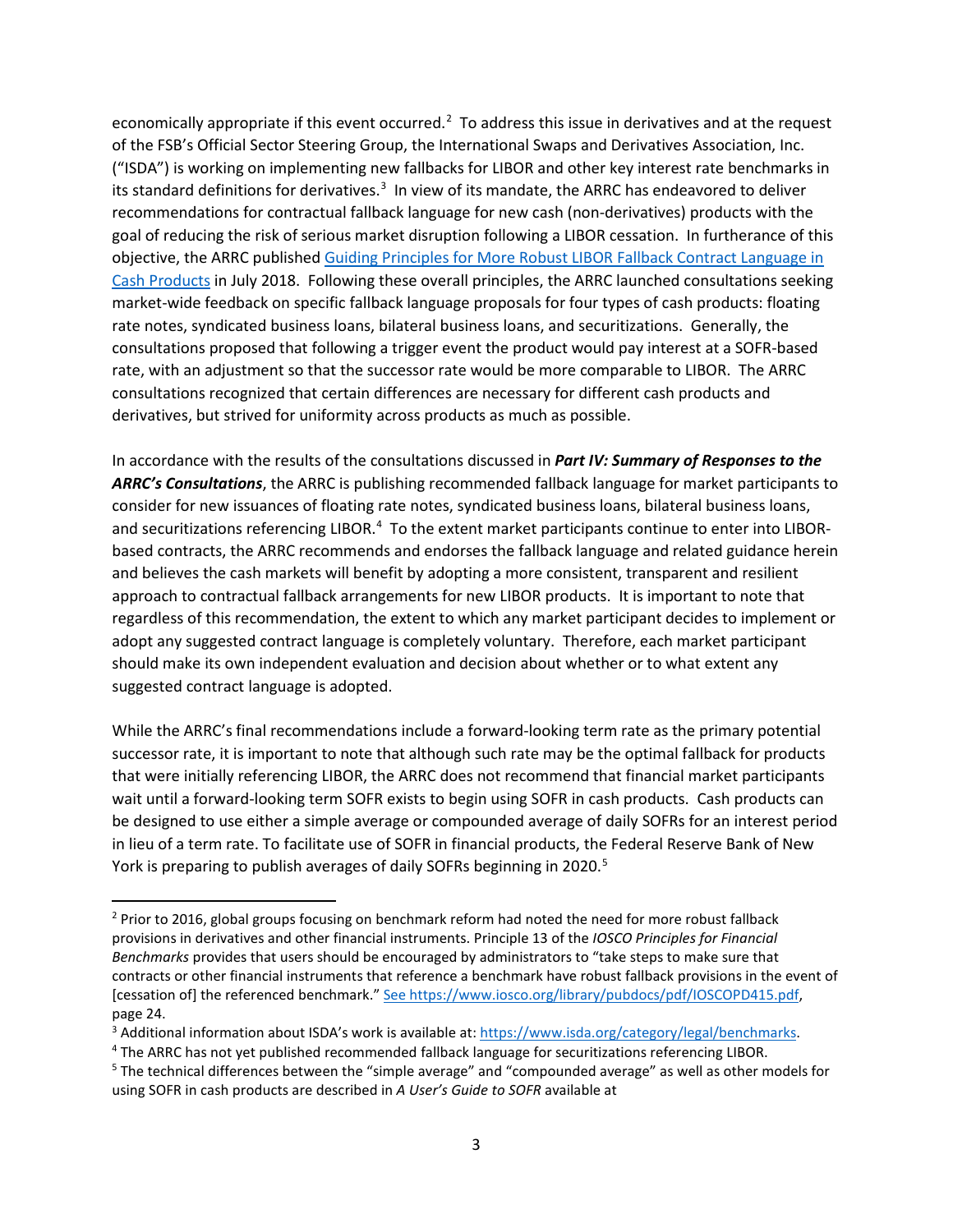The ARRC notes that derivatives and floating rate notes based on SOFR are increasing in volume. SOFR over-the-counter swaps are being quoted by dealers and cleared by central counterparties such as LCH and CME Group. CME and Intercontinental Exchange have listed SOFR-linked futures. Over \$70 billion in SOFR-linked floating rate financing has been issued in all sectors of the debt markets. As it is likely in many market participants' best interest to begin issuing products based on SOFR rather than LIBOR, the ARRC also intends to provide further guidance for market participants on use of SOFR in cash products.

### *Part II: Fallback Language for New Originations of LIBOR Bilateral Business Loans*

<span id="page-3-0"></span>The ARRC is recommending three sets of fallback language for new originations of LIBOR-referenced U.S. dollar-denominated bilateral business loans<sup>[6](#page-3-2)</sup>. The reasons for and differences among the approaches, as well as certain drafting alternatives and related guidance, are discussed in detail in *Part III: User's Guide to Fallback Language for Bilateral Business Loans*.

# <span id="page-3-1"></span>**A. "Hardwired Approach" Fallback Language**

### **Effect of Benchmark Transition Event**

l

(a) *Benchmark Replacement*. Notwithstanding anything to the contrary herein or in any other Loan Document<sup>[7](#page-3-3)</sup>, if a Benchmark Transition Event or an Early Opt-in Election, as applicable, and its related Benchmark Replacement Date have occurred prior to the Reference Time in respect of any determination of the Benchmark on any date, the Benchmark Replacement will replace the thencurrent Benchmark for all purposes hereunder or under any Loan Document in respect of such determination on such date and all determinations on all subsequent dates. If the Benchmark Replacement is determined in accordance with clause (1) or (2) of the definition of "Benchmark Replacement[,]"[ in connection with a Benchmark Transition Event,] such Benchmark Replacement will become effective as of the Reference Time on the applicable Benchmark Replacement Date without any amendment to, or further action or consent of any other party to, this Agreement. If the Benchmark Replacement is determined in accordance with clause (3) of the definition of "Benchmark Replacement[,]"[ or in connection with an Early Opt-in Election,] such Benchmark Replacement will become effective at 5:00 p.m. on the [fifth  $(5<sup>th</sup>)$ ][tenth  $(10<sup>th</sup>)$ ] Business Day after the date notice of such Benchmark Replacement is provided to the Borrower without any amendment to this Agreement or further action or consent of the Borrower[, so long as the Lender has not received, by such time,

[https://www.newyorkfed.org/arrc/publications.](https://www.newyorkfed.org/arrc/publications) The ARRC plans to produce indicative backward-looking compounded average SOFR rates that could help market participants understand how these rates are likely to behave (before the Federal Reserve Bank of New York publishes such rates for use in contracts, which is expected in 2020).

<span id="page-3-2"></span><sup>6</sup> All three sets of language assume a U.S. dollar-denominated only facility. Adjustments to these provisions will need to be made for multicurrency facilities.

<span id="page-3-3"></span> $7$  The following capitalized terms not defined herein will have the meanings ascribed in the relevant credit agreement: "Loan Document," "Agreement," "Business Day," "Lender," "Borrower," "Interest Period," "Eurodollar Borrowing," "Eurodollar Loans," "Borrowing," "ABR Loans," "ABR," and "LIBOR." Such terms are included herein for illustrative purposes only and should be coordinated with definitions in the relevant credit agreement.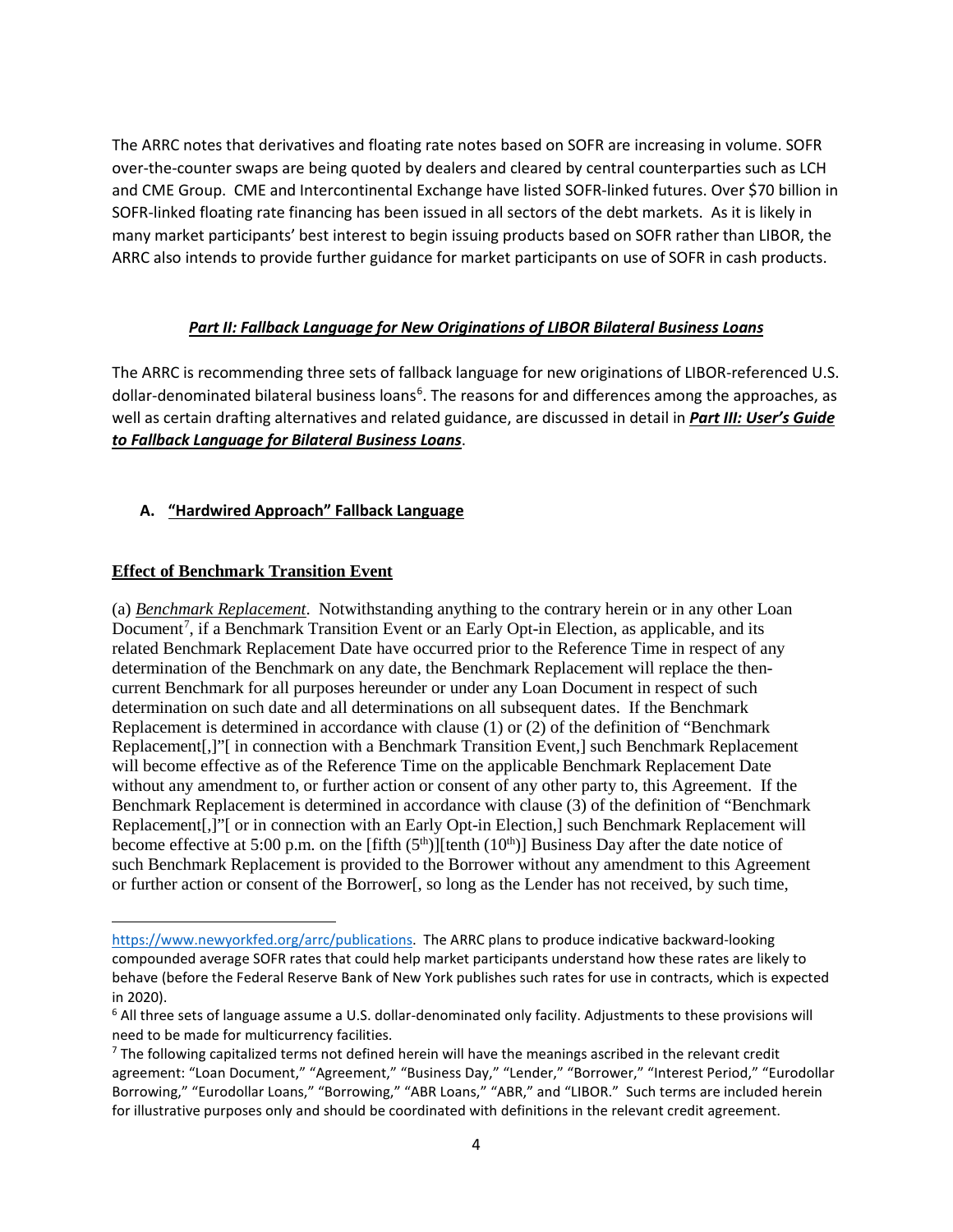written notice of objection to such Benchmark Replacement from the Borrower].

(b) *Benchmark Replacement Conforming Changes*. In connection with the implementation of a Benchmark Replacement, the Lender will have the right to make Benchmark Replacement Conforming Changes from time to time and, notwithstanding anything to the contrary herein or in any other Loan Document, any amendments implementing such Benchmark Replacement Conforming Changes will become effective without any further action or consent of the Borrower.

(c) *Notices; Standards for Decisions and Determinations*. The Lender will promptly notify the Borrower of (i) any occurrence of a Benchmark Transition Event or an Early Opt-in Election, as applicable, and its related Benchmark Replacement Date, (ii) the implementation of any Benchmark Replacement, (iii) the effectiveness of any Benchmark Replacement Conforming Changes, (iv) the removal or reinstatement of any tenor of Term SOFR pursuant to clause (d) below and (v) the commencement or conclusion of any Benchmark Unavailability Period. Any determination, decision or election that may be made by the Lender pursuant to this Section titled "Effect of Benchmark Transition Event," including any determination with respect to a tenor, rate or adjustment or of the occurrence or non-occurrence of an event, circumstance or date and any decision to take or refrain from taking any action or any selection, will be conclusive and binding absent manifest error and may be made in its sole discretion and without consent from the Borrower[, except, in each case, as expressly required pursuant to this Section titled "Effect of Benchmark Transition Event."][.]

(d) *Unavailability of Tenor of Term SOFR*. Notwithstanding anything to the contrary herein or in any other Loan Document, at any time and with respect to any Interest Period, if the Benchmark at such time is Term SOFR and Term SOFR for the applicable tenor is not displayed on a screen or other information service that publishes such rate from time to time as selected by the Lender in its reasonable discretion, the Lender may (i) modify the definition of "Interest Period" for all determinations of interest at or after such time to remove such unavailable tenor and (ii) if Term SOFR, as applicable, for the applicable tenor is displayed on such screen or information service after its removal pursuant to clause (i) above, modify the definition of "Interest Period" for all determinations of interest at or after such time to reinstate such previously removed tenor.

(e) *Benchmark Unavailability Period*. Upon the Borrower's receipt of notice of the commencement of a Benchmark Unavailability Period, the Borrower may revoke any request for a Eurodollar Borrowing of, conversion to or continuation of Eurodollar Loans to be made, converted or continued during any Benchmark Unavailability Period and, failing that, the Borrower will be deemed to have converted any such request into a request for a Borrowing of or conversion to ABR Loans. During any Benchmark Unavailability Period, the component of ABR based upon the then-current Benchmark will not be used in any determination of ABR.

(f) *Certain Defined Terms*. As used in this Section titled "Effect of Benchmark Transition Event":

**"***Benchmark***"** means, initially, LIBOR; provided that if a Benchmark Transition Event or an Early Opt-in Election, as applicable, and its related Benchmark Replacement Date have occurred with respect to LIBOR or the then-current Benchmark, then "Benchmark" means the applicable Benchmark Replacement to the extent that such Benchmark Replacement has become effective pursuant to clause (a) of this Section titled "Effect of Benchmark Transition Event."

*"Benchmark Replacement"* means, for any Interest Period, the first alternative set forth in the order below that can be determined by the Lender as of the Benchmark Replacement Date:

(1) the sum of: (a) Term SOFR or, if the Lender determines that Term SOFR for the applicable Corresponding Tenor cannot be determined, Next Available Term SOFR, and (b) the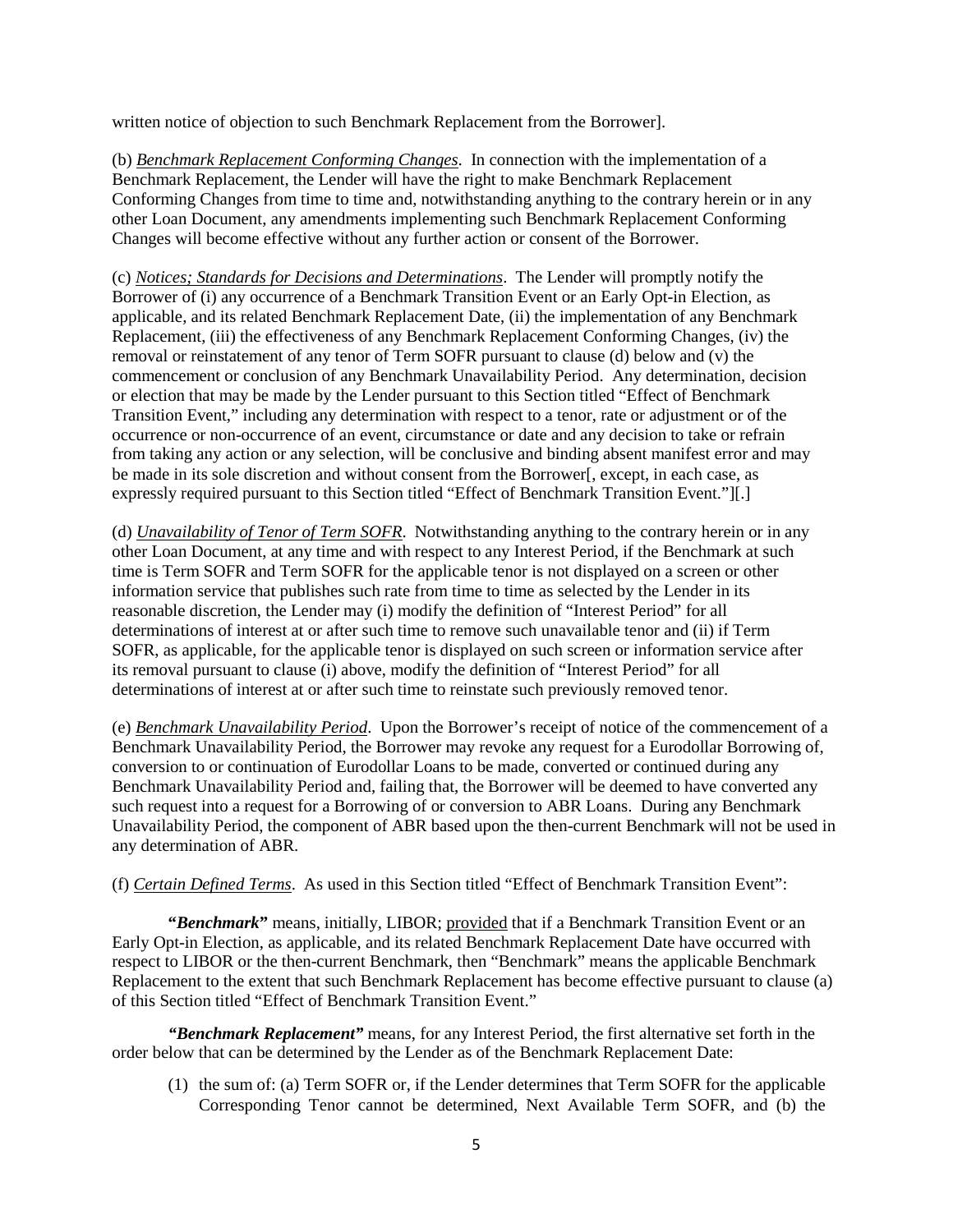Benchmark Replacement Adjustment;

- (2) the sum of: (a) Compounded SOFR and (b) the Benchmark Replacement Adjustment;
- (3) the sum of: (a) the alternate rate of interest that has been selected by the Lender as the replacement for the then-current Benchmark for the applicable Corresponding Tenor [giving due consideration to (i) any selection or recommendation of a replacement rate or the mechanism for determining such a rate by the Relevant Governmental Body at such time or (ii) any evolving or then-prevailing market convention for determining a rate of interest as a replacement for the then-current Benchmark for U.S. dollar-denominated syndicated or bilateral credit facilities at such time] and (b) the Benchmark Replacement Adjustment;

provided that, in the case of clauses (1) and (2) above, such rate, or the underlying rates component thereof, is or are displayed on a screen or other information service that publishes such rate or rates from time to time as selected by the Lender in its reasonable discretion. If the Benchmark Replacement as determined pursuant to clause (1), (2) or (3) above would be less than zero, the Benchmark Replacement will be deemed to be zero for the purposes of this Agreement.

*"Benchmark Replacement Adjustment"* means, for any Interest Period:

- (1) for purposes of clauses (1) and (2) of the definition of "Benchmark Replacement," the first alternative set forth in the order below that can be determined by the Lender as of the Benchmark Replacement Date:
	- (a) the spread adjustment, or method for calculating or determining such spread adjustment, (which may be a positive or negative value or zero) that has been selected or recommended by the Relevant Governmental Body for the applicable Unadjusted Benchmark Replacement;
	- (b) the spread adjustment (which may be a positive or negative value or zero) that would apply to the fallback rate for a derivative transaction referencing the ISDA Definitions to be effective upon an index cessation event with respect to USD LIBOR for the Corresponding Tenor; and
- (2) for purposes of clause (3) of the definition of "Benchmark Replacement," the spread adjustment, or method for calculating or determining such spread adjustment, (which may be a positive or negative value or zero) that has been selected by the Lender for the applicable Corresponding Tenor [giving due consideration to (i) any selection or recommendation of a spread adjustment, or method for calculating or determining such spread adjustment, for the replacement of the thencurrent Benchmark with the applicable Unadjusted Benchmark Replacement by the Relevant Governmental Body at such time or (ii) any evolving or then-prevailing market convention for determining a spread adjustment, or method for calculating or determining such spread adjustment, for the replacement of the then-current Benchmark with the applicable Unadjusted Benchmark Replacement for U.S. dollar-denominated syndicated or bilateral credit facilities at such time];

provided that, in the case of clause (1) above, such adjustment is displayed on a screen or other information service that publishes such Benchmark Replacement Adjustment from time to time as selected by the Lender in its reasonable discretion.

*"Benchmark Replacement Conforming Changes"* means, with respect to any Benchmark Replacement, any technical, administrative or operational changes (including changes to the definition of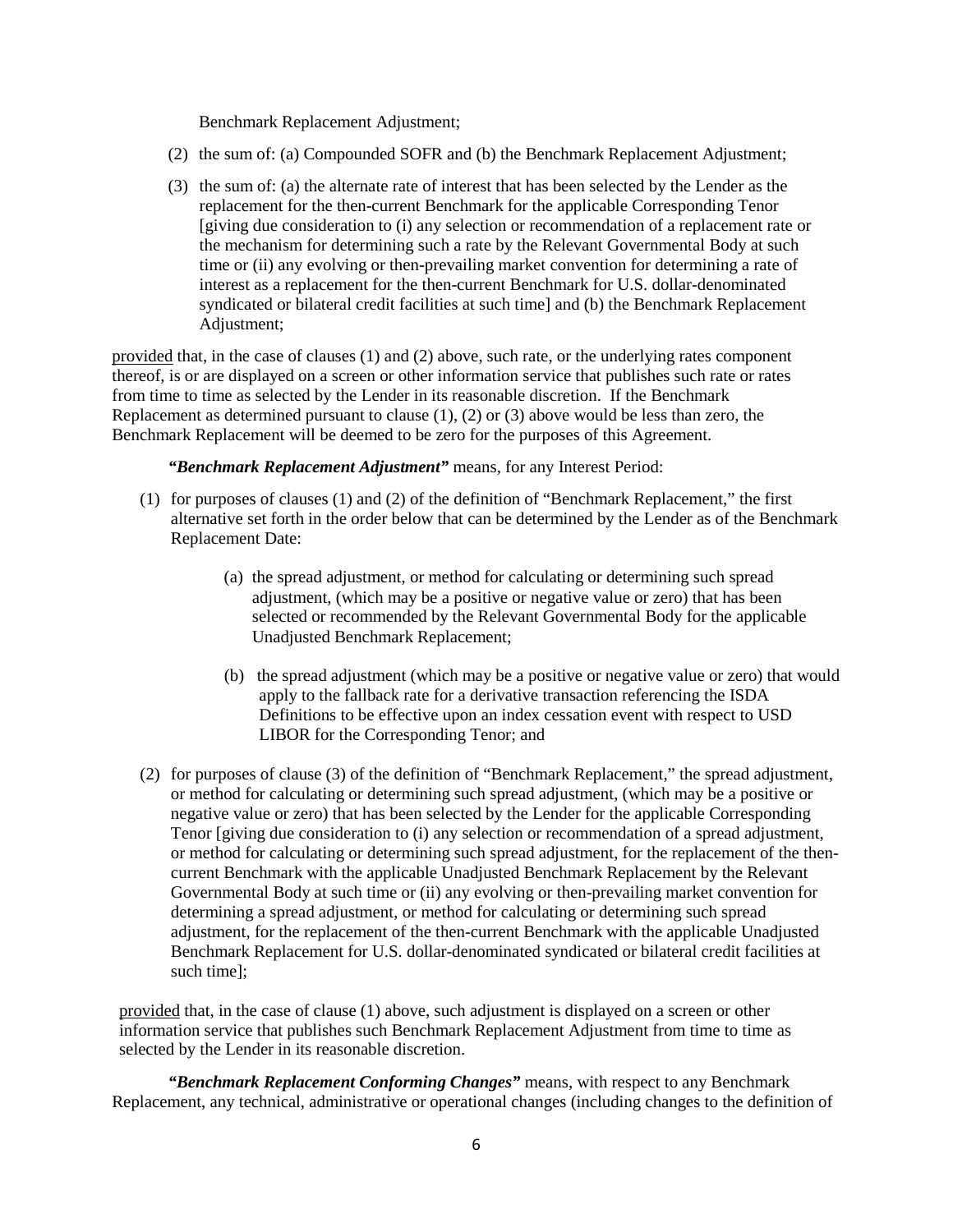"ABR," the definition of "Interest Period," timing and frequency of determining rates and making payments of interest and other administrative matters) that the Lender decides may be appropriate to reflect the adoption and implementation of such Benchmark Replacement and to permit the administration thereof by the Lender in a manner substantially consistent with market practice (or, if the Lender decides that adoption of any portion of such market practice is not administratively feasible or if the Lender determines that no market practice for the administration of the Benchmark Replacement exists, in such other manner of administration as the Lender decides is reasonably necessary in connection with the administration of this Agreement).

*"Benchmark Replacement Date"* means the earliest to occur of the following events with respect to the then-current Benchmark:

- (1) in the case of clause (1) or (2) of the definition of "Benchmark Transition Event," the later of (a) the date of the public statement or publication of information referenced therein and (b) the date on which the administrator of the Benchmark permanently or indefinitely ceases to provide the Benchmark;
- (2) in the case of clause (3) of the definition of "Benchmark Transition Event," the date of the public statement or publication of information referenced therein; or
- (3) in the case of an Early Opt-in Election, the [first  $(1<sup>st</sup>)[fifth (5<sup>th</sup>)]$  Business Day after the Rate Election Notice is provided to the Borrower[, so long as the Lender has not received, by such date, written notice of objection to such Early Opt-In Election from the Borrower].

For the avoidance of doubt, if the event giving rise to the Benchmark Replacement Date occurs on the same day as, but earlier than, the Reference Time in respect of any determination, the Benchmark Replacement Date will be deemed to have occurred prior to the Reference Time for such determination.

*"Benchmark Transition Event"* means the occurrence of one or more of the following events with respect to the then-current Benchmark:

- (1) a public statement or publication of information by or on behalf of the administrator of the Benchmark announcing that such administrator has ceased or will cease to provide the Benchmark, permanently or indefinitely, provided that, at the time of such statement or publication, there is no successor administrator that will continue to provide the Benchmark;
- (2) a public statement or publication of information by the regulatory supervisor for the administrator of the Benchmark, the central bank for the currency of the Benchmark, an insolvency official with jurisdiction over the administrator for the Benchmark, a resolution authority with jurisdiction over the administrator for the Benchmark or a court or an entity with similar insolvency or resolution authority over the administrator for the Benchmark, which states that the administrator of the Benchmark has ceased or will cease to provide the Benchmark permanently or indefinitely, provided that, at the time of such statement or publication, there is no successor administrator that will continue to provide the Benchmark; or
- (3) a public statement or publication of information by the regulatory supervisor for the administrator of the Benchmark announcing that the Benchmark is no longer representative.

*"Benchmark Unavailability Period"* means, if a Benchmark Transition Event and its related Benchmark Replacement Date have occurred with respect to the then-current Benchmark and solely to the extent that the then-current Benchmark has not been replaced with a Benchmark Replacement pursuant to clauses (1) or (2) of the definition of "Benchmark Replacement," the period (x) beginning at the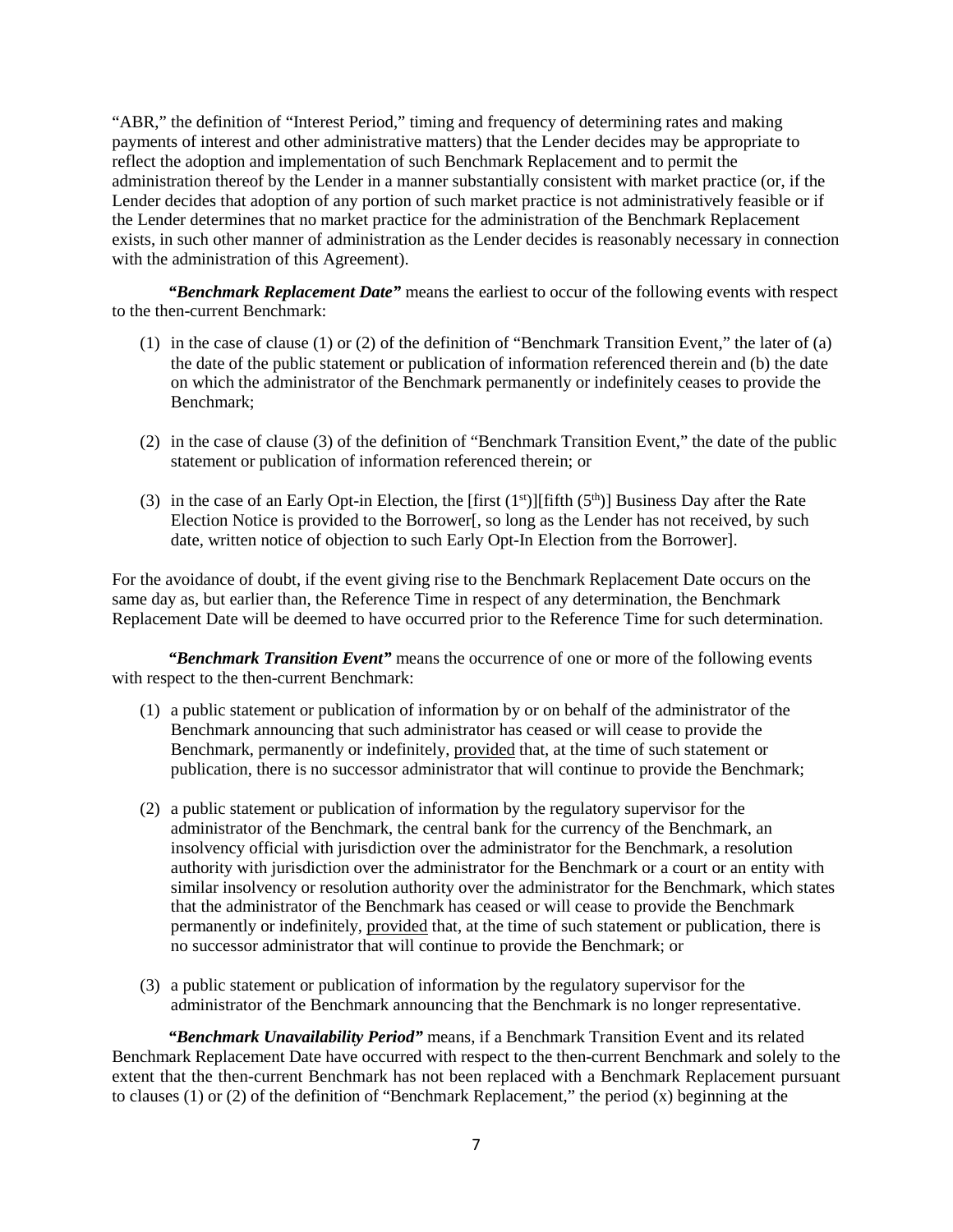time that such Benchmark Replacement Date pursuant to clauses (1) or (2) of that definition has occurred if, at such time, no Benchmark Replacement has replaced the then-current Benchmark for all purposes hereunder or under any Loan Document in accordance with the Section titled "Effect of Benchmark Transition Event" and (y) ending at the time that a Benchmark Replacement has replaced the then-current Benchmark for all purposes hereunder or under any Loan Document in accordance with the Section titled "Effect of Benchmark Transition Event."

*"Compounded SOFR"* means the compounded average of SOFRs for the applicable Corresponding Tenor, with the rate, or methodology for this rate, and conventions for this rate (which may include compounding in arrears with a lookback and/or suspension period as a mechanism to determine the interest amount payable prior to the end of each Interest Period) being established by the Lender in accordance with:

- (1) the rate, or methodology for this rate, and conventions for this rate selected or recommended by the Relevant Governmental Body for determining compounded SOFR; provided that:
- (2) if, and to the extent that, the Lender determines that Compounded SOFR cannot be determined in accordance with clause (1) above, then the rate, or methodology for this rate, and conventions for this rate that the Lender determines are substantially consistent with at least  $[five]^8$  $[five]^8$  currently outstanding U.S. dollar-denominated syndicated or bilateral credit facilities at such time (as a result of amendment or as originally executed) that are publicly available for review;

provided, further, that if the Lender decides that any such rate, methodology or convention determined in accordance with clause (1) or clause (2) is not administratively feasible for the Lender, then Compounded SOFR will be deemed unable to be determined for purposes of the definition of "Benchmark Replacement."

*"Corresponding Tenor"* with respect to a Benchmark Replacement means a tenor (including overnight) having approximately the same length (disregarding business day adjustment) as the applicable tenor for the applicable Interest Period with respect to the then-current Benchmark.

*"Early Opt-in Election"* means the occurrence of:

- (1) a determination by the Lender that at least  $[\text{five}]^9$  $[\text{five}]^9$  currently outstanding U.S. dollar-denominated syndicated or bilateral credit facilities at such time contain (as a result of amendment or as originally executed) as a benchmark interest rate, in lieu of LIBOR, Term SOFR plus a Benchmark Replacement Adjustment[ (and such credit facilities are identified in the applicable Rate Election Notice and are publicly available for review)], and
- (2) the election by the Lender to declare that an Early Opt-in Election has occurred and the provision by the Lender of written notice of such election to the Borrower (the "*Rate Election Notice*").

*"Federal Reserve Bank of New York's Website"* means the website of the Federal Reserve Bank of New York at [http://www.newyorkfed.org,](http://www.newyorkfed.org/) or any successor source.

*"ISDA Definitions"* means the 2006 ISDA Definitions published by the International Swaps and Derivatives Association, Inc. or any successor thereto, as amended or supplemented from time to time, or any successor definitional booklet for interest rate derivatives published from time to time.

*"Next Available Term SOFR"* means, at any time, for any Interest Period, Term SOFR for the

<span id="page-7-0"></span> <sup>8</sup> Parties may choose to set a different threshold.

<span id="page-7-1"></span><sup>&</sup>lt;sup>9</sup> Parties may choose to set a different threshold.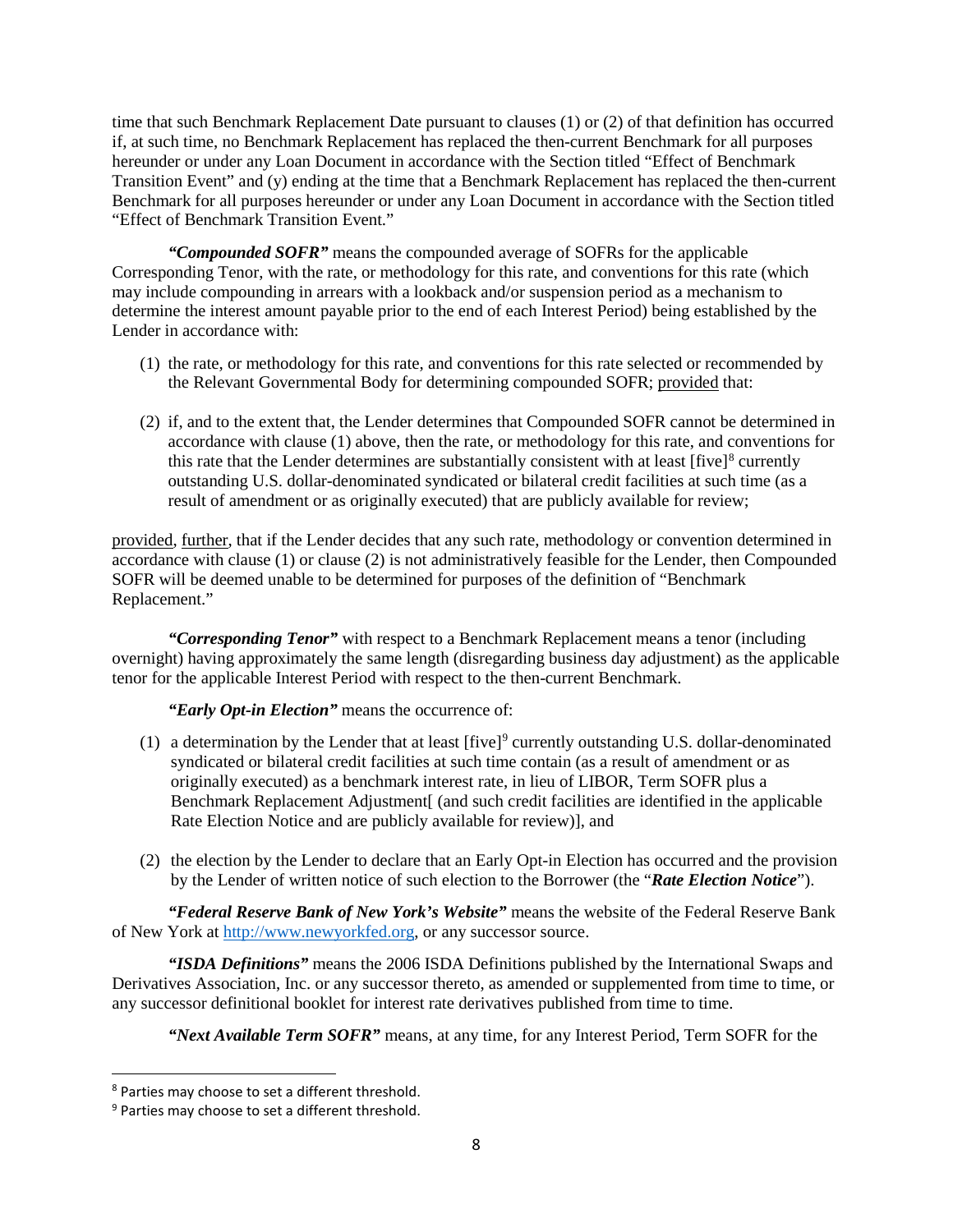longest tenor that can be determined by the Lender that is shorter than the applicable Corresponding Tenor.

*"Reference Time"* with respect to any determination of the Benchmark means (1) if the Benchmark is LIBOR, 11:00 a.m. (London time) on the day that is two London banking days preceding the date of such determination, and (2) if the Benchmark is not LIBOR, the time determined by the Lender in accordance with the Benchmark Replacement Conforming Changes.

*"Relevant Governmental Body"* means the Federal Reserve Board and/or the Federal Reserve Bank of New York, or a committee officially endorsed or convened by the Federal Reserve Board and/or the Federal Reserve Bank of New York or any successor thereto.

*"SOFR"* with respect to any day means the secured overnight financing rate published for such day by the Federal Reserve Bank of New York, as the administrator of the benchmark, (or a successor administrator) on the Federal Reserve Bank of New York's Website.

*"Term SOFR"* means the forward-looking term rate for the applicable Corresponding Tenor based on SOFR that has been selected or recommended by the Relevant Governmental Body.

*"Unadjusted Benchmark Replacement"* means the Benchmark Replacement excluding the Benchmark Replacement Adjustment.

### <span id="page-8-0"></span>**B. "Amendment Approach" Fallback Language**

#### **Effect of Benchmark Transition Event**

(a) *Benchmark Replacement*. Notwithstanding anything to the contrary herein or in any other Loan Document<sup>[10](#page-8-1)</sup>, upon the occurrence of a Benchmark Transition Event or an Early Opt-in Election, as applicable, the Lender may amend this Agreement to replace LIBOR with a Benchmark Replacement. Any such amendment will become effective at 5:00 p.m. on the [fifth  $(5<sup>th</sup>)$ ][tenth  $(10<sup>th</sup>)$ ] Business Day after the Lender has provided such proposed amendment to the Borrower without any further action or consent of the Borrower[, so long as the Lender has not received, by such time, written notice of objection to such amendment from the Borrower [if such amendment is with respect to an Early Opt-in Election]]. No replacement of LIBOR with a Benchmark Replacement pursuant to this Section titled "Effect of Benchmark Transition Event" will occur prior to the applicable Benchmark Transition Start Date.

(b) *Benchmark Replacement Conforming Changes*. In connection with the implementation of a Benchmark Replacement, the Lender will have the right to make Benchmark Replacement Conforming Changes from time to time and, notwithstanding anything to the contrary herein or in any other Loan Document, any amendments implementing such Benchmark Replacement Conforming Changes will become effective without any further action or consent of the Borrower.

(c) *Notices; Standards for Decisions and Determinations*. The Lender will promptly notify the Borrower of (i) any occurrence of a Benchmark Transition Event or an Early Opt-in Election, as applicable, and its related Benchmark Replacement Date and Benchmark Transition Start Date, (ii)

<span id="page-8-1"></span> $10$  The following capitalized terms not defined herein will have the meanings ascribed in the relevant credit agreement: "Loan Document," "Borrower," "Agreement," "LIBOR," "Business Day," "Lender," "Eurodollar Borrowing," "Eurodollar Loans," "Borrowing," "ABR Loans," "ABR," and "Interest Period." Such terms are included herein for illustrative purposes only and should be coordinated with definitions in the relevant credit agreement.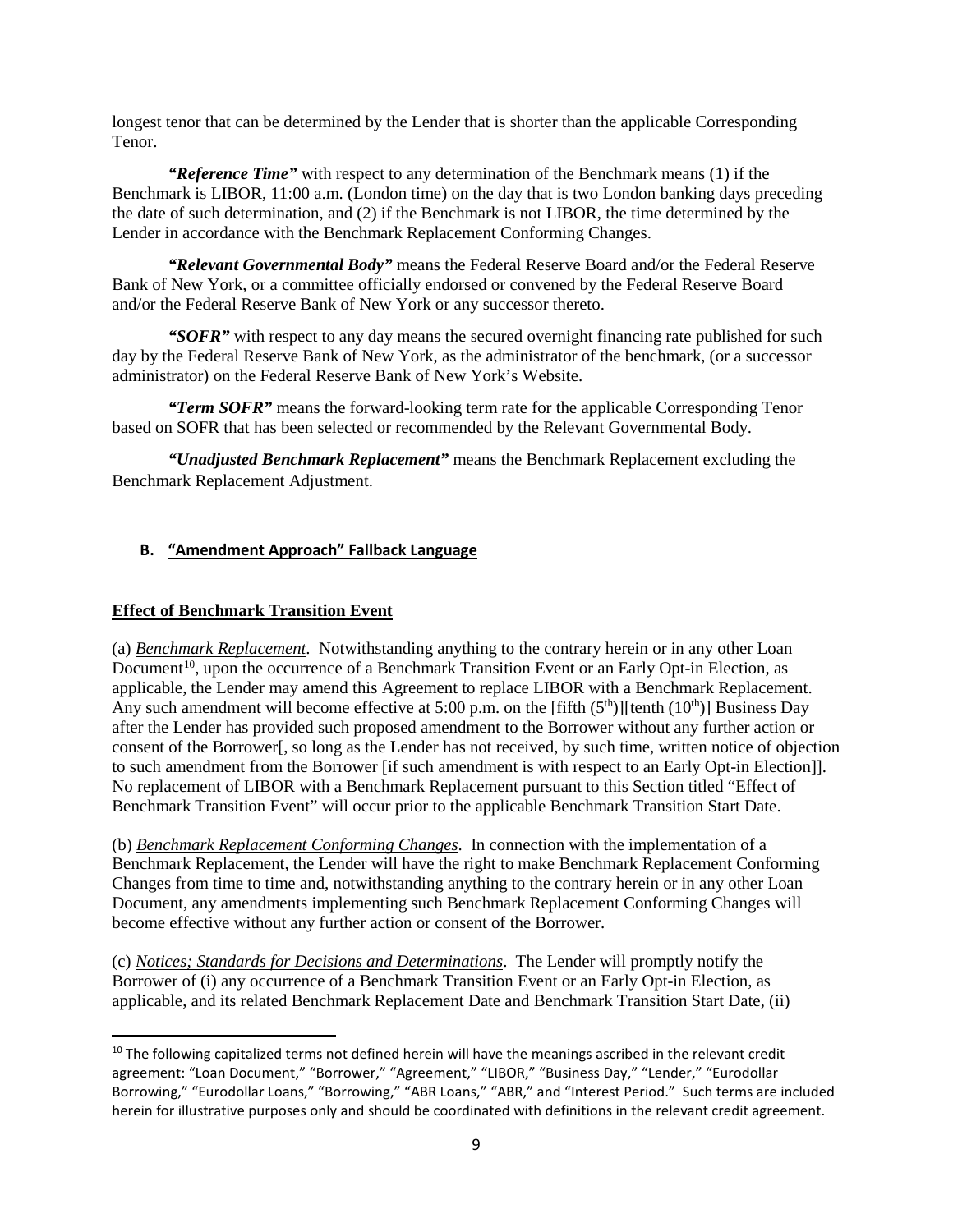the implementation of any Benchmark Replacement, (iii) the effectiveness of any Benchmark Replacement Conforming Changes and (iv) the commencement or conclusion of any Benchmark Unavailability Period. Any determination, decision or election that may be made by the Lender pursuant to this Section titled "Effect of Benchmark Transition Event," including any determination with respect to a tenor, rate or adjustment or of the occurrence or non-occurrence of an event, circumstance or date and any decision to take or refrain from taking any action, will be conclusive and binding absent manifest error and may be made in the Lender's sole discretion and without consent from the Borrower, except, in each case, as expressly required pursuant to this Section titled "Effect of Benchmark Transition Event."

(d) *Benchmark Unavailability Period*. Upon the Borrower's receipt of notice of the commencement of a Benchmark Unavailability Period, the Borrower may revoke any request for a Eurodollar Borrowing of, conversion to or continuation of Eurodollar Loans to be made, converted or continued during any Benchmark Unavailability Period and, failing that, the Borrower will be deemed to have converted any such request into a request for a Borrowing of or conversion to ABR Loans. During any Benchmark Unavailability Period, the component of ABR based upon LIBOR will not be used in any determination of ABR.

(e) *Certain Defined Terms*. As used in this Section titled "Effect of Benchmark Transition Event":

*"Benchmark Replacement"* means the sum of: (a) the alternate benchmark rate (which may include Term SOFR) that has been selected by the Lender giving due consideration to (i) any selection or recommendation of a replacement rate or the mechanism for determining such a rate by the Relevant Governmental Body or (ii) any evolving or then-prevailing market convention for determining a rate of interest as a replacement to LIBOR for U.S. dollar-denominated syndicated or bilateral credit facilities and (b) the Benchmark Replacement Adjustment; provided that, if the Benchmark Replacement as so determined would be less than zero, the Benchmark Replacement will be deemed to be zero for the purposes of this Agreement.

*"Benchmark Replacement Adjustment"* means, with respect to any replacement of LIBOR with an Unadjusted Benchmark Replacement for each applicable Interest Period, the spread adjustment, or method for calculating or determining such spread adjustment, (which may be a positive or negative value or zero) that has been selected by the Lender giving due consideration to (i) any selection or recommendation of a spread adjustment, or method for calculating or determining such spread adjustment, for the replacement of LIBOR with the applicable Unadjusted Benchmark Replacement by the Relevant Governmental Body or (ii) any evolving or then-prevailing market convention for determining a spread adjustment, or method for calculating or determining such spread adjustment, for the replacement of LIBOR with the applicable Unadjusted Benchmark Replacement for U.S. dollar-denominated syndicated or bilateral credit facilities at such time.

*"Benchmark Replacement Conforming Changes"* means, with respect to any Benchmark Replacement, any technical, administrative or operational changes (including changes to the definition of "ABR," the definition of "Interest Period," timing and frequency of determining rates and making payments of interest and other administrative matters) that the Lender decides may be appropriate to reflect the adoption and implementation of such Benchmark Replacement and to permit the administration thereof by the Lender in a manner substantially consistent with market practice (or, if the Lender decides that adoption of any portion of such market practice is not administratively feasible or if the Lender determines that no market practice for the administration of the Benchmark Replacement exists, in such other manner of administration as the Lender decides is reasonably necessary in connection with the administration of this Agreement).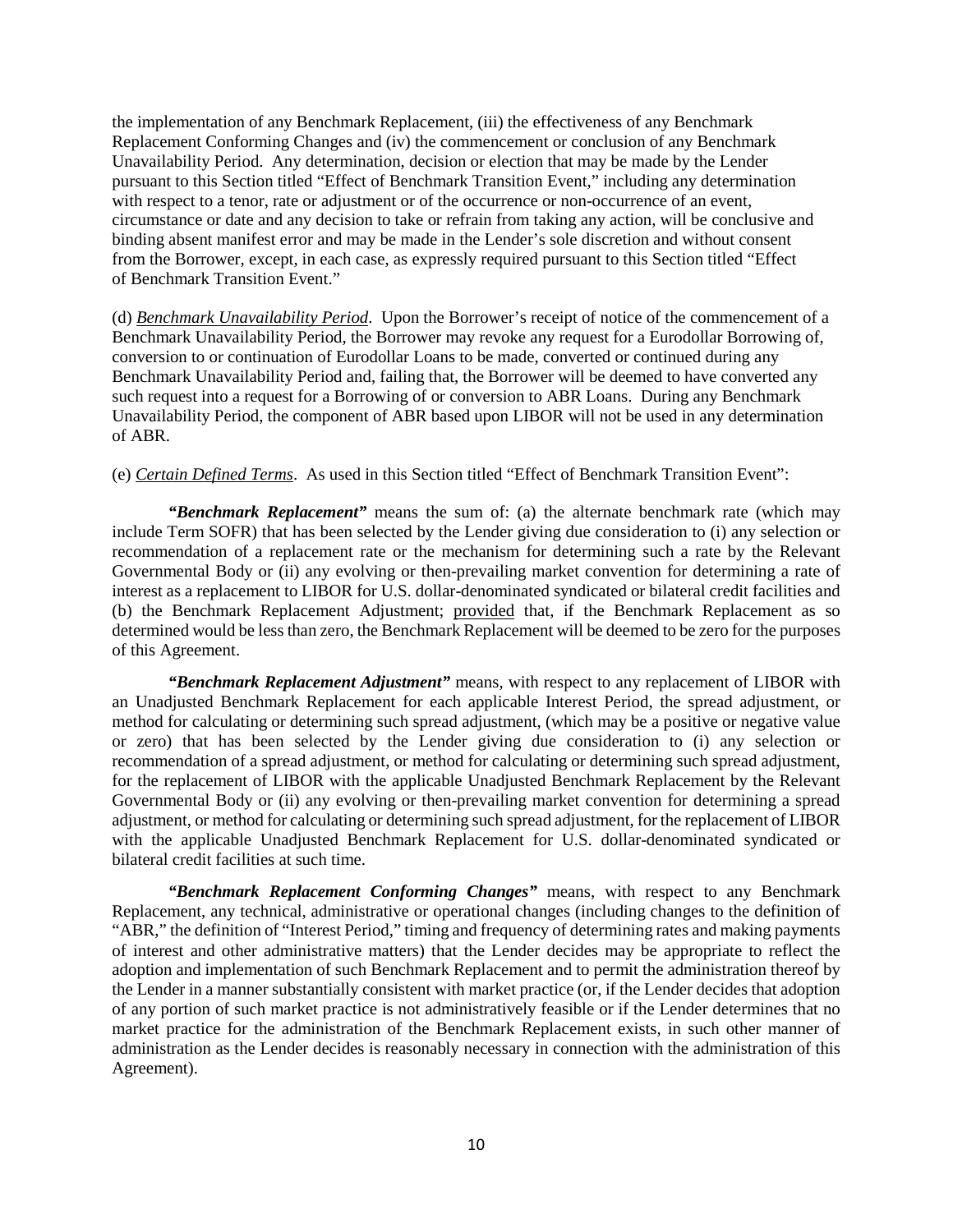*"Benchmark Replacement Date"* means the earlier to occur of the following events with respect to LIBOR:

- (1) in the case of clause (1) or (2) of the definition of "Benchmark Transition Event," the later of (a) the date of the public statement or publication of information referenced therein and (b) the date on which the administrator of LIBOR permanently or indefinitely ceases to provide LIBOR; or
- (2) in the case of clause (3) of the definition of "Benchmark Transition Event," the date of the public statement or publication of information referenced therein.

*"Benchmark Transition Event"* means the occurrence of one or more of the following events with respect to LIBOR:

- (1) a public statement or publication of information by or on behalf of the administrator of LIBOR announcing that such administrator has ceased or will cease to provide LIBOR, permanently or indefinitely, provided that, at the time of such statement or publication, there is no successor administrator that will continue to provide LIBOR;
- (2) a public statement or publication of information by the regulatory supervisor for the administrator of LIBOR, the U.S. Federal Reserve System, an insolvency official with jurisdiction over the administrator for LIBOR, a resolution authority with jurisdiction over the administrator for LIBOR or a court or an entity with similar insolvency or resolution authority over the administrator for LIBOR, which states that the administrator of LIBOR has ceased or will cease to provide LIBOR permanently or indefinitely, provided that, at the time of such statement or publication, there is no successor administrator that will continue to provide LIBOR; or
- (3) a public statement or publication of information by the regulatory supervisor for the administrator of LIBOR announcing that LIBOR is no longer representative.

*"Benchmark Transition Start Date"* means (a) in the case of a Benchmark Transition Event, the earlier of (i) the applicable Benchmark Replacement Date and (ii) if such Benchmark Transition Event is a public statement or publication of information of a prospective event, the [90th] day prior to the expected date of such event as of such public statement or publication of information (or if the expected date of such prospective event is fewer than [90]<sup>[11](#page-10-0)</sup> days after such statement or publication, the date of such statement or publication) and (b) in the case of an Early Opt-in Election, the date specified by the Lender by notice to the Borrower[, so long as the Lender has not received, by such date, written notice of objection to such Early Opt-In Election from the Borrower].

*"Benchmark Unavailability Period"* means, if a Benchmark Transition Event and its related Benchmark Replacement Date have occurred with respect to LIBOR and solely to the extent that LIBOR has not been replaced with a Benchmark Replacement, the period (x) beginning at the time that such Benchmark Replacement Date has occurred if, at such time, no Benchmark Replacement has replaced LIBOR for all purposes hereunder in accordance with the Section titled "Effect of Benchmark Transition Event" and (y) ending at the time that a Benchmark Replacement has replaced LIBOR for all purposes hereunder pursuant to the Section titled "Effect of Benchmark Transition Event."

*"Early Opt-in Election"* means the occurrence of:

<span id="page-10-0"></span> $11$  Parties may choose to set a different number of days.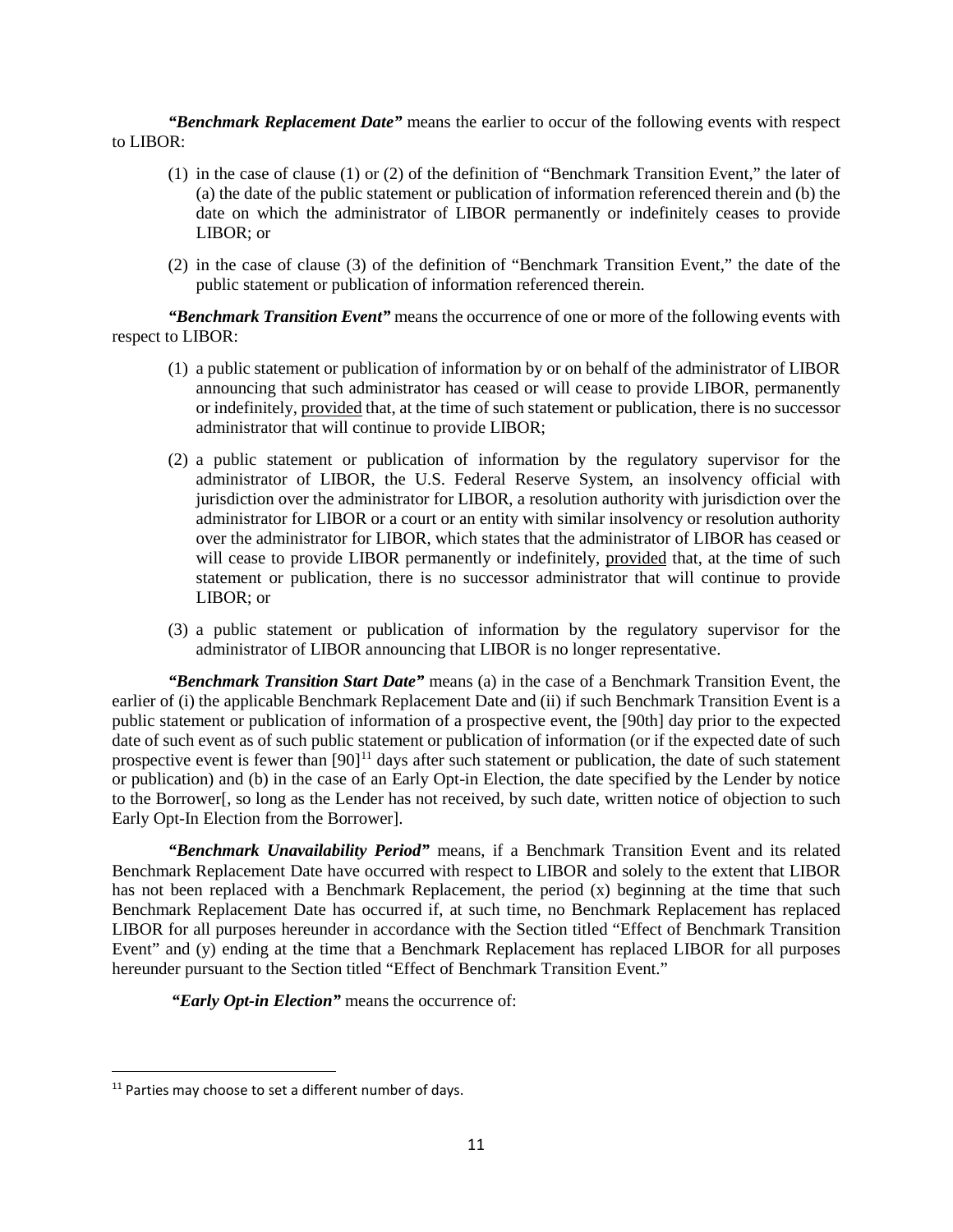- (1) a determination by the Lender that at least  $[five]^{\text{12}}$  $[five]^{\text{12}}$  $[five]^{\text{12}}$  currently outstanding U.S. dollardenominated syndicated or bilateral credit facilities at such time contain (as a result of amendment or as originally executed) as a benchmark interest rate, in lieu of LIBOR, a new benchmark interest rate to replace LIBOR, and
- (2) the election by the Lender to declare that an Early Opt-in Election has occurred and the provision by the Lender of written notice of such election to the Borrower.

*"Federal Reserve Bank of New York's Website"* means the website of the Federal Reserve Bank of New York at [http://www.newyorkfed.org,](http://www.newyorkfed.org/) or any successor source.

*"Relevant Governmental Body"* means the Federal Reserve Board and/or the Federal Reserve Bank of New York, or a committee officially endorsed or convened by the Federal Reserve Board and/or the Federal Reserve Bank of New York or any successor thereto.

*"SOFR"* with respect to any day means the secured overnight financing rate published for such day by the Federal Reserve Bank of New York, as the administrator of the benchmark, (or a successor administrator) on the Federal Reserve Bank of New York's Website.

*"Term SOFR"* means the forward-looking term rate based on SOFR that has been selected or recommended by the Relevant Governmental Body.

*"Unadjusted Benchmark Replacement"* means the Benchmark Replacement excluding the Benchmark Replacement Adjustment.

### <span id="page-11-0"></span>**C. Hedged Loan Approach**

#### **Effect of Benchmark Replacement Date**

(a) *Benchmark Replacement*. Notwithstanding anything to the contrary herein or in any other Loan Document, if a Benchmark Replacement Date has occurred prior to the Reference Time in respect of any determination of the Benchmark on any date, the Benchmark Replacement will replace the thencurrent Benchmark for all purposes hereunder or under any Loan Document in respect of such determination on such date and all determinations on all subsequent dates, without any amendment to, or further action or consent of any other party to, this Agreement.

(b) *Benchmark Replacement Conforming Changes*. In connection with the implementation of a Benchmark Replacement, the Lender will have the right to make Benchmark Replacement Conforming Changes from time to time and, notwithstanding anything to the contrary herein or in any other Loan Document, any amendments implementing such Benchmark Replacement Conforming Changes will become effective without any further action or consent of the Borrower.

(c) *Notices; Standards for Decisions and Determinations*. The Lender will promptly notify the Borrower of (i) the occurrence of a Benchmark Replacement Date, (ii) the implementation of any Benchmark Replacement, (iii) the effectiveness of any Benchmark Replacement Conforming Changes and (iv) the commencement or conclusion of any Benchmark Unavailability Period. Any determination or decision that may be made by the Lender pursuant to this Section titled "Effect of Benchmark Replacement Date," including any determination with respect to a tenor, rate or adjustment or of the occurrence or non-occurrence of an event, circumstance or date and any decision

<span id="page-11-1"></span><sup>&</sup>lt;sup>12</sup> Parties may choose to set a different threshold.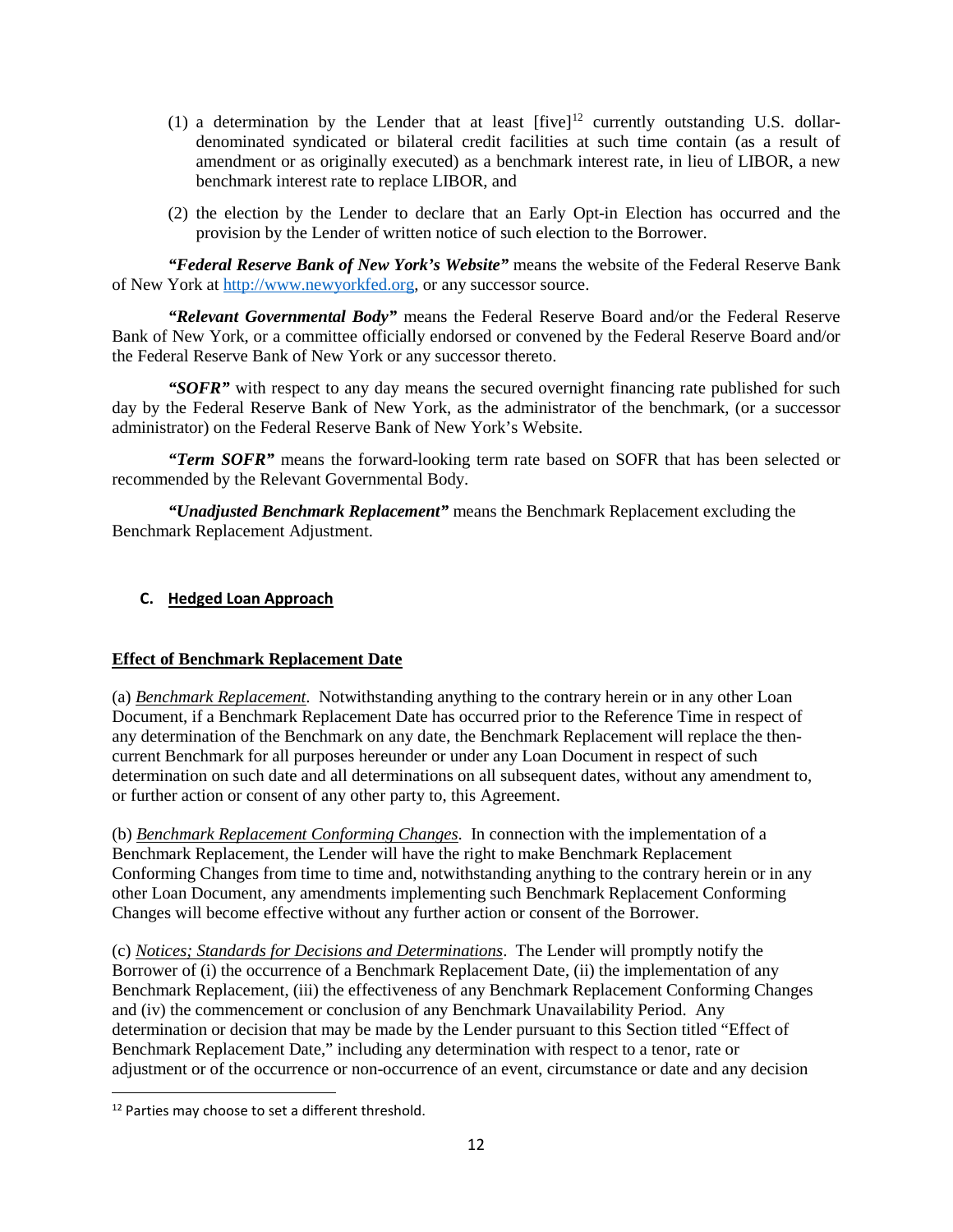to take or refrain from taking any action or any selection, will be conclusive and binding absent manifest error and may be made in Lender's sole discretion and without consent from the Borrower.

(d) *Benchmark Unavailability Period*. Upon the Borrower's receipt of notice of the commencement of a Benchmark Unavailability Period, the Borrower may revoke any request for a Eurodollar Borrowing of, conversion to or continuation of Eurodollar Loans to be made, converted or continued during any Benchmark Unavailability Period and, failing that, the Borrower will be deemed to have converted any such request into a request for a Borrowing of or conversion to ABR Loans. During any Benchmark Unavailability Period, the component of ABR based upon LIBOR will not be used in any determination of ABR.

(e) *Certain Defined Terms*. As used in this Section titled "Effect of Benchmark Replacement Date":

*"Benchmark"* means, initially, LIBOR; provided that if a Benchmark Replacement Date has occurred with respect to LIBOR or the then-current Benchmark, then "Benchmark" means the applicable Benchmark Replacement to the extent that such Benchmark Replacement has become effective pursuant to clause (a) of this Section titled "Effect of Benchmark Transition Event."

*"Benchmark Replacement"* means, for any Interest Period, the sum of the successor rate and spread adjustment that would apply for derivatives transactions referencing the ISDA Definitions upon the occurrence of an index cessation date with respect to the Benchmark for the applicable tenor; provided that if the Benchmark Replacement would be less than zero, the Benchmark Replacement will be deemed to be zero for the purposes of this Agreement.

*"Benchmark Replacement Conforming Changes"* means, with respect to any Benchmark Replacement, any technical, administrative or operational changes (including changes to the definition of "ABR," the definition of "Interest Period," timing and frequency of determining rates and making payments of interest and other administrative matters) that the Lender decides may be appropriate to reflect the adoption and implementation of such Benchmark Replacement and to permit the administration thereof by the Lender in a manner Lender decides is reasonably necessary in connection with the administration of this Agreement.

*"Benchmark Replacement Date"* means the occurrence of an index cessation date (or other effective date) with respect to the then-current Benchmark upon which the then-current Benchmark for the applicable tenor would be replaced in derivatives transactions referencing the ISDA Definitions.

*"Benchmark Unavailability Period"* means, if a Benchmark Replacement Date has occurred with respect to the then-current Benchmark and solely to the extent that the then-current Benchmark has not been replaced with a Benchmark Replacement, the period (x) beginning at the time that such Benchmark Replacement Date occurs and (y) ending at the time that a Benchmark Replacement has replaced the thencurrent Benchmark for all purposes hereunder or under any Loan Document in accordance with the Section titled "Effect of Benchmark Transition Event."

*"ISDA Definitions"* means the 2006 ISDA Definitions published by the International Swaps and Derivatives Association, Inc. or any successor thereto, as amended or supplemented from time to time, or any successor definitional booklet for interest rate derivatives published from time to time.

*"Reference Time"* with respect to any determination of the Benchmark means (1) if the Benchmark is LIBOR, 11:00 a.m. (London time) on the day that is two London banking days preceding the date of such determination, and (2) if the Benchmark is not LIBOR, the time determined by the issuer or its designee in accordance with the Benchmark Replacement Conforming Changes.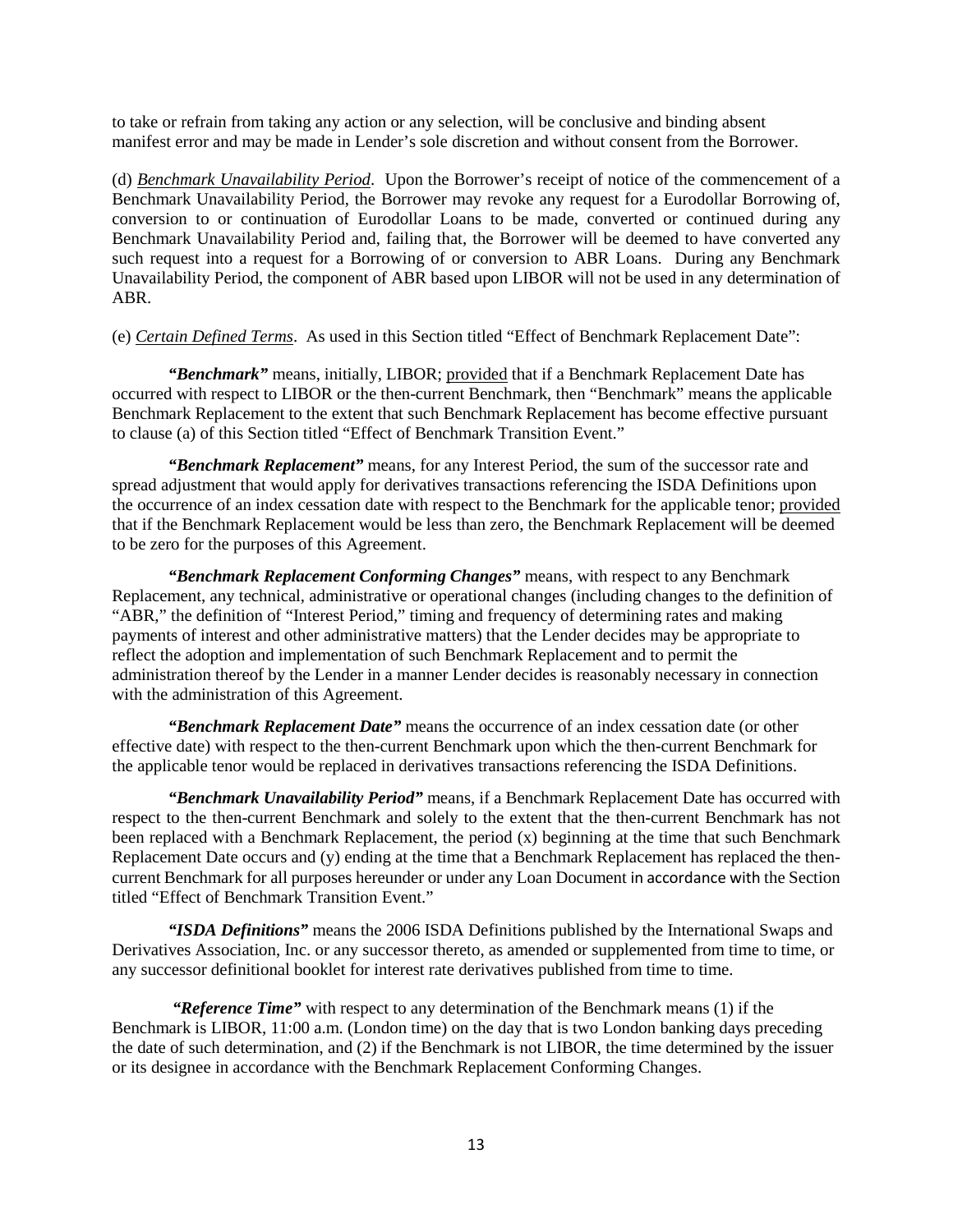# *Part III: User's Guide to Fallback Language for Bilateral Business Loans*

<span id="page-13-0"></span>While *Part II.A.* sets forth the ARRC's recommendation for "hardwired approach" fallback provisions for LIBOR in new originations of bilateral business loans, *Part II.B.* sets forth the ARRC's recommendation for "amendment approach" fallback provisions for LIBOR in new originations of bilateral business loans, and *Part II.C* sets forth the ARRC's recommendation for hedged loans. This *Part III* contains a detailed description of each set of bilateral business loan fallback provisions and guidance for market participants to consider in the adoption of these fallbacks.

Fallback language in bilateral business loan credit agreements varies. Historically, bilateral business loans may provide for a fallback provision that would, upon LIBOR not being available, ultimately fall back to the Prime Rate or, in some circumstances, the alternate base rate.<sup>[13](#page-13-1)</sup>

The bilateral business loan fallback provisions try to balance several goals of the ARRC. Flexible fallback provisions, particularly where one party is given discretion to make future determinations, could result in divergent outcomes, depending on, among other things, the way in which the provisions are drafted and the circumstances that exist at the time a determination is made. To provide clarity and consistency, the "hardwired approach" fallback language therefore uses clear and observable triggers and successor rates with spread adjustments, subject to some flexibility to fall back to an amendment if the designated successor rates and adjustments with higher priority in the waterfalls are not available at the time a trigger event becomes effective. Upon a LIBOR cessation event, neither borrowers nor lenders will be able to take advantage of the then-current market environment to capture economic value. However, the certainty of the "hardwired approach" must be juxtaposed against the uncertainty of future rates. Thus, for the reasons explained in *Part IV: Summary of Responses to the ARRC's Consultations*, ARRC has also recommended the "amendment approach" fallback language, which parties may find appropriate before the market has further visibility into a replacement rate, a replacement spread, the related mechanics and implications, and related hedging tools. The ARRC "amendment approach" fallback language is drafted to offer standard language which provides specificity with respect to the fallback trigger events, explicitly includes an adjustment to be applied to the successor rate, if necessary, to make the successor rate more comparable to LIBOR, and, at the parties' option, may include an objection right for the borrower. In the "amendment approach" language, all decisions about the successor rate and adjustment will be made in the future. In contrast, the ARRC "hardwired approach" fallback language seeks to offer certainty as to what the successor rate and adjustment will be and, in many cases, obviates the need for seeking consent for an amendment. For that reason, many consultation respondents who prefer the use of the amendment approach at the current time generally believe that eventually some version of a hardwired approach will be more appropriate.

In addition, lenders and borrowers may enter into interest rate derivatives to offset or hedge their floating rate loan exposure. In certain key respects the "hardwired approach" fallback language differs from the approach expected for derivatives, including with respect to the primary successor rate, as described below. Under the "amendment approach" fallback language, because the decision of which

<span id="page-13-1"></span><sup>&</sup>lt;sup>13</sup> The "Alternate Base Rate" or ABR is typically defined in credit agreements as the highest of (x) Prime Rate, (y) Federal Funds Rate + 0.50% and (z) 1-month LIBOR + 1% (prong (z) would be disregarded if LIBOR is no longer available).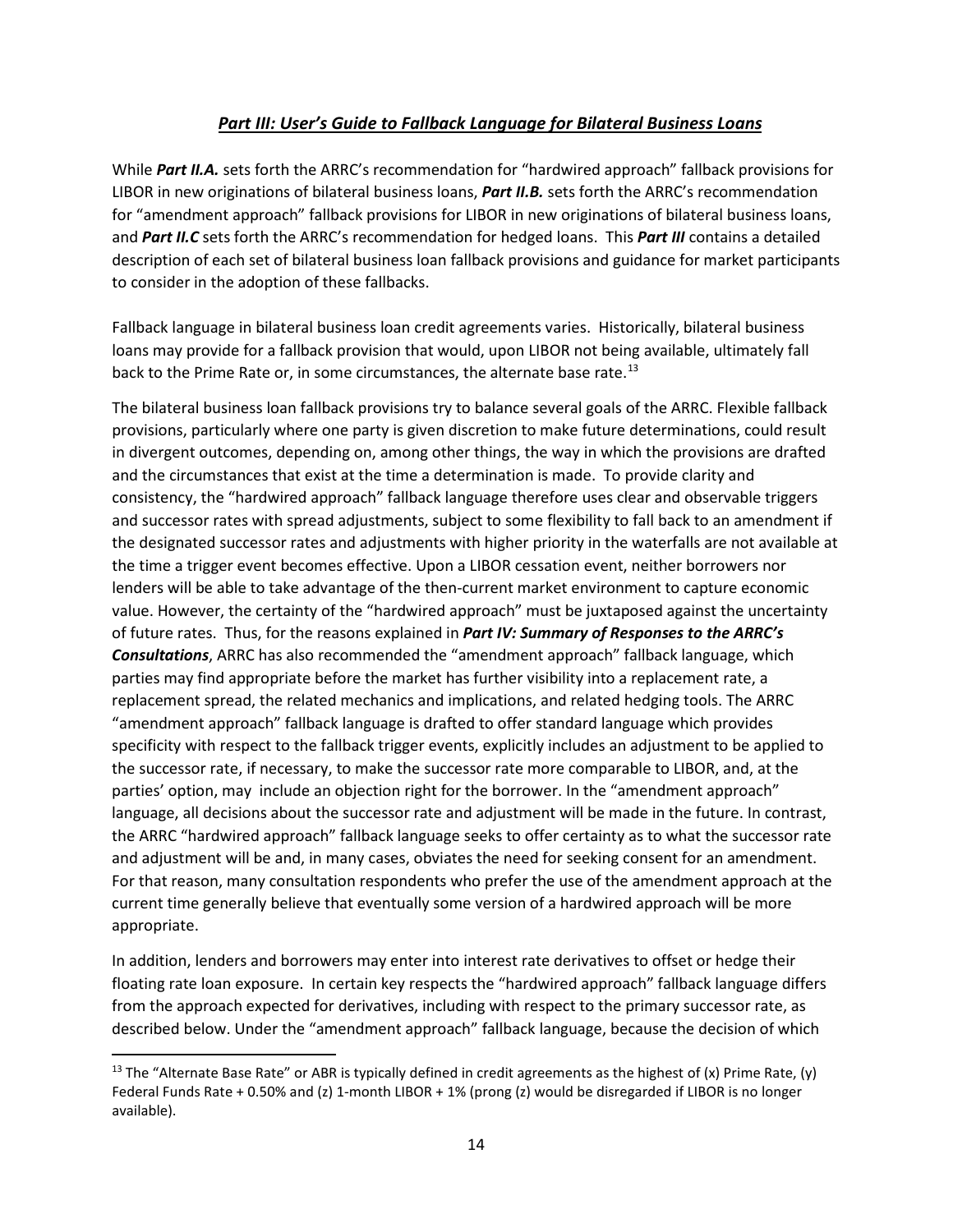rate (and adjustment) will replace LIBOR only happens in the future, parties will be able to ensure alignment with derivatives, if desired, at the time of transition. In order to provide borrowers with assurance that there will not be a mismatch between bilateral business loans and derivatives instruments, the "hedged loan approach" fallback language provides for consistency with the approach ISDA will implement for derivatives.

Note that, in both the "hardwired approach" and "amendment approach" alternatives, a number of provisions are bracketed. Bracketed language provides alternate approaches, for example, to the circumstances in which a borrower will have a right to withhold consent to actions initiated by the lender, such as the lender's election of an Early Opt-in trigger described below. The inclusion or exclusion of any of the bracketed language, as with all decisions concerning use of the ARRC's fallback recommendations, is a decision to be made by the parties to the loan transaction. Though the ARRC has sought to develop recommendations that market participants can use broadly in preparing for the transition to a new rate benchmark, the inclusion of these bracketed choices reflects the significant diversity of transaction terms in the bilateral business loan market.

The paragraphs below describe in detail the operative provisions of these sets of fallback language as well as important considerations market participants should bear in mind when reviewing and implementing the recommended fallback language. Before addressing each set of fallback language in turn, a discussion of the trigger events – which are common in substance across all three sets of fallback language and across many cash products – follows.

# <span id="page-14-0"></span>**A. Triggers**

# <span id="page-14-1"></span>Permanent Cessation Triggers

The triggers specified in the bilateral business loan fallback language that precipitate the transition away from LIBOR are set forth in the defined term "Benchmark Transition Event."[14](#page-14-2) The first two triggers require a public statement or publication of information that the actual cessation of LIBOR has occurred or is expected by the administrator of LIBOR (the ICE Benchmark Administration or "IBA"), the regulatory supervisor of the administrator of LIBOR (the Financial Conduct Authority or "FCA"), the central bank for the currency of LIBOR (the U.S. Federal Reserve System) or a bankruptcy/resolution official or court with jurisdiction over the administrator of LIBOR. The first and second clauses of "Benchmark Transition Event" read as follows:

- *(1) a public statement or publication of information by or on behalf of the administrator of the Benchmark announcing that such administrator has ceased or will cease to provide the Benchmark, permanently or indefinitely, provided that, at the time of such statement or publication, there is no successor administrator that will continue to provide the Benchmark;*
- *(2) a public statement or publication of information by the regulatory supervisor for the administrator of the Benchmark, the central bank for the currency of the Benchmark, an*

<span id="page-14-2"></span> $14$  The "hedged loan approach" does not include this defined term. However, the language does implicitly include the same two trigger events by cross referencing the ISDA definitions.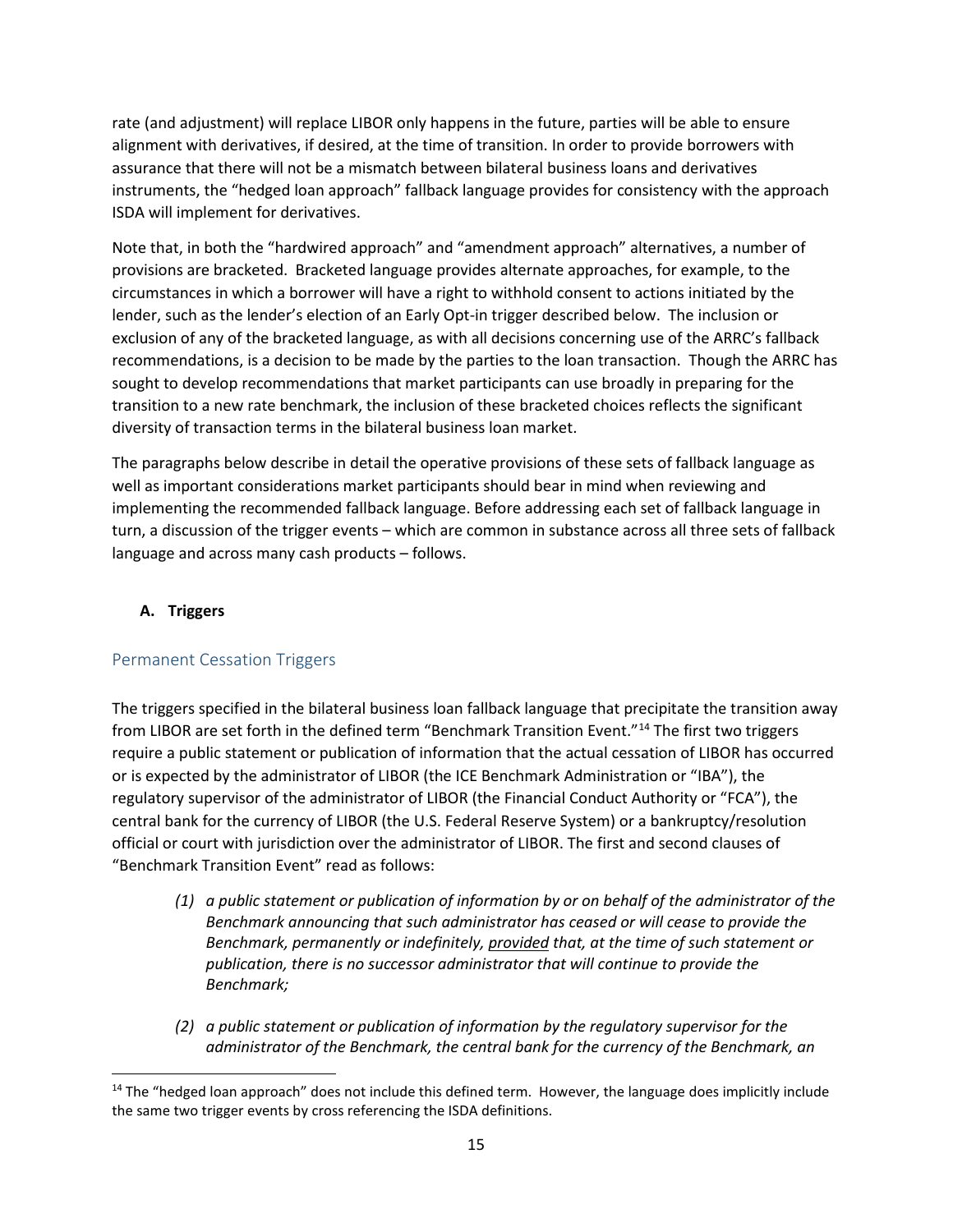*insolvency official with jurisdiction over the administrator for the Benchmark, a resolution authority with jurisdiction over the administrator for the Benchmark or a court or an entity with similar insolvency or resolution authority over the administrator for the Benchmark, which states that the administrator of the Benchmark has ceased or will cease to provide the Benchmark permanently or indefinitely, provided that, at the time of such statement or publication, there is no successor administrator that will continue to provide the Benchmark;*

These triggers are intended to align with the triggers included in ISDA's 2018 Consultation<sup>15</sup> and, according to the definition of "Benchmark Replacement Date" do not lead to a move away from LIBOR until the date that LIBOR ceases to be published (if that date is later than the date of the announcement/public information).

### <span id="page-15-0"></span>Pre-cessation Trigger - Benchmark is "No Longer Representative"

The third trigger recommended by the ARRC for bilateral business loans is a "pre-cessation" trigger<sup>[16](#page-15-2)</sup> found in clause (3) of the definition of "Benchmark Transition Event," which is set forth below:

*(3) a public statement or publication of information by the regulatory supervisor for the administrator of the Benchmark announcing that the Benchmark is no longer representative.* 

This trigger institutes a transition to an alternative rate upon a determination by a regulatory supervisor that the quality of the Benchmark has deteriorated such that it would likely have a significant negative impact on its liquidity and usefulness to market participants. As noted above, the regulator with authority over the administrator of LIBOR is the FCA. The EU Benchmark Regulation requires the FCA to make an assessment of LIBOR's representativeness in certain circumstances, such as the departure of one or more panel banks, or in any event, every two years. If the FCA determines that LIBOR is "no longer representative of the underlying market or economic reality," under th[e EU Benchmark](https://eur-lex.europa.eu/legal-content/EN/TXT/?uri=uriserv:OJ.L_.2016.171.01.0001.01.ENG&toc=OJ:L:2016:171:TOC)  [Regulation](https://eur-lex.europa.eu/legal-content/EN/TXT/?uri=uriserv:OJ.L_.2016.171.01.0001.01.ENG&toc=OJ:L:2016:171:TOC) LIBOR may in some circumstances continue to be published in order to avoid a disruptive cessation and potential financial instability. In these circumstances, however, EU-supervised entities could be prohibited from referencing LIBOR in new derivatives and securities. The FCA has publicly stated that market participants may prefer to include a trigger "based on an announcement of nonrepresentativeness rather than triggers based on cessation alone"[17](#page-15-3) and the FSB's Official Sector Steering Group expressed a similar view in a letter to ISDA noting that such a trigger "would offer

<span id="page-15-1"></span><sup>&</sup>lt;sup>15</sup> In 2018, ISDA conducted a market-wide consultation on fallbacks for derivatives referencing Sterling LIBOR, Swiss Franc LIBOR, Japanese Yen LIBOR and TIBOR, and the Australian BBSW rate (referred to herein as the "ISDA 2018 Consultation"). See the ISDA 2018 Consultation at [https://www.isda.org/2018/12/20/benchmark-fallbacks](https://www.isda.org/2018/12/20/benchmark-fallbacks-consultation/)[consultation/.](https://www.isda.org/2018/12/20/benchmark-fallbacks-consultation/)

<span id="page-15-2"></span><sup>&</sup>lt;sup>16</sup> The "hedged loan approach" will include this third trigger only if it is adopted as a trigger event for standard derivatives transactions that reference the ISDA definitions.

<span id="page-15-3"></span><sup>&</sup>lt;sup>17</sup> Se[e speech](https://www.fca.org.uk/news/speeches/libor-transition-and-contractual-fallbacks) by Edwin Schooling Latter, Director of Markets and Wholesale Policy at FCA, delivered at ISDA Annual Legal Forum on January 28, 2019.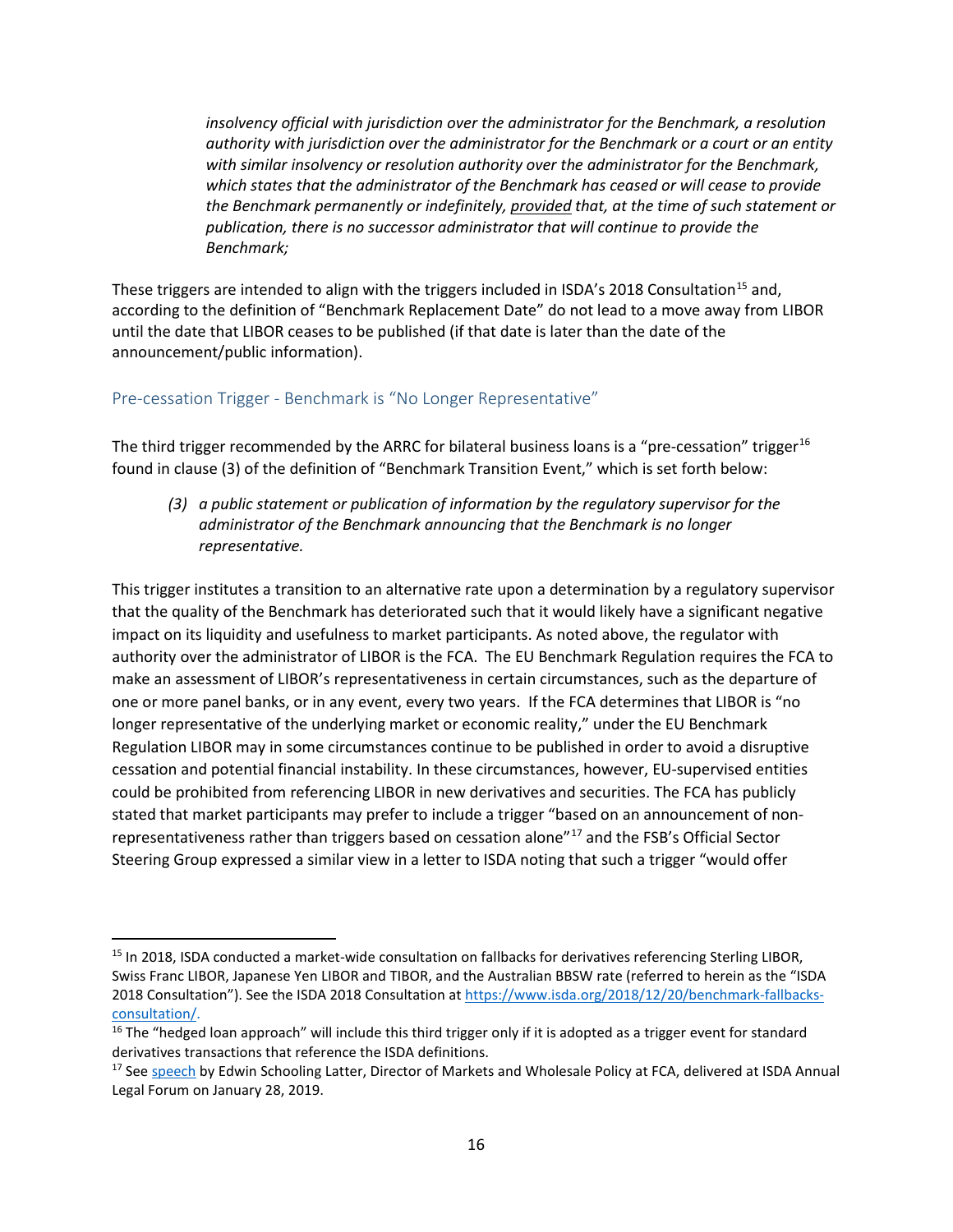market participants with LIBOR-referencing derivative contracts the opportunity to move to new benchmarks rather than remain on a non-representative LIBOR rate."[18](#page-16-1)

Although ISDA intends to consult on pre-cessation issues, including the inclusion of a similar trigger in its definition amendments for derivatives, parties should understand that if ISDA does not include a similar provision and this third trigger results in a "Benchmark Replacement Date" occurring with respect to the bilateral business loans, a party seeking to hedge LIBOR-based loans effectively may be obligated (for contractual reasons) or may choose (for economic reasons) to terminate or amend its LIBOR-linked hedges to reference the benchmark replacement.

# <span id="page-16-0"></span>Early "Opt-in" Trigger

The "hardwired approach" and "amendment approach" sets of bilateral business loan fallback language include an "early opt-in trigger" that is available even though LIBOR still is being published and none of the other enumerated triggers have been met, as set forth in the respective definitions of "Early Opt-in Election." This mechanism takes advantage of a bilateral business loan's natural flexibility to reduce risk by helping to reduce the inventory of LIBOR-based loans prior to an actual LIBOR discontinuance event.

The "amendment approach" fallback language early opt-in trigger found in the definition of "Early Optin Election" is set forth below:

- *(1) a determination by the Lender that at least [five] currently outstanding U.S. dollar-denominated syndicated or bilateral credit facilities at such time contain (as a result of amendment or as originally executed) as a benchmark interest rate, in lieu of LIBOR, a new benchmark interest rate to replace LIBOR, and*
- *(2) the election by the Lender to declare that an Early Opt-in Election has occurred and the provision by the Lender of written notice of such election to the Borrower.*

This trigger allows the Lender, at its election, to determine that syndicated or bilateral loans in the market are being executed or amended to incorporate or adopt a LIBOR replacement (which need not be Term SOFR) (see clause (1) of the definition of "Early Opt-in Election").

For the same reasons, the "hardwired approach" language also includes an early opt-in election, however, the trigger itself is defined differently. The "hardwired approach" fallback language's early opt-in trigger is found in the definition of "Early Opt-in Election" and is set forth below:

*(1) a determination by the Lender that at least [five] currently outstanding U.S. dollar-denominated syndicated or bilateral credit facilities at such time contain (as a result of amendment or as originally executed) as a benchmark interest rate, in lieu of LIBOR, Term SOFR plus a Benchmark Replacement Adjustment[ (and such credit facilities are identified in the applicable Rate Election Notice and are publicly available for review)], and*

<span id="page-16-1"></span><sup>&</sup>lt;sup>18</sup> See the FSB [letter to ISDA](http://www.fsb.org/wp-content/uploads/P150319.pdf) dated March 12, 2019.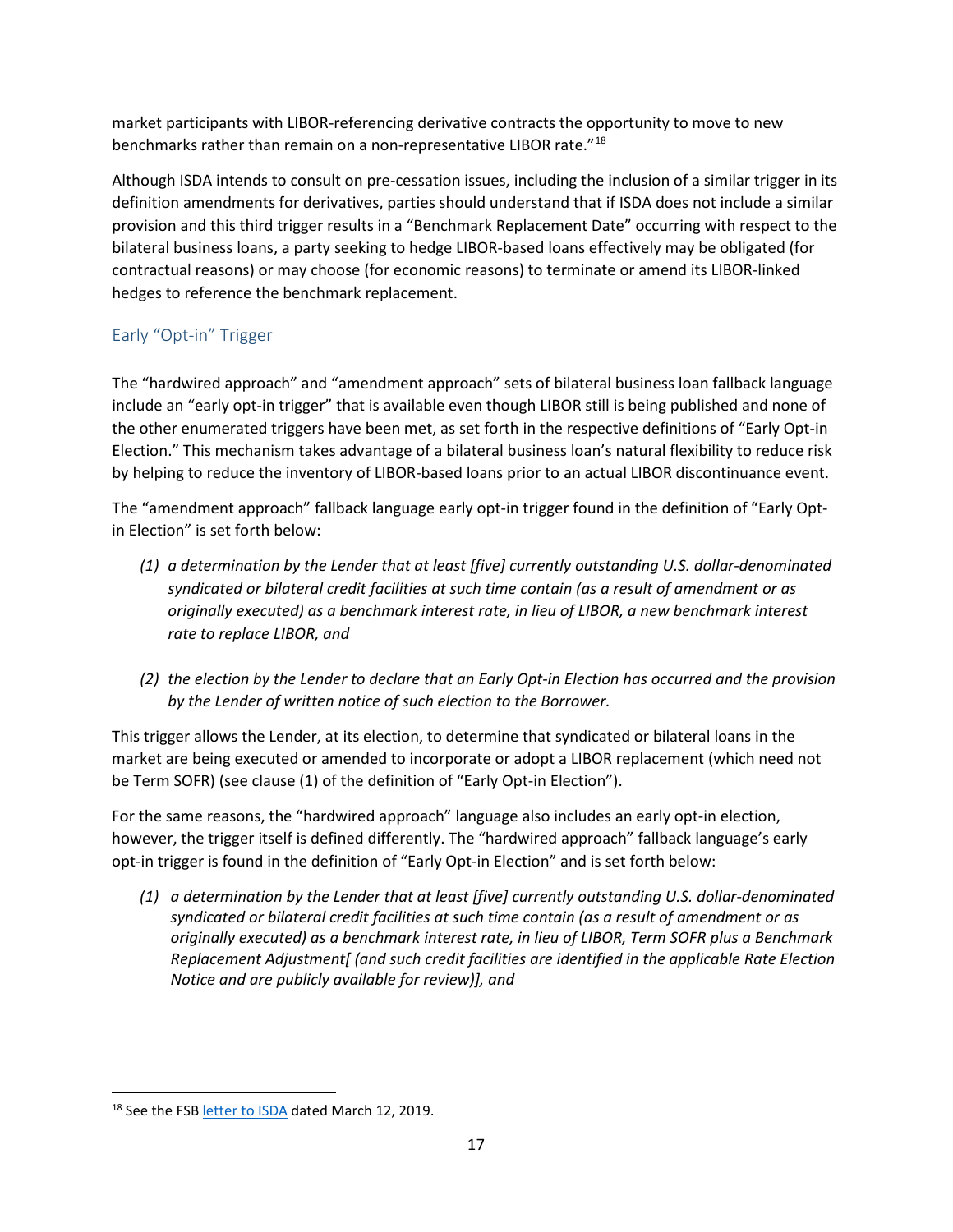*(2) the election by the Lender to declare that an Early Opt-in Election has occurred and the provision by the Lender of written notice of such election to the Borrower (the "Rate Election Notice").*

The hardwired early opt-in trigger may be initiated by lender if, at such time, there are in existence at least "[five]" new or amended syndicated or bilateral loan facilities referencing Term SOFR plus a Benchmark Replacement Adjustment. There is also bracketed language that parties may choose to include which would require those facilities to be publicly available for review. The rationale for this drafting is to provide for an objective trigger that limits lender discretion. Parties are encouraged to consider whether "five" is the appropriate threshold number when drafting their own agreements and may choose a higher or lower number depending on their tolerance levels. Market participants should carefully consider the choice of threshold number to ensure that it is high enough to allow for objective, clear direction, but low enough to avoid forcing parties to wait before being able to transition to a successor rate if so desired. As a second step, the "hardwired approach" requires an election by the lender to trigger an early opt-in election (see clause (2) of the definition of "Early Opt-in Election"). In the case of the "Early Opt-in Election," the successor rate and applicable adjustment would be determined as they would be under any of the other triggers, but because the early opt-in is limited in availability to a time when Term SOFR plus adjustment is being used in the market, by virtue of the Benchmark Replacement waterfall, the successor rate would be Term SOFR plus adjustment.

### <span id="page-17-0"></span>**B. Introduction to the "Hardwired Approach" Fallback Language**

# <span id="page-17-1"></span>Future-proofing

It is important to note that the "hardwired approach" fallback provisions refer to the "Benchmark" throughout and define the Benchmark as, initially, LIBOR; provided that if LIBOR has been replaced in the contract, then the term "Benchmark" means the applicable "Benchmark Replacement" (which is a defined term that combines the successor rate and the spread adjustment). This drafting is intended to allow the "hardwired approach" fallback provisions to apply a second time in the highly unlikely event that during the term of a contract, the successor for LIBOR is later discontinued. If that were to occur, the successor rate would be chosen through the streamlined amendment process (as presumably neither Term SOFR nor Compounded SOFR would be available).

#### <span id="page-17-2"></span>Operative Provisions

The recommended fallback provisions begin with operative provisions specifying what is to happen if one or more of the trigger events have occurred with respect to the Benchmark.<sup>[19](#page-17-3)</sup>

(1) **Benchmark Replacement**: If one or more events that trigger a move to the successor rate (including an "Early Opt-in Election") have occurred, then the bilateral business loan will reference the Benchmark Replacement thereafter for all purposes under the loan. Depending

<span id="page-17-3"></span> $19$  If it is not possible to determine LIBOR but none of the events that would trigger a move to a successor rate have occurred (that is, LIBOR has not been permanently or indefinitely discontinued nor has the regulator of the benchmark found that it is not representative), then the bilateral business loan will reference whatever is currently specified in the current sections of contract language for the *temporary* unavailability of LIBOR.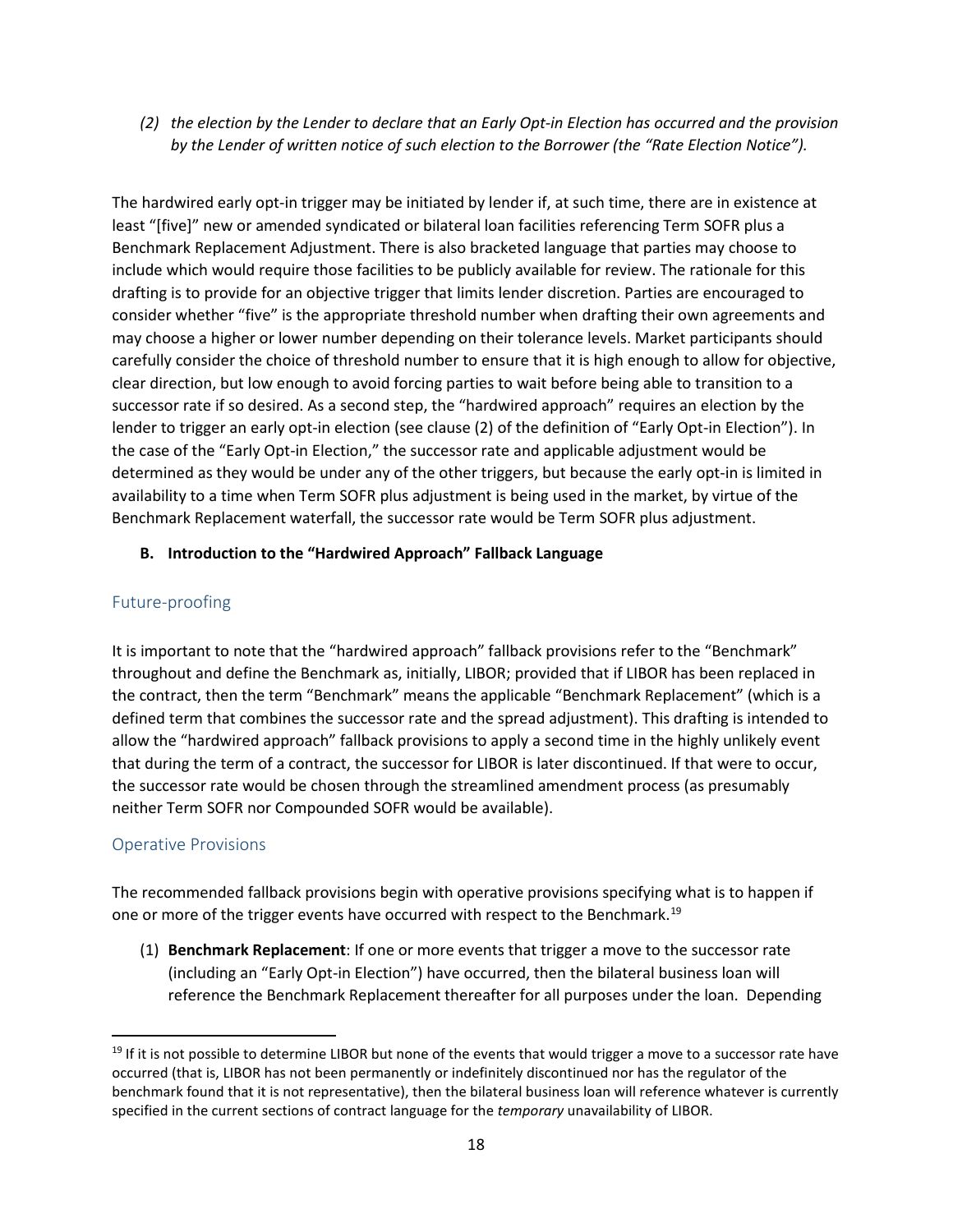on the parties' choices with respect to the relevant bracketed language, the borrower may or may not have the option to withhold consent to an Early Opt-in Election.

- (2) **Benchmark Replacement Conforming Changes**: At the time of the Benchmark replacement, and from time to time thereafter, certain conforming changes may be needed to account for the move to the Benchmark Replacement.
- (3) **Streamlined Amendment Process**: At the bottom of the "Benchmark Replacement" and "Benchmark Replacement Adjustment" waterfalls, the final step is for the lender to select a proposed rate and spread adjustment under procedures similar to those found in the "amendment approach" described below. Once the borrower has received notice of the proposed rate, if the parties have elected to provide the borrower a negative consent right, the borrower has five business days in which it can object. Unless the lender receives an objection from the borrower (if applicable), or otherwise automatically, the replacement rate becomes effective at 5pm on the fifth or tenth (as selected by the parties) business day after the notice was provided.
- (4) **Notices; Decisions and Determinations**: In addition, standards are set forth for the various decisions that must be made in connection with a Benchmark transition. The fallback language also specifies when the lender is required to send notices to the borrower.

It is the Benchmark's replacement that the ARRC's recommended fallback language is chiefly aimed at addressing. Making this operational involves specifying a set of triggers, a successor rate, a spread adjustment, and some description of the conforming changes that could be made. How each of these is specified in the recommended "hardwired approach" fallback language is discussed in turn.

#### <span id="page-18-0"></span>Use of Screen Rates

The ARRC consultation on bilateral business loans requested feedback from market participants on whether it was necessary that any successor rate and/or applicable spread adjustment be published on a screen by a third party. Respondents were unanimous in identifying the availability of screen rates and screen adjustments for any successor rate as necessary for smooth market transition. Similarly, the Business Loans Working Group unanimously concurred. The ARRC has stated that it supports publishing screen rates for SOFR and spread adjustments.

The requirement that Term SOFR and Compounded SOFR (the first two steps of the respective waterfalls), or the underlying rates component thereof, and the spread adjustment be available on a screen is set forth at the end of the "Benchmark Replacement" and the "Benchmark Replacement Adjustment" definitions:

*…in the case of clauses (1) and (2) above [referencing Term SOFR and Compounded SOFR], such rate, or the underlying rates component thereof, is or are displayed on a screen or other information service that publishes such rate or rates from time to time as selected by the Lender in its reasonable discretion.* 

*… in the case of clause (1) above [referencing the spread adjustment recommended by ARRC and the spread adjustment recommended by ISDA], such adjustment is displayed on a screen or other information service that publishes such Benchmark Replacement Adjustment from time to time as selected by the Lender in its reasonable discretion.*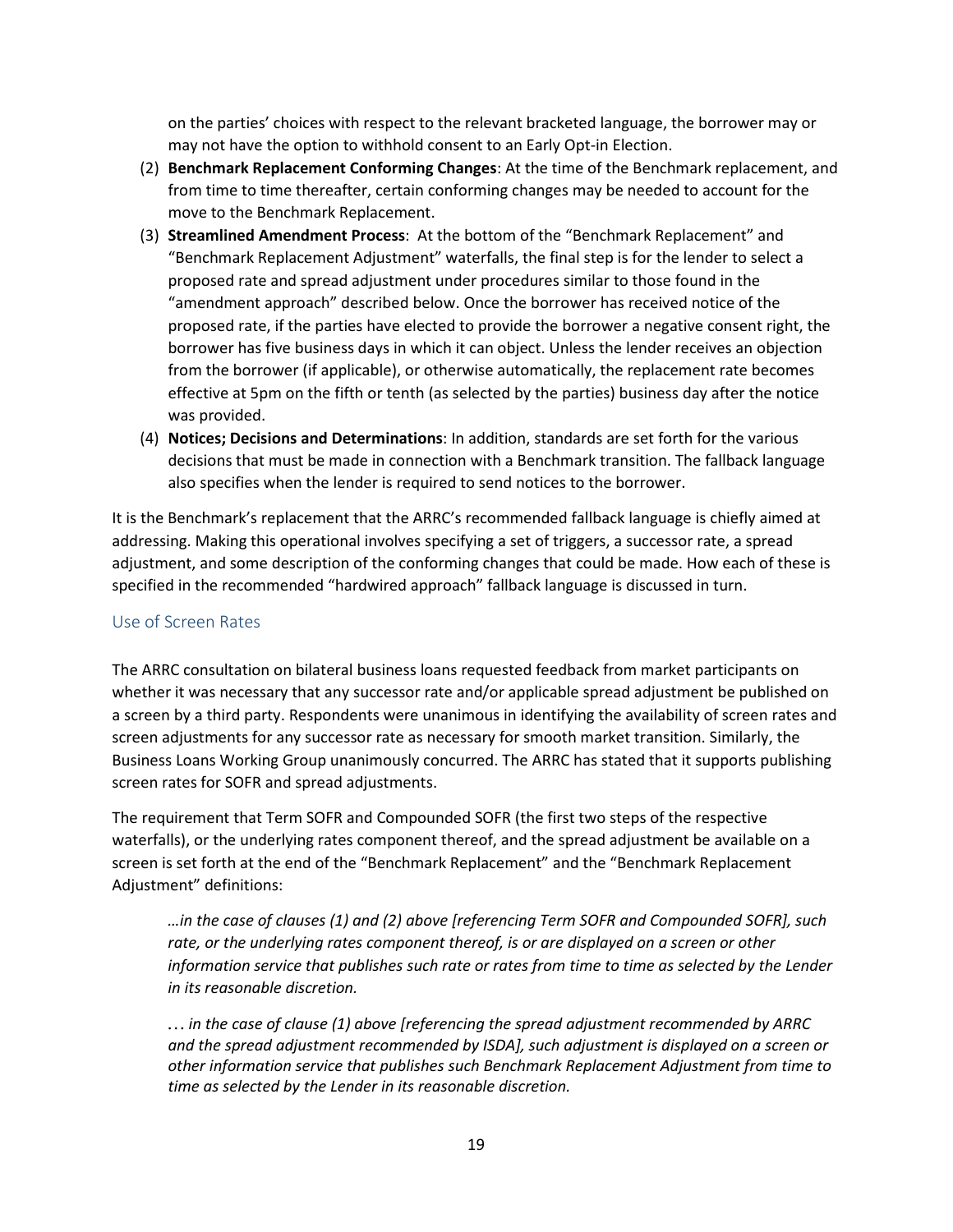While it is anticipated that Term SOFR, if developed, will be available as a screen rate much like LIBOR is now, it is not as certain what form of Compounded SOFR will be displayed on a screen. The language is drafted to allow for either Compounded SOFR itself or the underlying daily SOFRs to be displayed on a screen. This flexibility is important because we do not yet know how loan systems will consume the rate or what tools, such as published calculators, may be available in the future.

If the first two steps in the waterfall (Term SOFR and Compounded SOFR) are not available, it is still expected that a rate and adjustment (if applicable) that are selected by the lender and that appear on a screen would be preferred. However, to avoid fallback language failure, the drafting would allow for an unpublished rate and/or adjustment (if applicable) to be selected by the lender at the time.

# <span id="page-19-0"></span>Unavailability of Tenor of Term SOFR

Because credit facilities permit borrowings under the credit agreement in different interest rate tenors, the "hardwired approach" bilateral business loans fallback language provides for the lender to have the ability *at its option* to remove tenors for which Term SOFR is not available as a screen rate. The lender can then elect to reinstate certain tenors if Term SOFR later becomes available as a screen rate. The relevant provision is set forth in clause (d) of the Section titled "Effect of Benchmark Transition Event." Given the stated preference of the bilateral business loan market to transition to forward-looking term SOFR if possible, this ability helps ensure that parties stay in the first step of the benchmark replacement waterfall, i.e. Term SOFR, as long as possible. It also prevents a split in the loan facility where certain maturities would transition to Term SOFR while others, for which Term SOFR is unavailable, would move to Compounded SOFR.

# <span id="page-19-1"></span>**C. "Hardwired Approach" Benchmark Replacement**

In the ARRC-recommended hardwired fallback language for bilateral business loans, if a trigger event and its related effective date with respect to a Benchmark occur, all references to the Benchmark will be replaced throughout the documentation with the "Benchmark Replacement." Note that the defined term "Benchmark Replacement" in the fallback language encompasses the successor rate and any spread adjustment, which is discussed separately below; the defined term for the successor rate prior to adjustment is "Unadjusted Benchmark Replacement."

# <span id="page-19-2"></span>**Waterfall**

The defined term "Benchmark Replacement" sets forth a waterfall to determine the particular successor rate to be used. It is important to note that for consistency across asset classes, each step in the waterfall must be assessed as of the first time a trigger event with respect to the Benchmark becomes effective (this time is called the "Benchmark Replacement Date"). The availability of each step in the waterfall is not re-evaluated at a later point in time. The table below displays the waterfall: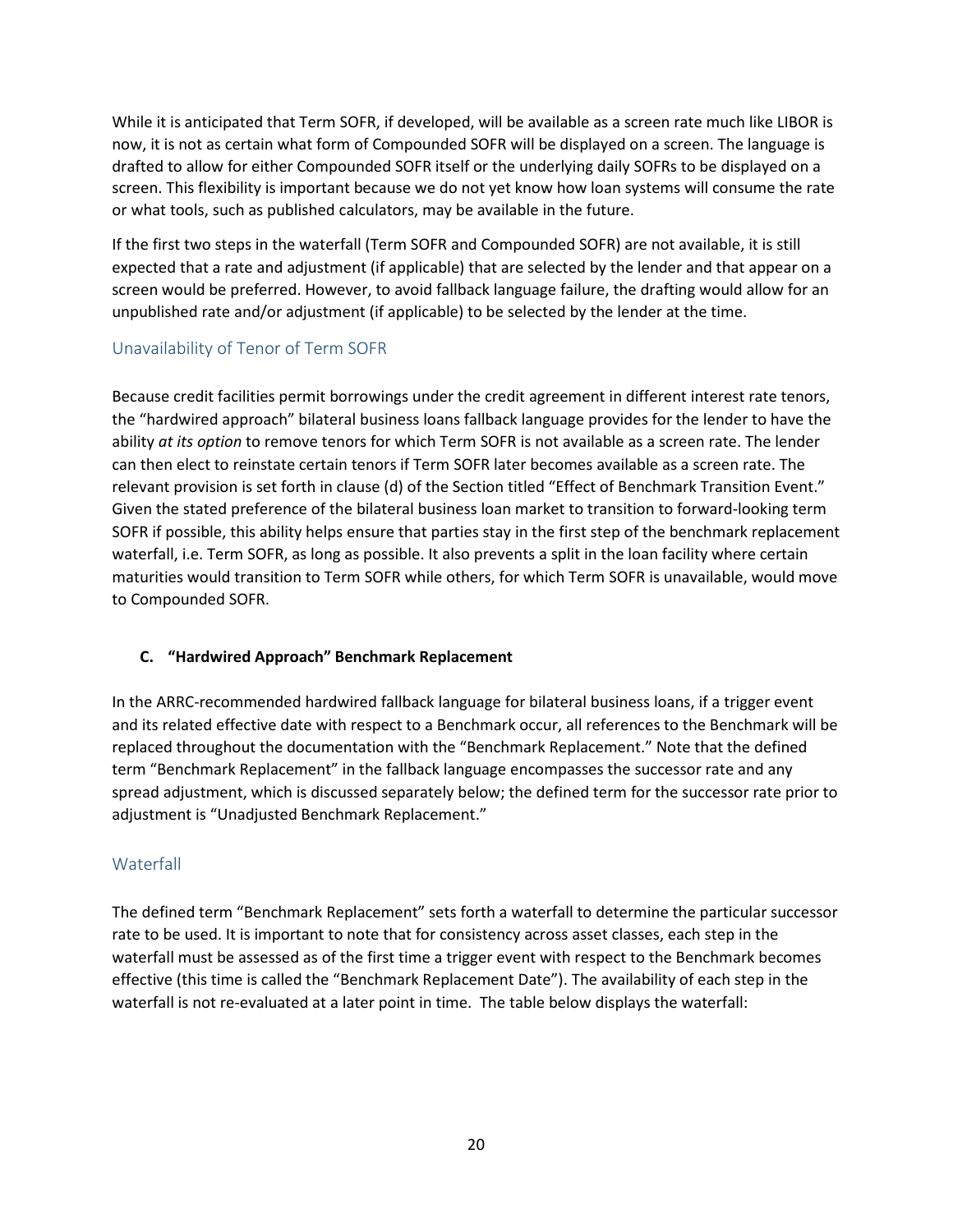#### **Benchmark Replacement Waterfall**

| <b>Step 1a:</b> Term SOFR + Adjustment                |
|-------------------------------------------------------|
| <b>Step 1b:</b> Next Available Term SOFR + Adjustment |
| <b>Step 2:</b> Compounded SOFR + Adjustment           |
| <b>Step 3:</b> Lender Selected Rate + Adjustment      |

### <span id="page-20-0"></span>Step 1a: Term SOFR + Adjustment

The first step in the "Benchmark Replacement" waterfall is specified in the fallback language as follows:

*the sum of (a) Term SOFR … and (b) the Benchmark Replacement Adjustment[20](#page-20-2)*

"Term SOFR" is defined as a forward-looking term SOFR for the Corresponding Tenor (meaning a period equivalent to the LIBOR tenor, e.g. 1-month SOFR, 3-month SOFR) that is selected or recommended by the Relevant Governmental Body. The "Relevant Governmental Body" means the Federal Reserve Board and/or the Federal Reserve Bank of New York, or a committee officially endorsed or convened by the Federal Reserve Board and/or the Federal Reserve Bank of New York (e.g., the ARRC), or any successor thereto.

While the ARRC intends to select a forward-looking term SOFR for use as a fallback rate in cash products that originally referenced LIBOR if a consensus among its members can be reached that an IOSCO-compliant benchmark<sup>[21](#page-20-3)</sup> exists and meets appropriate criteria set by the ARRC, it is not certain that such a benchmark will be produced prior to the discontinuation of LIBOR.

In addition, because standard derivatives are not expected to reference a forward-looking term rate,<sup>[22](#page-20-4)</sup> borrowers in the loan market who execute hedges may prefer to use the "Hedged Loan Approach" as discussed below or may remove Term SOFR (and adjust all of the corresponding cross references within the fallback language) in order to fall back to Compounded SOFR, the rate expected to be the same rate that becomes operative under ISDA's standard definitions for derivatives. Note that other conforming changes may also be needed at the time a fallback is activated in order to maintain alignment with hedges.

# <span id="page-20-1"></span>Step 1b: Next Available Term SOFR + Adjustment

If Term SOFR for the Corresponding Tenor is not available, the waterfall provides for an interim step before proceeding to Compounded SOFR. This step is set forth below:

*the sum of: (a) …. if the Lender determines that Term SOFR for the applicable Corresponding Tenor cannot be determined, Next Available Term SOFR, and (b) the Benchmark Replacement Adjustment*

<span id="page-20-2"></span><sup>&</sup>lt;sup>20</sup> "Benchmark Replacement Adjustment" is the defined term for the spread adjustment discussed further below.

<span id="page-20-3"></span><sup>21</sup> See the *Principles for Financial Benchmarks*, final report of the Board of the International Organization of Securities Commissions dated July 2013 at[: https://www.iosco.org/library/pubdocs/pdf/IOSCOPD415.pdf](https://www.iosco.org/library/pubdocs/pdf/IOSCOPD415.pdf)

<span id="page-20-4"></span><sup>&</sup>lt;sup>22</sup> See the ISDA consultation on fallbacks for derivatives  $FAQ$ , "Why do the choices for calculating the "adjusted" RFR" not include a forward-looking term rate?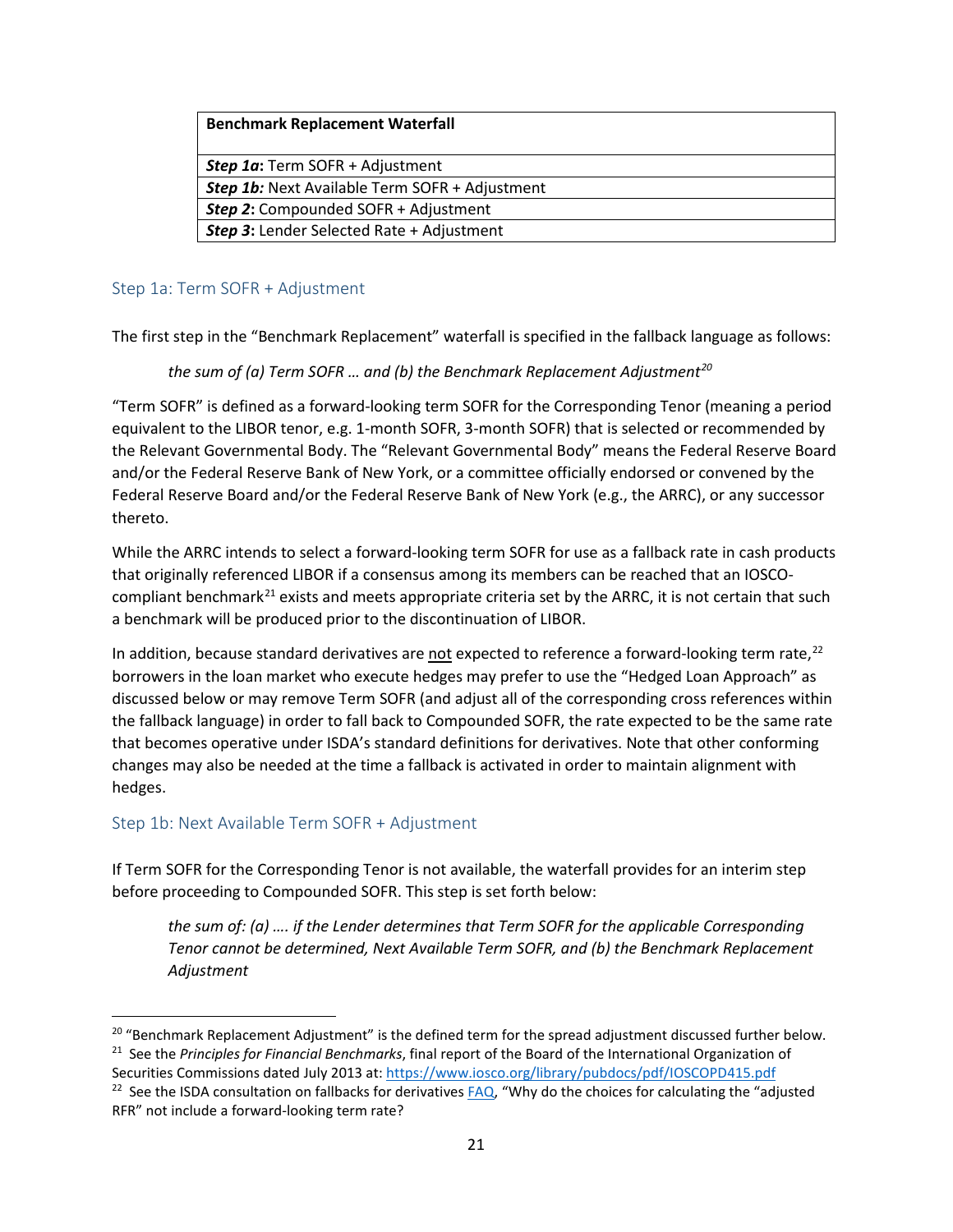Recognizing that not all lenders are prepared operationally to interpolate LIBOR in the case of a temporary LIBOR disruption, there was some concern about requiring interpolation as an interim step in the fallback waterfall (as had been proposed in the consultation). As an alternative, the bilateral business loans "hardwired approach" fallback language includes a concept of "Next Available Term SOFR" which is generally defined as "Term SOFR for the longest tenor that can be determined by the lender that is shorter than the applicable Corresponding Tenor." As an (unlikely) example, if the "Corresponding Tenor" for the relevant borrowing is for six months, but six-month Term SOFR is not available, then the lender would look at the longest available tenor that is shorter than six months. If three-month Term SOFR were available, for instance, then three-month Term SOFR would be used as the Benchmark Replacement. The corresponding Benchmark Replacement Adjustment that would apply would be such adjustment applicable for the tenor of the rate used. In this example, the applicable adjustment would be either the three-month ARRC adjustment or three-month ISDA adjustment (as further described below). As the Benchmark Replacement is determined once, this mechanism allows the facility to utilize Term SOFR for all tenors, assuming that a shorter tenor is available in the case of an otherwise unavailable tenor, rather than having a permanent split between Term SOFR and Compounded SOFR or another chosen rate (with respect to tenors that are unavailable at the time of the fallback).

# <span id="page-21-0"></span>Step 2: Compounded SOFR + Adjustment

l

If the ARRC has concluded that a robust, IOSCO-compliant forward-looking term rate is not available and has therefore not selected or recommended such a rate per the first step of the waterfall, then the second step specified in the "Benchmark Replacement" waterfall is as follows:

#### *the sum of: (a) Compounded SOFR and (b) the Benchmark Replacement Adjustment*

It is important to note that LIBOR is produced in various tenors (e.g. one-month, three-month, sixmonth). At each tenor LIBOR acts as a forward-looking rate whereby the interest due at the end of the period is known at the beginning of that interest period. SOFR, however, is currently only an overnight rate, with the SOFR for a given day being published the following day. Because SOFR is only available at this time in an overnight tenor and interest payable by bilateral business loans is typically in terms longer than overnight (i.e. monthly, quarterly), daily SOFRs would need to be aggregated in bilateral business loans in order to determine an interest amount due for each interest period.<sup>[23](#page-21-1)</sup>

Compounded SOFR as the second step in the waterfall is intended to be a compounded average of daily SOFRs over the relevant period (e.g., one-month, three-month, etc.) depending on the tenor of the LIBOR being replaced. For the avoidance of doubt, compounding does not apply to the Benchmark Replacement Adjustment or any margin specified in the underlying terms. Compounded SOFR may be implemented "in arrears," meaning over the relevant interest period (not aggregated over a prior interest period), which may be the fallback rate for LIBOR derivatives referencing the ISDA standard

<span id="page-21-1"></span><sup>&</sup>lt;sup>23</sup> Various models for using SOFR in cash products as well as the technical difference between simple average and compounded average calculations are described in *A User's Guide to SOFR* available at: https://www.newyorkfed.org/arrc/publications.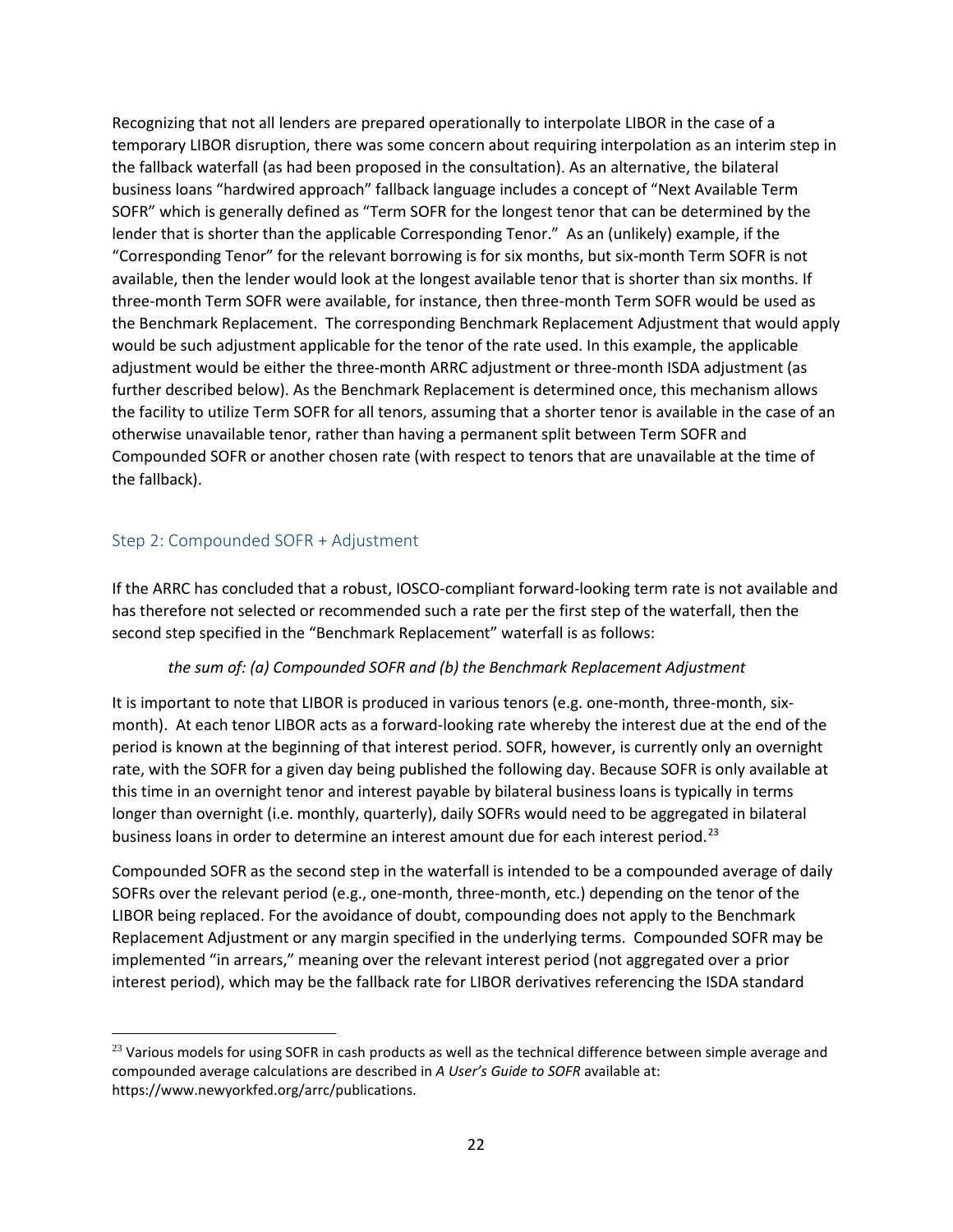definitions for derivatives.<sup>[24](#page-22-0)</sup> Alternatively, Compounded SOFR may be implemented "in advance." In this scenario, the rate on a SOFR-based loan would be calculated by compounding the overnight SOFRs for the previous relevant period. For instance, for a 30-day SOFR loan beginning April  $1<sup>st</sup>$ , the rate could be overnight SOFRs compounded daily from March 2<sup>nd</sup> to March 31<sup>st</sup>.

Although, as discussed in *Part IV: Summary of Responses to the ARRC's Consultations*, there was strong consultation feedback in favor of compounded SOFR in arrears as the second step in the successor rate waterfall, some market participants have expressed concerns regarding issues that may arise in connection with implementation of this waterfall step. While a compounding calculation formula (the "methodology") could be specified in the credit agreement, there have been no compounded SOFR loans originated to date and therefore there is no standard methodology for referencing a compounded rate in bilateral business loans at this time. Furthermore, at this time there is no standard set of "conventions" for use of this rate in the loan market. In addition, many loan and securities systems cannot currently operationalize a daily compounded SOFR.[25](#page-22-1)

To illustrate a few of the possible conventions we can look to the FRN market where there have been more than \$110 billion SOFR-referenced issuances. Most FRNs referencing SOFR to date provide for a "lookback" (also called a "lag"), meaning that in order to achieve certainty regarding cash flows before an interest payment is due, SOFR-referencing FRNs shift backwards the period of time that the rates are observed. Therefore, SOFR is determined for each day during the relevant period of time between payment dates based on a prior day's rate. However, the number of days' lookback has varied by issuance. As a different mechanism to determine the interest amount before an interest payment becomes due, most FRNs referencing SOFR to date have also provided for a "lockout" period (also called a "suspension" period) of varying lengths (or none at all), meaning that a SOFR rate is repeated for the final few days in each observation period. $26$ 

Market conventions can develop and change over time according to market-based evolution and/or changes in practice. In order to facilitate a smooth transition within a relatively short timeframe, the ARRC has agreed to raise awareness about the different conventions for referencing SOFR in cash products and provide further clarity in relation to these emerging conventions. Accordingly, the definition of "Compounded SOFR" in the fallback language leaves room for direction from the ARRC and/or market-accepted conventions once they emerge. The relevant definition is set forth below:

*"Compounded SOFR" means the compounded average of SOFRs for the applicable Corresponding Tenor, with the rate, or methodology for this rate, and conventions for this rate (which may include compounding in arrears with a lookback and/or suspension period as a mechanism to determine the interest amount payable prior to the end of each Interest Period) being established by the Lender in accordance with:*

*(1) the rate, or methodology for this rate, and conventions for this rate selected or recommended by the Relevant Governmental Body for determining compounded SOFR;* 

<span id="page-22-0"></span><sup>&</sup>lt;sup>24</sup> However, this is not certain as ISDA has not yet conducted its consultation specifically focused on U.S. dollar LIBOR.

<span id="page-22-1"></span><sup>&</sup>lt;sup>25</sup> Parties may wish to analyze their operational capabilities when drafting fallback language that includes a SOFR Compounded in Arrears option.

<span id="page-22-2"></span> $26$  This discussion does not capture all potential conventions for using compounded SOFR in the cash markets.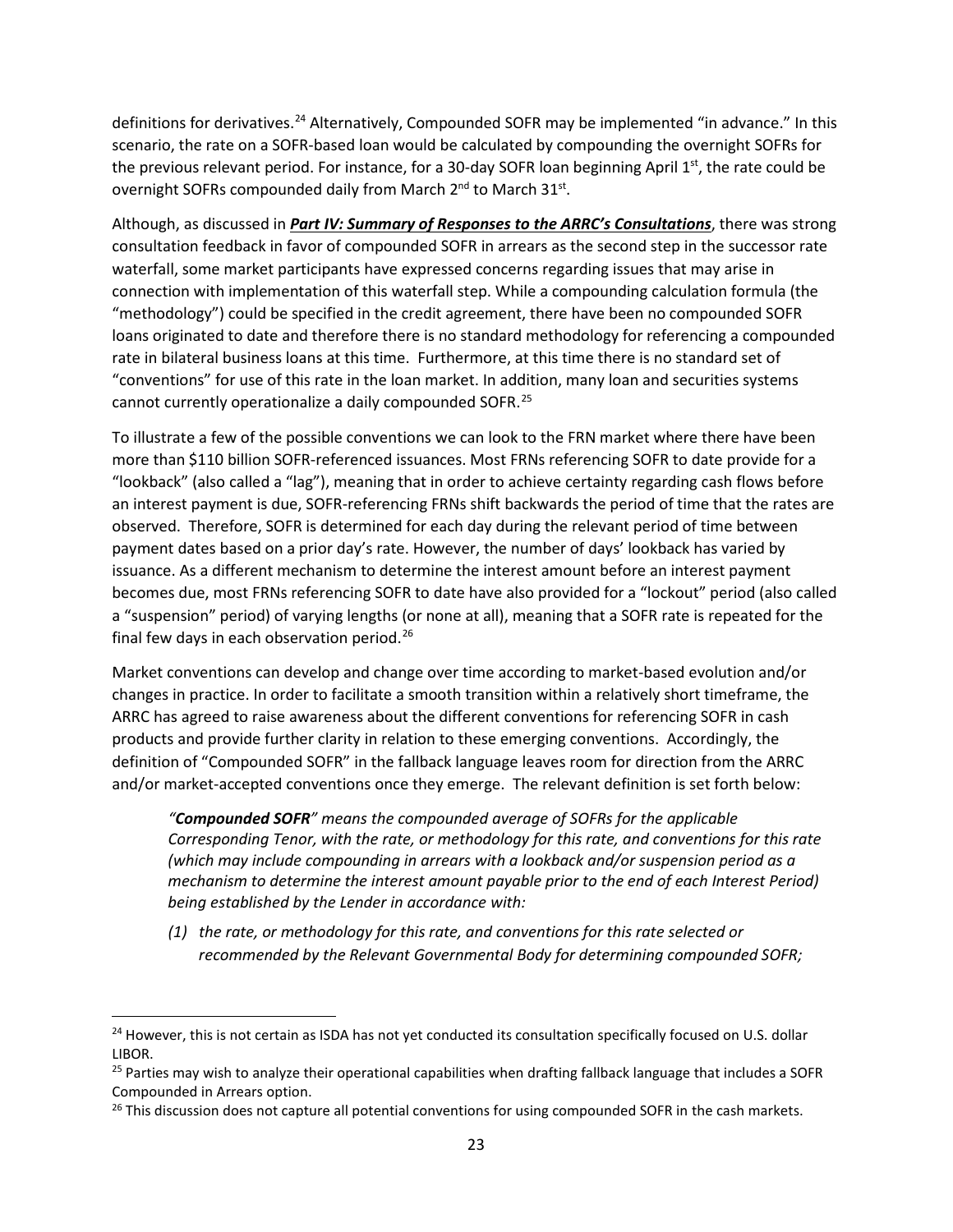#### *provided that:*

*(2) if, and to the extent that, the Lender determines that Compounded SOFR cannot be determined in accordance with clause (1) above, then the rate, or methodology for this rate, and conventions for this rate that the Lender determines are substantially consistent with at least [five] currently outstanding U.S. dollar-denominated syndicated or bilateral credit facilities at such time (as a result of amendment or as originally executed) that are publicly available for review;* 

*provided, further, that if the Lender decides that any such rate, methodology or convention determined in accordance with clause (1) or clause (2) is not administratively feasible for the Lender, then Compounded SOFR will be deemed unable to be determined for purposes of the definition of "Benchmark Replacement."*

Because of the uncertainty around the conventions that the market will adopt, this definition is drafted flexibly with the intention that parties will be able to observe prevailing conventions at the time of transition and, when implementing Compounded SOFR, will adopt conventions that have been accepted in the market, recognizing that market conditions may thereafter continue to evolve. The definition explicitly contemplates that the rate may be implemented "in arrears" meaning that the rate would not be known at the beginning of the relevant interest period. Importantly, provided that interest is compounded and accrued in systems, the accrued interest would be known at any day in the interest period.

The definition of "Compounded SOFR" establishes a two-step analysis. If the ARRC were to make a recommendation for or select a rate/methodology and/or a set of conventions, then the lender would first look to such choices and apply such rate/methodology and/or conventions. In the absence of an ARRC recommendation or selection, or to the extent that the ARRC recommendation or selection did not cover all of the rate/methodology and/or conventions needed, the lender would select those that are substantially similar to those adopted in at least five publicly available U.S. dollar syndicated or bilateral business loans. This step is intended to offer lenders an objective standard for determining the rate/methodology and/or conventions for the rate which limits lender discretion. Like the definition of "Early Opt-in Election," the exact threshold – five transactions or more or less – can be negotiated and finalized by the parties at the time of loan origination[.27](#page-23-0)

Importantly, lenders have the ability to decline to use any rate/methodology or convention determined in accordance with these two steps if they determine that such methodology or convention is not administratively feasible. Parties should be aware that, in the event of this determination, the Compounded SOFR step fails and parties must look to implement a successor rate and adjustment through the third step of the waterfall, the streamlined amendment process.

#### Alternative Step 2: Simple Average SOFR + Adjustment

Market participants may prefer to reference a simple average of SOFRs (rather than a compounded average) in the second step of the successor rate waterfall in order to utilize an uncompounded interest rate that is easier to calculate, regardless of the standard derivatives convention to reference

<span id="page-23-0"></span><sup>&</sup>lt;sup>27</sup> Parties may choose to use the same number threshold here as they do in "Early Opt-in Election," but that need not be the case.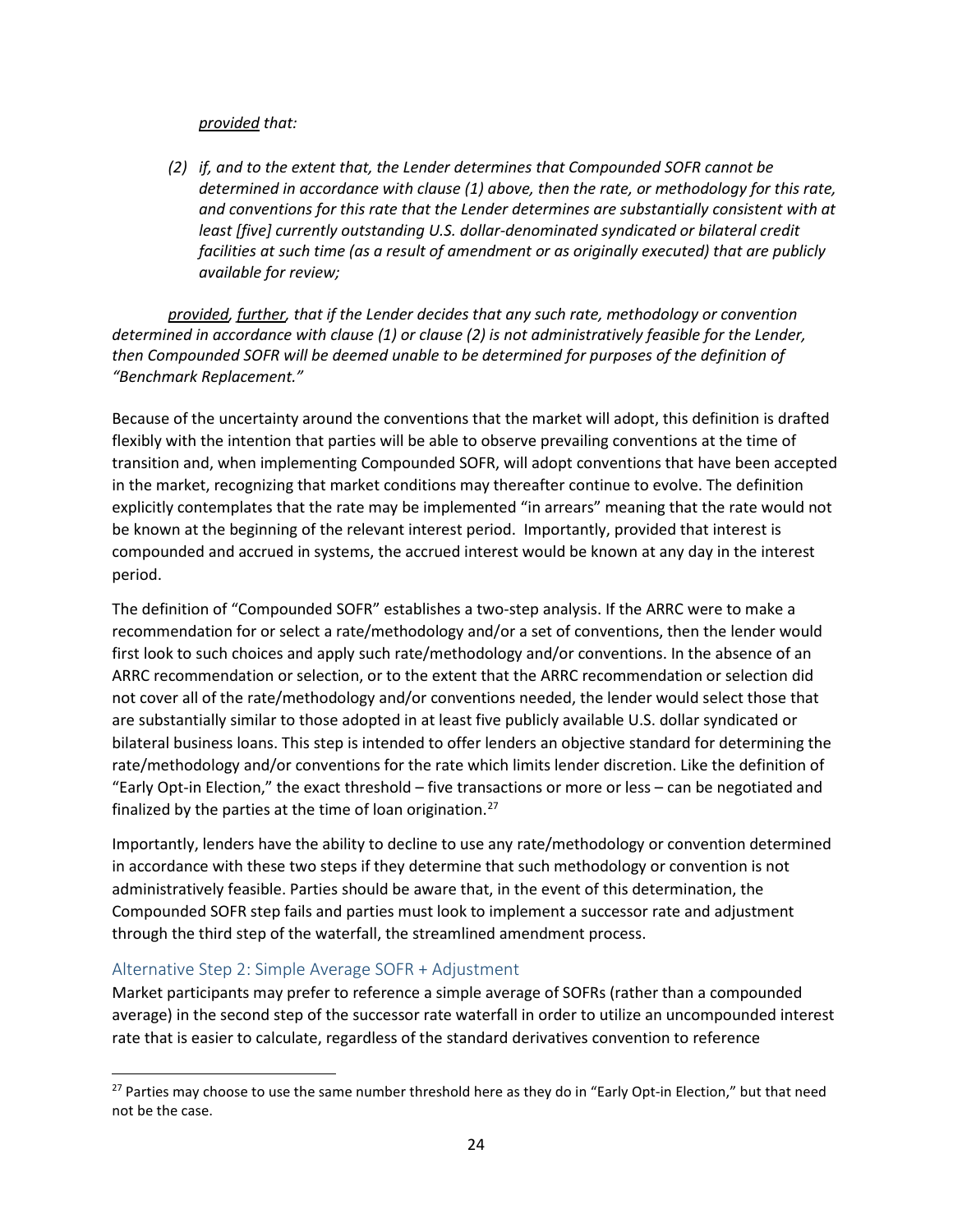compounded SOFR. This can be accomplished by changing the "Compounded SOFR" definition in the recommended fallback language to the "Simple Average SOFR" definition set forth below and changing all of the corresponding references within the fallback language from "Compounded SOFR" to "Simple Average SOFR." This modification to the fallback language would be aligned with the ARRC's principles.

*"Simple Average SOFR" means the simple average of SOFRs for the applicable Corresponding Tenor, with the conventions for this rate (which may include in arrears with a lookback and/or suspension period as a mechanism to determine the interest amount payable prior to the end of each Interest Period) being established by the Lender in accordance with:*

- *(1) the conventions for this rate selected or recommended by the Relevant Governmental Body for determining simple average SOFR; provided that:*
- *(2) if, and to the extent that, the Lender determines that Simple Average SOFR cannot be determined in accordance with clause (1) above, then the conventions for this rate that Lender determines are substantially consistent with at least [five][28](#page-24-1) currently outstanding U.S. dollar-denominated syndicated or bilateral credit facilities at such time (as a result of amendment or as originally executed) that are publicly available for review;*

*provided, further, that if the Lender decides that any such convention determined in accordance with clause (1) or clause (2) is not administratively feasible for the Lender, then Simple Average SOFR will be deemed unable to be determined for purposes of the definition of "Benchmark Replacement."*

# <span id="page-24-0"></span>Step 3: Lender Selected Rate + Adjustment

If, however, the Benchmark Replacement cannot be determined under Step 1 or 2, then the third and final step specified in the "Benchmark Replacement" waterfall is:

*(3) the sum of: (a) the alternate rate of interest that has been selected by the Lender as the replacement for the then-current Benchmark for the applicable Corresponding Tenor [giving due consideration to (i) any selection or recommendation of a replacement rate or the mechanism for determining such a rate by the Relevant Governmental Body at such time or (ii) any evolving or then-prevailing market convention for determining a rate of interest as a replacement for the then-current Benchmark for U.S. dollar-denominated syndicated or bilateral credit facilities at such time] and (b) the Benchmark Replacement Adjustment;*

This final step of the waterfall sets out a streamlined amendment process for selecting a Benchmark Replacement that is aligned with the streamlined amendment process described in the set of "amendment approach" fallback provisions. This is an escape hatch that allows an easier transition from LIBOR in the event that Steps 1 and 2 of the Benchmark Replacement waterfall do not produce a usable rate. The lender will select an alternate rate of interest (if the parties agree, giving due consideration to any selection or recommendation that has been made by the Fed or the ARRC or any evolving or thenprevailing market convention for determining interest rates in U.S. dollar syndicated or bilateral

<span id="page-24-1"></span><sup>&</sup>lt;sup>28</sup> Parties may choose to set a different threshold.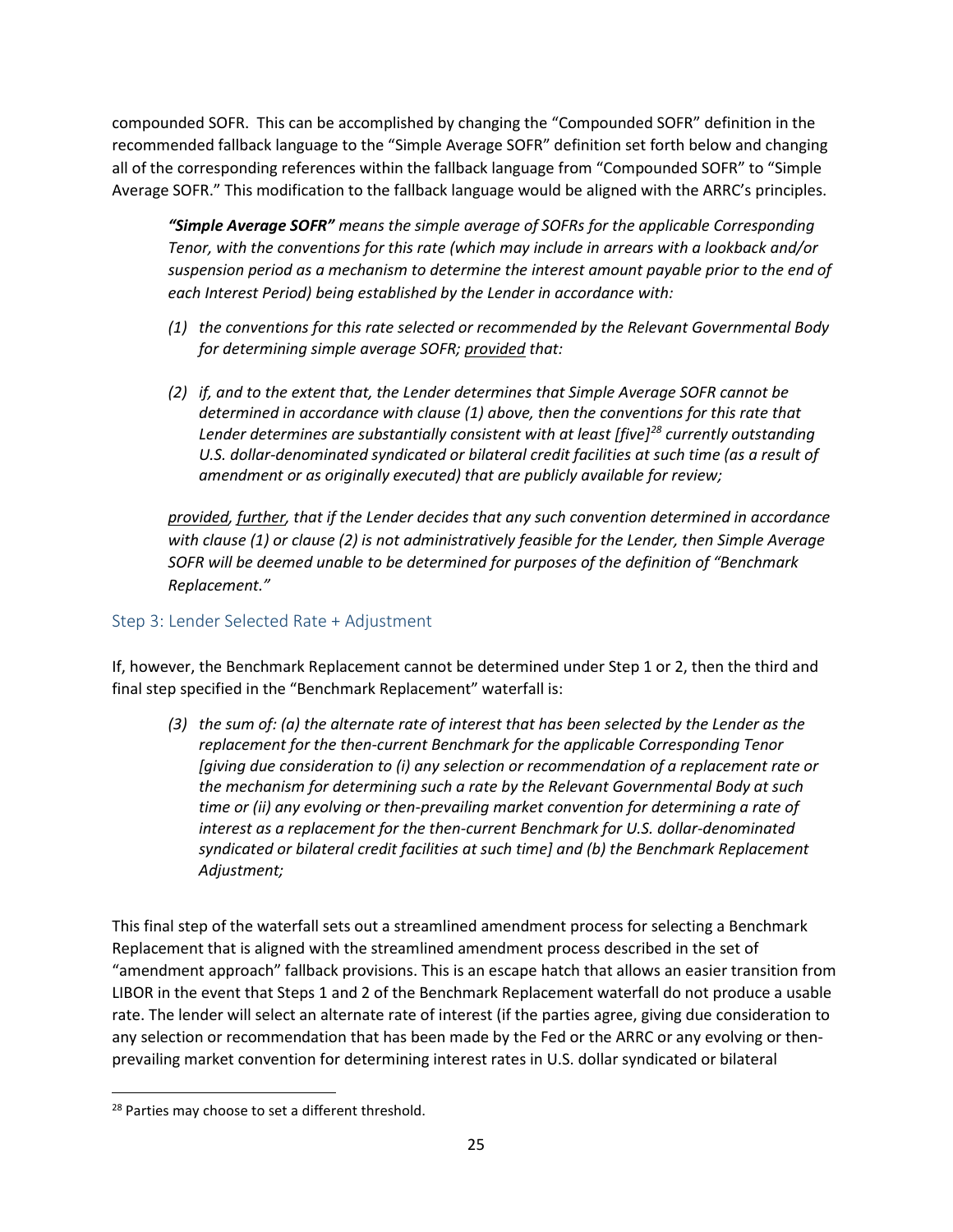business loans). In addition, such "Benchmark Replacement" will include the applicable Benchmark Replacement Adjustment described below. Once selected, the lender will give notice of the proposed Benchmark Replacement to the borrower. The borrower then has five days in which it can object to the proposed Benchmark Replacement and if borrower does object, then the amendment fails. The process would then begin again and continue until a Benchmark Replacement is successfully selected. In the meantime, after a "Benchmark Replacement Date" and before an amendment selecting the Benchmark Replacement is made effective, outstanding loans (and new loans) will accrue interest at ABR (see the "Benchmark Unavailability Period" provisions and definition).

# <span id="page-25-0"></span>**D. "Hardwired Approach" Benchmark Replacement Adjustment**

LIBOR and SOFR are different rates and thus the transition from LIBOR to SOFR will require a spread adjustment to make the rate levels more comparable. As noted above, LIBOR is produced in various tenors and SOFR is currently only an overnight rate. Another critical difference between LIBOR and SOFR is that LIBOR is based on unsecured transactions and is intended to include the price of bank credit risk. SOFR, on the other hand, is a near risk-free rate that does not include any bank credit component, as the transactions underpinning SOFR are fully secured by U.S. Treasuries.

Therefore, the ARRC-endorsed fallback language provides for an adjustment (which may be a positive or negative value or zero) to be included in the determination of any Benchmark Replacement. The particular spread adjustment to be used is selected at the time that the Benchmark Replacement is selected according to a waterfall in the definition of "Benchmark Replacement Adjustment." Note that the fallback adjustment would differ for each LIBOR tenor and would be implemented as part of the Benchmark Replacement in order to encompass all credit, term and other adjustments that may be appropriate for a given tenor of the benchmark rate. The table below displays the bilateral business loan spread adjustment waterfall:

| <b>Benchmark Replacement Adjustment Waterfall</b> |
|---------------------------------------------------|
| <b>Step 1: ARRC Selected Adjustment</b>           |
| <b>Step 2: ISDA Fallback Adjustment</b>           |
| <b>Step 3: Lender Selected Adjustment</b>         |

Steps 1 and 2 of the Benchmark Replacement Adjustment are applicable to Steps 1 and 2 of the Benchmark Replacement (i.e., Term SOFR/Next Available Term SOFR and Compounded SOFR). Step 3 of the Benchmark Replacement Adjustment is applicable to Step 3 of the Benchmark Replacement (i.e., the rate selected in the streamlined amendment process).

# <span id="page-25-1"></span>Step 1: ARRC Selected Adjustment

The first step of the adjustment waterfall set forth in clause 1(a) of the definition of "Benchmark Replacement Adjustment" provides that the adjustment will be: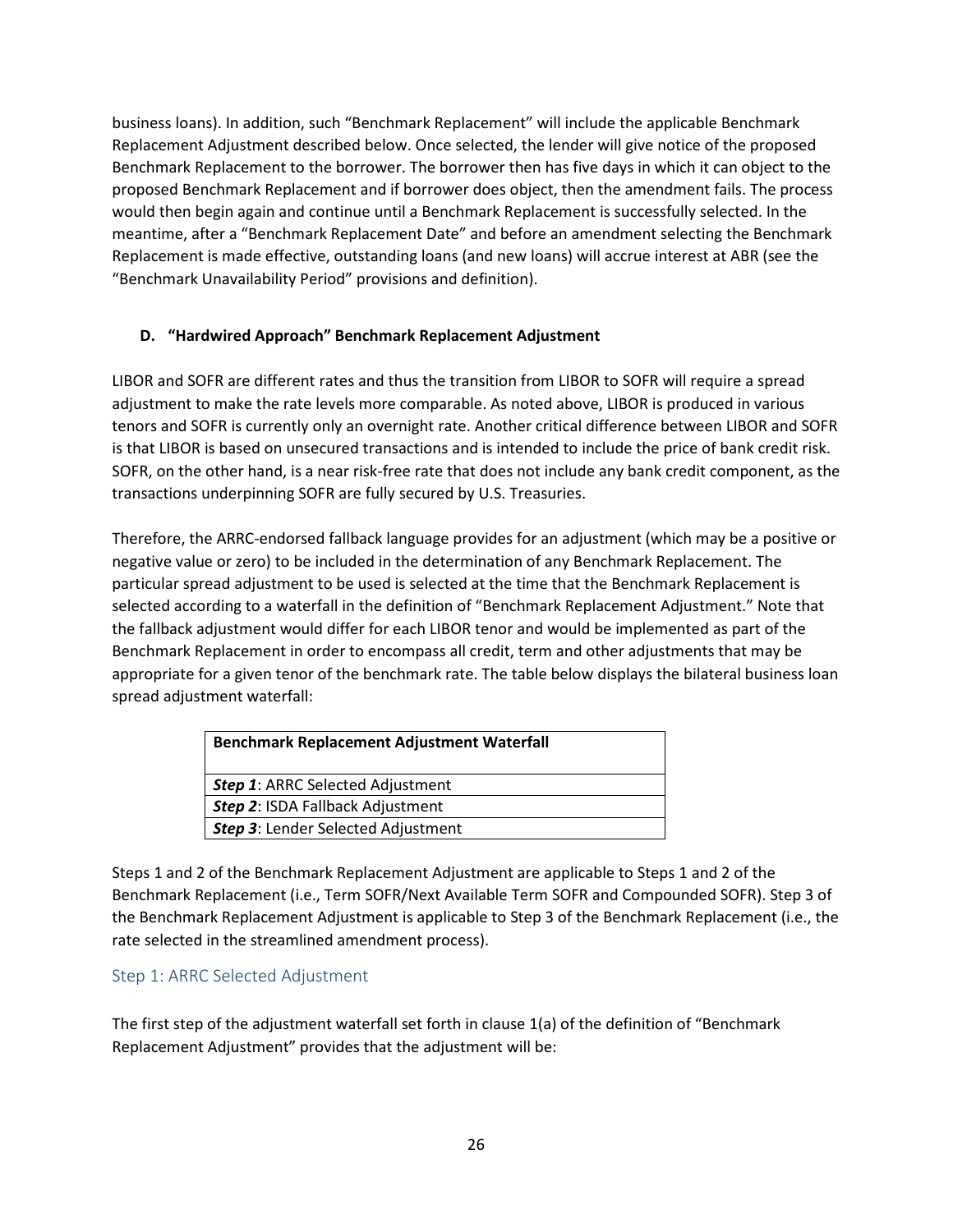*the spread adjustment, or method for calculating or determining such spread adjustment, (which may be a positive or negative value or zero) that has been selected or recommended by the Relevant Governmental Body for the applicable Unadjusted Benchmark Replacement;*

This means that if the ARRC selects or recommends a spread (or its methodology), it is this adjustment that would be incorporated and applied to the successor rate. Market participants that wish to fall back first to Compounded SOFR may consider removing this first step of the Benchmark Replacement Adjustment waterfall.

# <span id="page-26-0"></span>Step 2: ISDA Fallback Adjustment

If no spread adjustment is selected or recommended by the Relevant Governmental Body available, the second step in the waterfall set forth in clause 1(b) of the definition of "Benchmark Replacement Adjustment" is the spread adjustment applicable to fallbacks for derivatives that ISDA anticipates implementing in its definitions.<sup>[29](#page-26-2)</sup> The relevant language is set forth below:

*the spread adjustment (which may be a positive or negative value or zero) that would apply to the fallback rate for a derivative transaction referencing the ISDA Definitions to be effective upon an index cessation event with respect to USD LIBOR for the Corresponding Tenor;*

It is important to note that ISDA has not analyzed, and will not analyze, whether the fallbacks it anticipates implementing, including spread adjustments in the fallbacks, would be appropriate for non-derivatives.<sup>[30](#page-26-3)</sup>

# <span id="page-26-1"></span>Step 3: Lender Selected Adjustment

If neither Term SOFR nor Compounded SOFR is the proposed successor rate meaning the successor rate is one which is selected by the lender, then the third and final step of the spread adjustment waterfall applies. This step requires that the lender select a Benchmark Replacement Adjustment (if the parties

<span id="page-26-2"></span> $29$  We note that the ISDA spread adjustment will be intended for use with the particular version of the fallback rate selected by ISDA based upon the outcome of its consultations. However, as discussed above, it is very likely that ISDA will implement compounded SOFR in arrears as the fallback in its standard derivatives documentation. Given that a spread adjustment designed to be suitable with Term SOFR and a spread adjustment designed to be suitable for Compounded SOFR in arrears should be economically equivalent, the second step of the spread waterfall could apply to either Term SOFR or Compounded SOFR for the Corresponding Tenor (meaning a period equivalent to relevant LIBOR tenor, e.g. 1-month SOFR, 3-month SOFR). See *A User's Guide to SOFR* available at: https://www.newyorkfed.org/arrc/publications.

<span id="page-26-3"></span><sup>&</sup>lt;sup>30</sup> As discussed in *Part IV: Summary of Responses to the ARRC's Consultations,* it may be the case that ISDA's standard definitions for derivatives do not include a "pre-cessation" trigger for LIBOR's representativeness of the kind that the ARRC is recommending for bilateral loans and that any spread adjustment for derivative fallbacks in the ISDA's standard definitions for derivatives would only become effective upon a permanent discontinuance of LIBOR. However, the methodology used in ISDA's chosen spread adjustment could be utilized in connection with the bilateral loan "pre-cessation" trigger prior to transition of the derivatives market because ISDA anticipates that a third party vendor will publish the spread adjustment on a daily basis up until the time an ISDA trigger event has occurred. Note that spread adjustments for bilateral loans determined based upon the spread methodology for derivatives in the ISDA definitions could result in different spreads if such calculations are performed at a time prior to the activation of fallbacks for standard derivatives.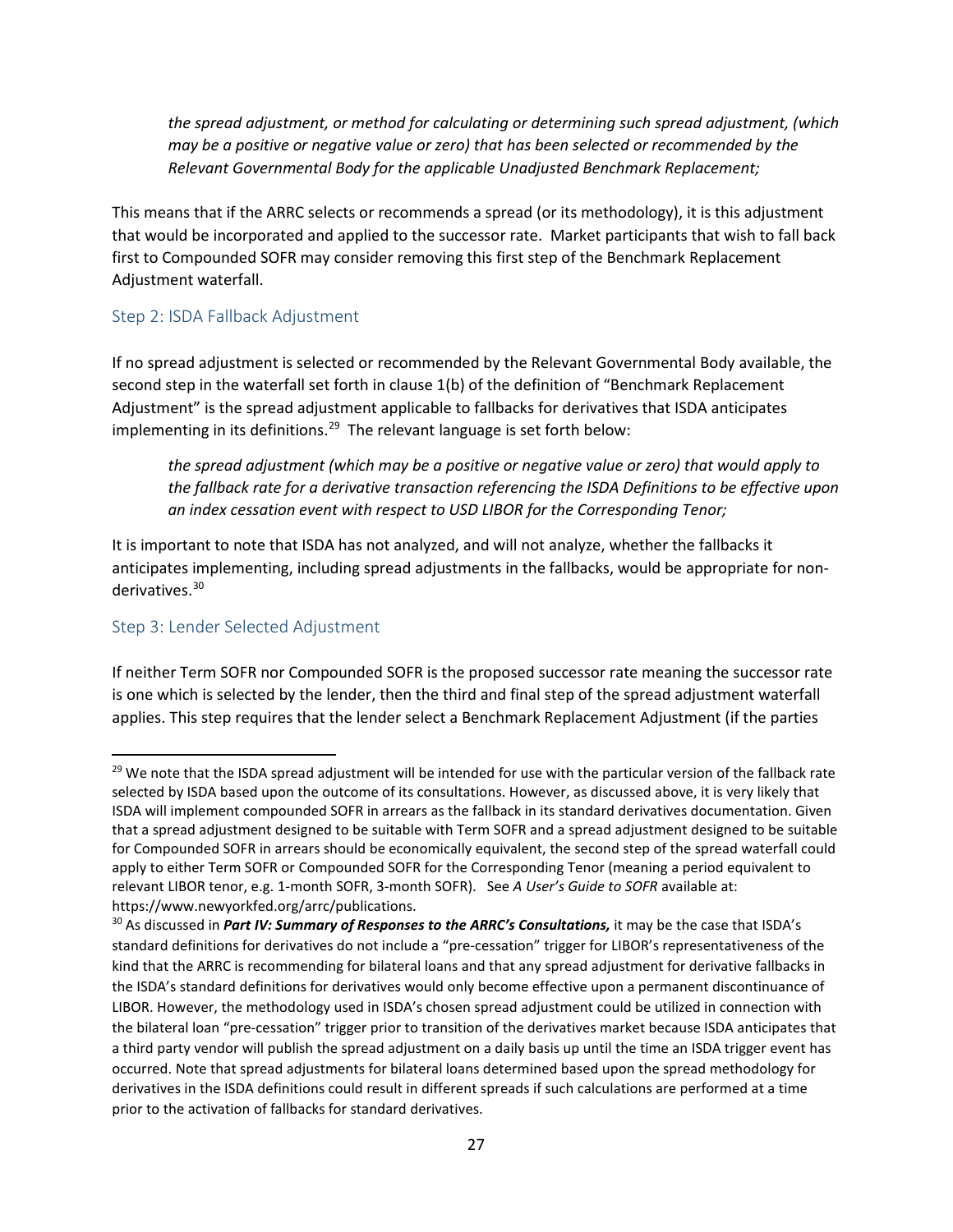agree, giving due consideration to any selection or recommendation that has been made by the Fed or the ARRC or any evolving or then-prevailing market convention for determining a spread adjustment for the replacement of the then-current Benchmark in U.S. dollar-denominated syndicated or bilateral loans). This step is found in clause (2) of the definition of "Benchmark Replacement Adjustment" which is set forth below:

*the spread adjustment, or method for calculating or determining such spread adjustment, (which may be a positive or negative value or zero) that has been selected by the Lender for the applicable Corresponding Tenor [giving due consideration to (i) any selection or recommendation of a spread adjustment, or method for calculating or determining such spread adjustment, for the replacement of the then-current Benchmark with the applicable Unadjusted Benchmark Replacement by the Relevant Governmental Body at such time or (ii) any evolving or thenprevailing market convention for determining a spread adjustment, or method for calculating or determining such spread adjustment, for the replacement of the then-current Benchmark with the applicable Unadjusted Benchmark Replacement for U.S. dollar-denominated syndicated or bilateral credit facilities at such time];*

#### <span id="page-27-0"></span>**E. Introduction to the "Amendment Approach" Fallback Language**

The "amendment approach" does not prescribe what the successor rate or spread adjustment would be; rather, it provides a streamlined amendment process for negotiating a benchmark replacement in the future. As discussed above, it is similar to the "LIBOR replacement" language that is being included in credit agreements in the market currently. The ARRC's recommended "amendment approach" fallback language builds on this language and includes specificity around trigger events (including an early opt-in trigger), an explicit inclusion of a benchmark replacement adjustment, and an objection right for the borrower.<sup>[31](#page-27-2)</sup> While the Benchmark Replacement is not predetermined as it is in the "hardwired approach," the process and parameters for selecting the Benchmark Replacement are set forth with specificity. Unlike the "hardwired approach" fallback language which is future-proofed as described above, the "amendment approach" fallback language as provided above is drafted solely for the replacement of LIBOR; should parties desire to future-proof the "amendment approach" mechanics, the recommended fallback language should be modified accordingly.

# <span id="page-27-1"></span>Operative Provisions

(1) **Benchmark Replacement**: After a Benchmark Transition Event has occurred or after the exercise of an Early Opt-in Election, the lender may amend the credit agreement to select a successor rate and spread adjustment, in each case, giving due consideration to any selection or recommendation by the Relevant Governmental Body (the Federal Reserve Board or the Federal Reserve Bank of New York, or committees endorsed or convened by them (e.g., the ARRC)) or

<span id="page-27-2"></span> $31$  If it is not possible to determine LIBOR but none of the events that would trigger a move to a successor rate have occurred (that is, LIBOR has not been permanently or indefinitely discontinued nor has the regulator of the benchmark found that it is not representative), then the bilateral loan will reference whatever is currently specified in the current sections of contract language for the *temporary* unavailability of LIBOR (if applicable).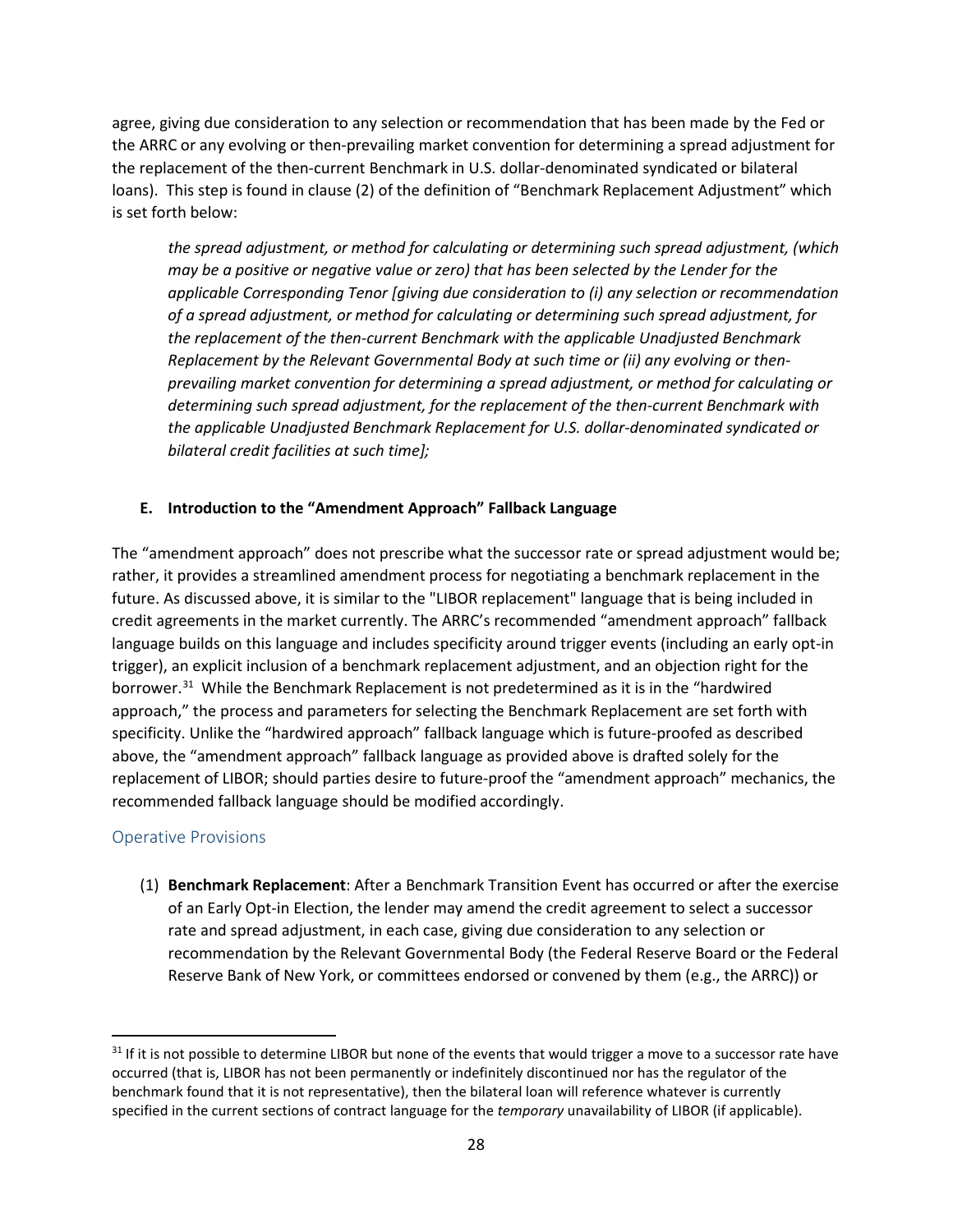any evolving or then-prevailing market convention for determining a successor rate for LIBOR for U.S. dollar bilateral loan facilities.

- (2) **Streamlined Amendment Process**: If the parties have elected this option, the proposed amendment is subject to negative consent rights of the borrower. Otherwise, the amendment becomes effective automatically.
- (3) **Benchmark Replacement Conforming Changes**: At the time of LIBOR's replacement, and from time to time thereafter, certain conforming changes may be needed to implement the transition to the Benchmark Replacement, as described further below. The definition of "Benchmark Replacement Conforming Changes" is identical in the "amendment approach" language and the "hardwired approach" language.
- (4) **Notices; Decisions and Determinations**: In addition, standards are set forth for the various decisions that must be made in connection with a Benchmark transition, as described further below. The fallback language also specifies which events require the lender to send notices to the borrower.

#### <span id="page-28-0"></span>**F. "Amendment Approach" Benchmark Replacement**

In the ARRC-recommended "amendment approach" fallback language for bilateral business loans, references to LIBOR will be replaced in the credit agreement pursuant to the terms of an amendment once it has been made effective.

#### <span id="page-28-1"></span>Benchmark Replacement and Benchmark Replacement Adjustment

Once a trigger event has occurred, as described above, the lender selects a successor rate (which may, but need not, be a SOFR term rate) and a spread adjustment (the "Benchmark Replacement Spread"). The defined term "Benchmark Replacement" refers to both the rate and spread together. Unlike the predetermined waterfalls in the "hardwired approach" fallback language, the definition of "Benchmark Replacement" and "Benchmark Replacement Adjustment" only include "guardrails" with respect to the successor rate and spread adjustment. In its selection of the Benchmark Replacement, the lender is required to give due consideration to any selection or recommendation by the Fed or the ARRC or any evolving or then-prevailing market convention for other U.S. dollar business loans. The definition of "Benchmark Replacement" and the definition of "Benchmark Replacement Adjustment" for the "amendment approach" are set forth below:

*"Benchmark Replacement" means the sum of: (a) the alternate benchmark rate (which may include Term SOFR) that has been selected by the Lender giving due consideration to (i) any selection or recommendation of a replacement rate or the mechanism for determining such a rate by the Relevant Governmental Body or (ii) any evolving or then-prevailing market convention for determining a rate of interest as a replacement to LIBOR for U.S. dollar-denominated syndicated or bilateral credit facilities and (b) the Benchmark Replacement Adjustment; provided that, if the Benchmark Replacement as so determined would be less than zero, the Benchmark Replacement will be deemed to be zero for the purposes of this Agreement.*

*"Benchmark Replacement Adjustment" means, with respect to any replacement of LIBOR with an Unadjusted Benchmark Replacement for each applicable Interest Period, the spread*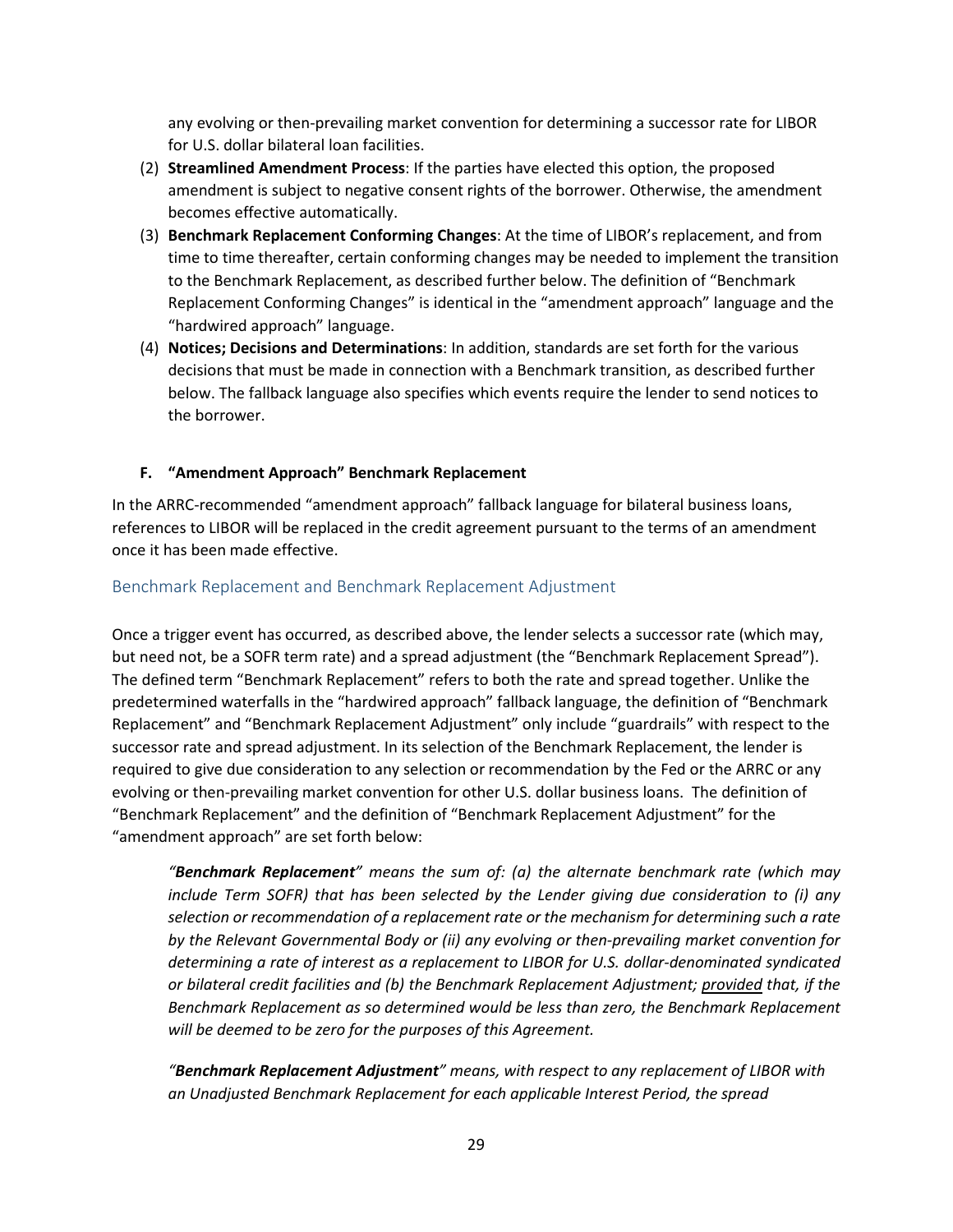*adjustment, or method for calculating or determining such spread adjustment (which may be a positive or negative value or zero) that has been selected by the Lender giving due consideration to (i) any selection or recommendation of a spread adjustment, or method for calculating or determining such spread adjustment, for the replacement of LIBOR with the applicable Unadjusted Benchmark Replacement by the Relevant Governmental Body or (ii) any evolving or then-prevailing market convention for determining a spread adjustment, or method for calculating or determining such spread adjustment, for the replacement of LIBOR with the applicable Unadjusted Benchmark Replacement for U.S. dollar-denominated syndicated or bilateral credit facilities at such time.*

This flexibility means that future developments with respect to spread adjustments are more easily captured. For instance, the market could in time develop a so-called "break-the-glass" feature that is triggered during times of credit market stress pursuant to which the all-in interest rate is increased to reflect lenders' increased cost of funds during such times. Key aspects of how a feature like this would work have not been fleshed out; however, the "amendment approach" is likely flexible enough to accommodate such a feature while the "hardwired approach" would not be unless the successor rate and spread adjustment were selected through the amendment process. It should be noted, however, that the additional flexibility may have implications for the lender. Under both sets of fallback language the lender is involved in selecting and administering the successor rate, but the lender arguably exercises more discretion under the "amendment approach" because the successor rate and spread adjustment are not pre-determined.

#### <span id="page-29-0"></span>Amendment Process

Once the selection has been made, the lender provides notice to the borrower of the proposed amendment identifying the Benchmark Replacement. If the negative consent option is included, the borrower then has the opportunity to object to the rate and, if the borrower objects to the amendment within the five business day window, the amendment fails. The loan would then accrue interest at ABR until a Benchmark Replacement is successfully chosen. However, if after five business days from the notice of the proposed amendment the lender has not received an objection from the borrower, then the amendment becomes effective at 5pm on the [fifth][tenth] business day after the amendment was provide.

Finally, the fallback language recognizes that it is challenging operationally to have a large number of credit agreements being amended simultaneously and so provides in the definition of "Benchmark Transition Start Date," in the context of a preannounced cessation of LIBOR, that the relevant amendment can take place at any time during a certain window of time. The language suggests up to 90 days before the expected date of transition in the definition of "Benchmark Transition Start Date," but parties can specify a different length of time depending on preferences and operational needs. This 90 day period, however, is reduced if the announcement occurs less than 90 days before a trigger event becomes effective. In that case, the relevant amendment can take place at any time after the date of the announcement.

#### <span id="page-29-1"></span>**G. "Hedged Loan Approach" to Fallback Language**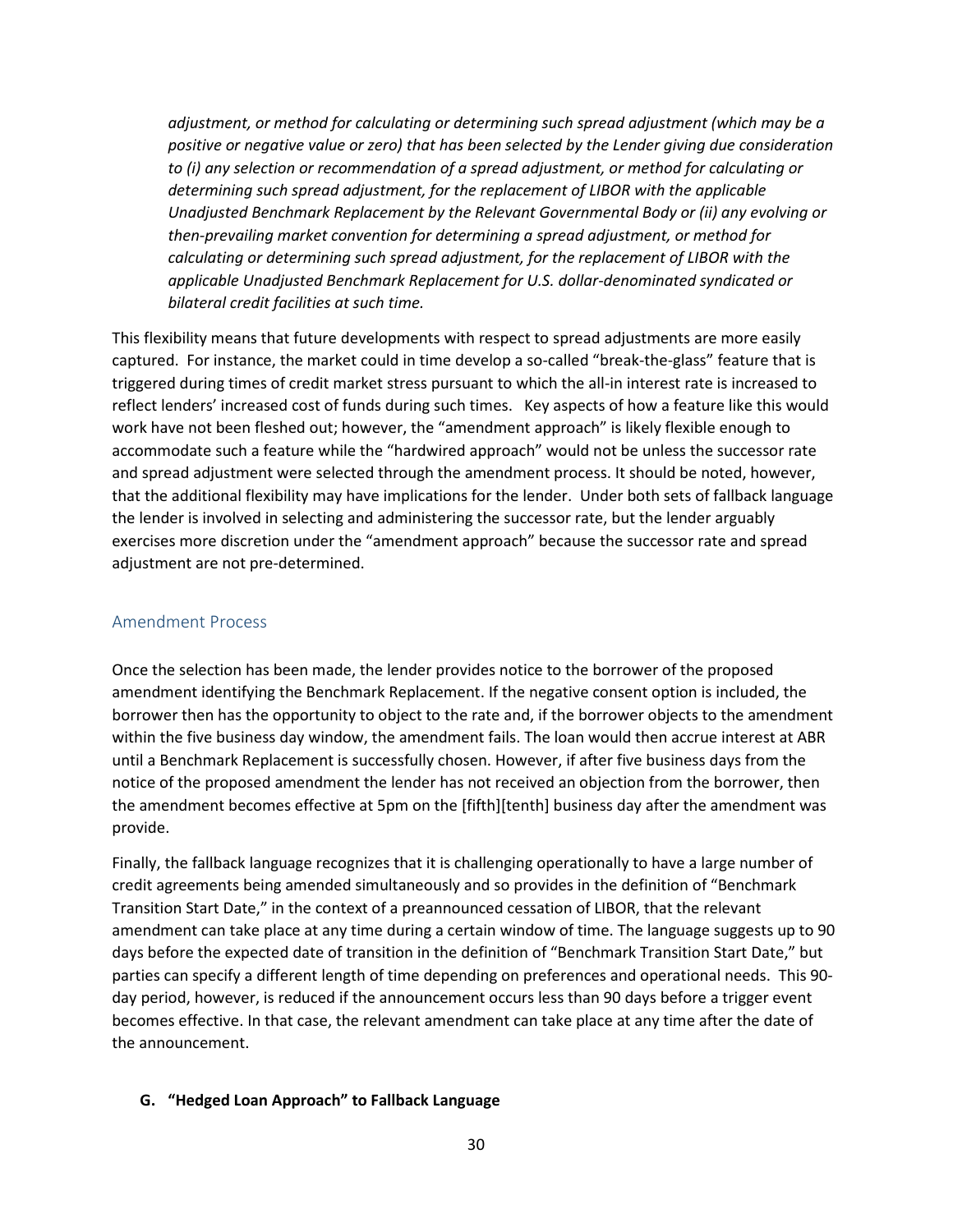As discussed above, certain borrowers enter into interest rate swaps to offset or hedge their floating rate interest exposure. Such borrowers may wish to avoid any basis risk (*i.e.* any mismatch between the terms of their loan and the related hedge) in the event that LIBOR is discontinued (*i.e.* any mismatch between the terms of their loan and the related hedge). As noted above, there are several ways in which the hardwired approach and amendment approach may not align with the fallbacks ISDA implements for standard derivatives. Any differences are likely to introduce mismatches between loans and related hedges that would not have otherwise arisen and that might not have been anticipated. Market participants may also wish to avoid any complications in accounting, tax or regulatory treatment of such mismatches. To the extent borrowers wish to ensure their bilateral business loan fallbacks are aligned with those for related derivatives referencing the ISDA definitions, the "hedged loan approach" provides certainty in this regard. Note that the benefit of close alignment with derivatives introduces certain costs as it would preclude the fallback to a forward-looking term SOFR rate. Market participants should consider whether they will be prepared from an operational and funding perspective to implement the fallback rate and spread adjustment that are expected to be incorporated into the ISDA definitions at the end of this year.<sup>[32](#page-30-1)</sup> The operational complexities to implementation of the hedged approach may be especially challenging.

### <span id="page-30-0"></span>**H. Conforming Changes**

As noted above, each set of fallback language provides the lender the ability to execute certain conforming changes to the bilateral business loan in order to appropriately implement and administer the successor rate. An example of such a change may be moving from months to day count (1 month vs. 30 days) or perhaps an adjustment to the length of interest accrual periods or frequency of determining rates. The definition of "Benchmark Replacement Conforming Changes" is set forth below:

*"Benchmark Replacement Conforming Changes" means, with respect to any Benchmark Replacement, any technical, administrative or operational changes (including changes to the definition of "ABR," the definition of "Interest Period," timing and frequency of determining rates and making payments of interest and other administrative matters) that the Lender decides may be appropriate to reflect the adoption and implementation of such Benchmark Replacement and to permit the administration thereof by the Lender in a manner substantially consistent with market practice (or, if the Lender decides that adoption of any portion of such market practice is not administratively feasible or if the Lender determines that no market practice for the administration of the Benchmark Replacement exists, in such other manner of administration as the Lender decides is reasonably necessary in connection with the administration of this Agreement).*

Because conventions may evolve over time, the lender's ability to implement conforming changes is not only available at the time of transition, but also from time to time thereafter. With respect to the "hardwired approach" language, it is expected that "Benchmark Replacement Conforming Changes" will

<span id="page-30-1"></span><sup>32</sup> As noted above, ISDA has not analyzed, and will not analyze, whether the fallbacks it anticipates implementing would be appropriate for non-derivatives. The ARRC expects that there will be a tight link between the forwardlooking term SOFR rate and the compounded average of SOFR and, therefore, some parties may be comfortable with a basis between the expected fallback rates for loans and derivatives. See *A User's Guide to SOFR*, p. 16.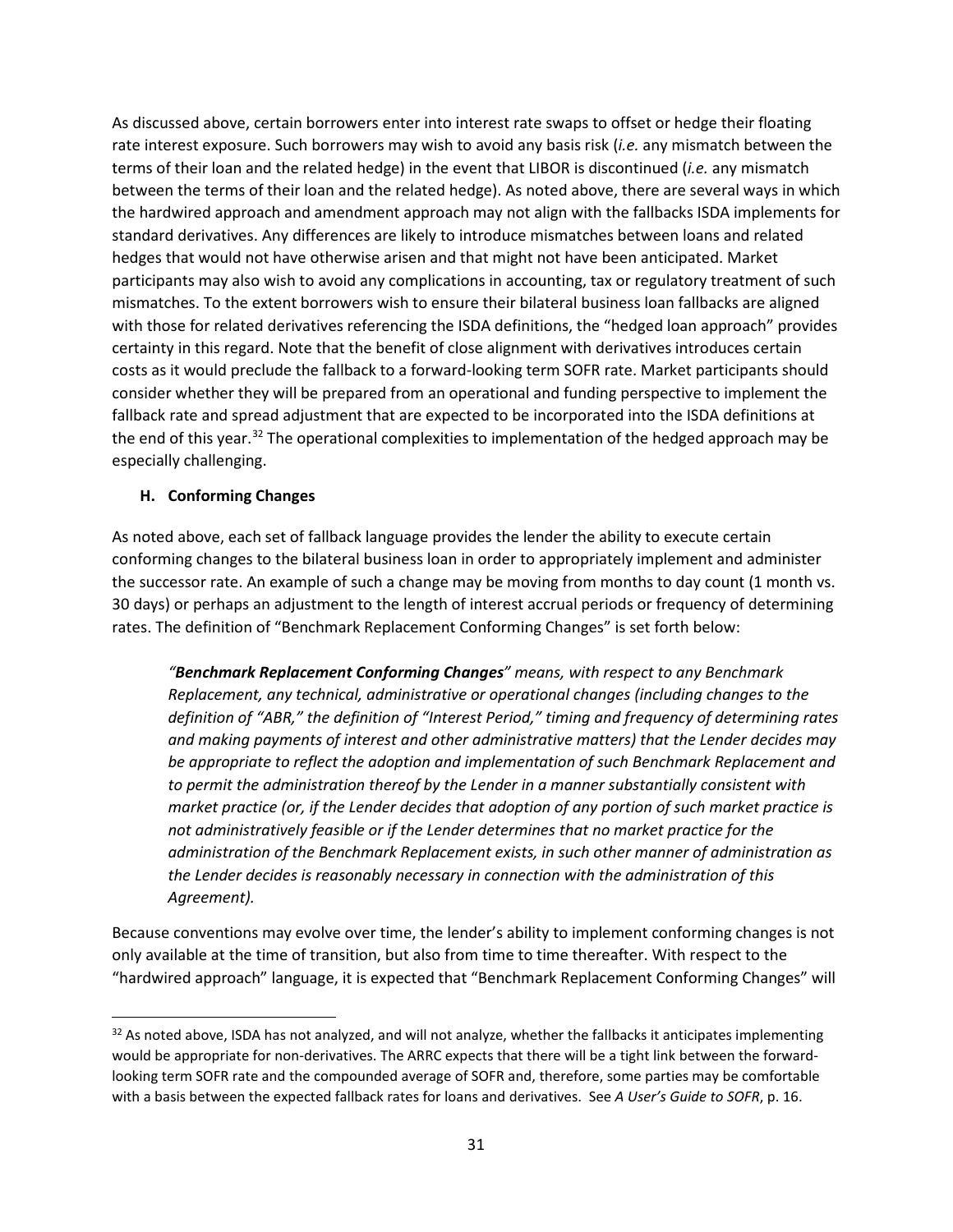be particularly important in connection with implementation of Compounded SOFR.

# <span id="page-31-0"></span>**I. Notices and Standards for Decisions and Determinations**

Because it is important that the borrower and lenders, as applicable, are properly notified of changes resulting from the cessation of LIBOR and transition to a Benchmark Replacement, clause (c) of the Section titled "Effect of Benchmark Transition Event" enumerates the events which require the lender to promptly notify the borrower. The requirement that the lender send such notices is narrow, but includes (i) any occurrence of a trigger event, including an early opt-in election, as applicable (and the related "Benchmark Replacement Date" and "Benchmark Transition Start Date"), (ii) the implementation of any Benchmark Replacement, (iii) the effectiveness of any "Benchmark Replacement Conforming Changes," (iv) the removal or reinstatement of any Term SOFR tenor ("hardwired approach" only) and (v) the commencement or conclusion of any "Benchmark Unavailability Period," i.e. when the loans would accrue interest at ABR.

The fallback provisions specify that the lender must make certain decisions and determinations, for example, whether a trigger has occurred and what is the applicable successor rate and spread adjustment"(subject to the negative consent of the borrower, in the case of the "amendment approach", if the parties have selected the negative consent option). The fallback language specifies in the operative provisions that such decisions regarding whether to take action or refrain from taking action may be made "in the sole discretion" of the lender. The standard set forth for any determinations by the lender is "conclusive and binding absent manifest error." Similarly, with respect to an early opt-in election, the lender may also make a determination that the trigger has been met. The same standard applies to this determination.

# <span id="page-31-1"></span>**J. General Considerations**

This ARRC recommendation provides three complete sets of fallback language – the "amendment approach" the "hardwired approach" and the "hedged loan approach". While each set of language offers a complete fallback solution, it was not possible to address every aspect of a credit agreement that would be impacted when LIBOR is replaced and such other changes to operative provisions fall outside the scope of this project. For example, also important to keep in mind that the current LIBORbased lending model was envisioned as a "cost-plus" funding model and SOFR may not be reflective of a bank's internal funding costs. There are a number of customary credit agreement provisions that have developed around the historical construct of LIBOR and such provisions, e.g. break-funding, increased costs, and illegality, may need to be reconsidered if LIBOR is not the reference rate.

Furthermore, with respect to Compounded SOFR implemented "in arrears," parties will need to consider what changes may be necessary to accommodate not knowing the interest rate at the beginning of the interest period, for instance, the impact on calculating interest due on loans that are repaid prior to the end of the interest period. It is the intention that future changes such as these would be able to be implemented through a lender's ability to make "Benchmark Replacement Conforming Changes."

In order to address a wide variety of business loans, all three sets of fallback language incorporate provisions necessary for implementing a fallback from LIBOR in facilities that allow multiple LIBOR tenors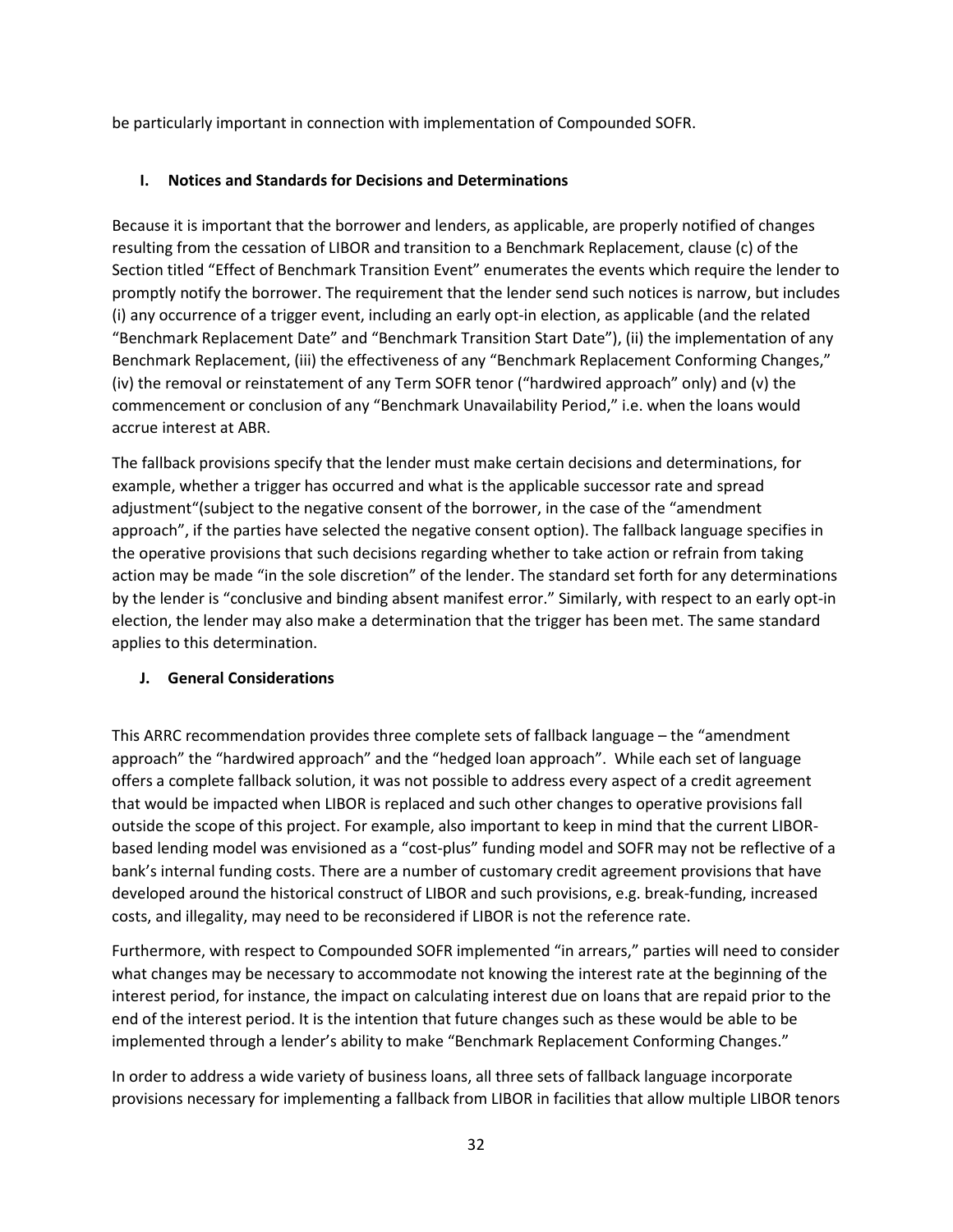(commonly defined as "Interest Periods"), often at the election of the Borrower. For loans that do not allow for multiple LIBOR tenors, the ARRC recommended language can likely be simplified by removing unnecessary language or provisions.

Finally, there are certain decisions and determinations that must be made by lenders in connection with a transition to a Benchmark Replacement. Lenders may deem it prudent to include general disclaimer language with respect to LIBOR or any successor rate. While such provisions are individual to each lender, the ARRC understands the needs of lenders and the ARRC does not consider the inclusion of such language to be at odds with its principles.

# *Part IV: Summary of Responses to the ARRC's Consultations*

<span id="page-32-0"></span>In this section, we discuss the feedback the ARRC received to its consultations published in 2018 for floating rate notes, syndicated business loans, bilateral business loans, and securitizations and how these responses affected the crafting of the ARRC's final fallback language recommendations. The consultations generally set forth proposed fallback provisions that defined:

- *A set of trigger events.* Trigger events are the occurrences that precipitate the conversion from LIBOR to a new reference rate.
- *The selection of a successor rate.* The successor rate is the reference rate that would replace LIBOR in contracts.
- *The selection of a spread adjustment.* The adjustment is added to the successor rate to account for differences between LIBOR and the successor rate.

The proposed provisions also sought to address timing and operational mechanics so that the fallbacks would function effectively. Market participants were invited to comment on these details of the ARRC's proposed fallback provisions. Comment was also sought on the general appropriateness of the proposals, potential operational challenges, and any barriers to implementation. Below is an overview of the feedback with respect to each of the key components of the proposed fallback language in the consultations.

# *Triggers*

The ARRC consultations included five baseline trigger events<sup>33</sup>: The first and second triggers in the ARRC's proposed fallback provisions matched the fallback triggers in the ISDA 2018 Consultation<sup>[34](#page-32-2)</sup>. These two triggers would cause a move to the successor rate in the event that LIBOR was permanently or indefinitely discontinued, as announced either by the benchmark administrator or an official body. The ARRC consultations also included additional "pre-cessation triggers" that were not included in the ISDA 2018 Consultation but were intended to describe events that signaled either an unannounced stop to LIBOR, a material downgrade in the quality of LIBOR as signaled by a permanent or indefinite decline in the number of submitting banks to below the number required by its administrator's internal policies, or a determination by a regulatory supervisor that LIBOR was not representative of the underlying market.

<span id="page-32-1"></span> <sup>33</sup> The securitizations consultation included two additional triggers that are not discussed herein*.*

<span id="page-32-2"></span><sup>34</sup> See the ISDA 2018 Consultation a[t https://www.isda.org/2018/12/20/benchmark-fallbacks-consultation.](https://www.isda.org/2018/12/20/benchmark-fallbacks-consultation/)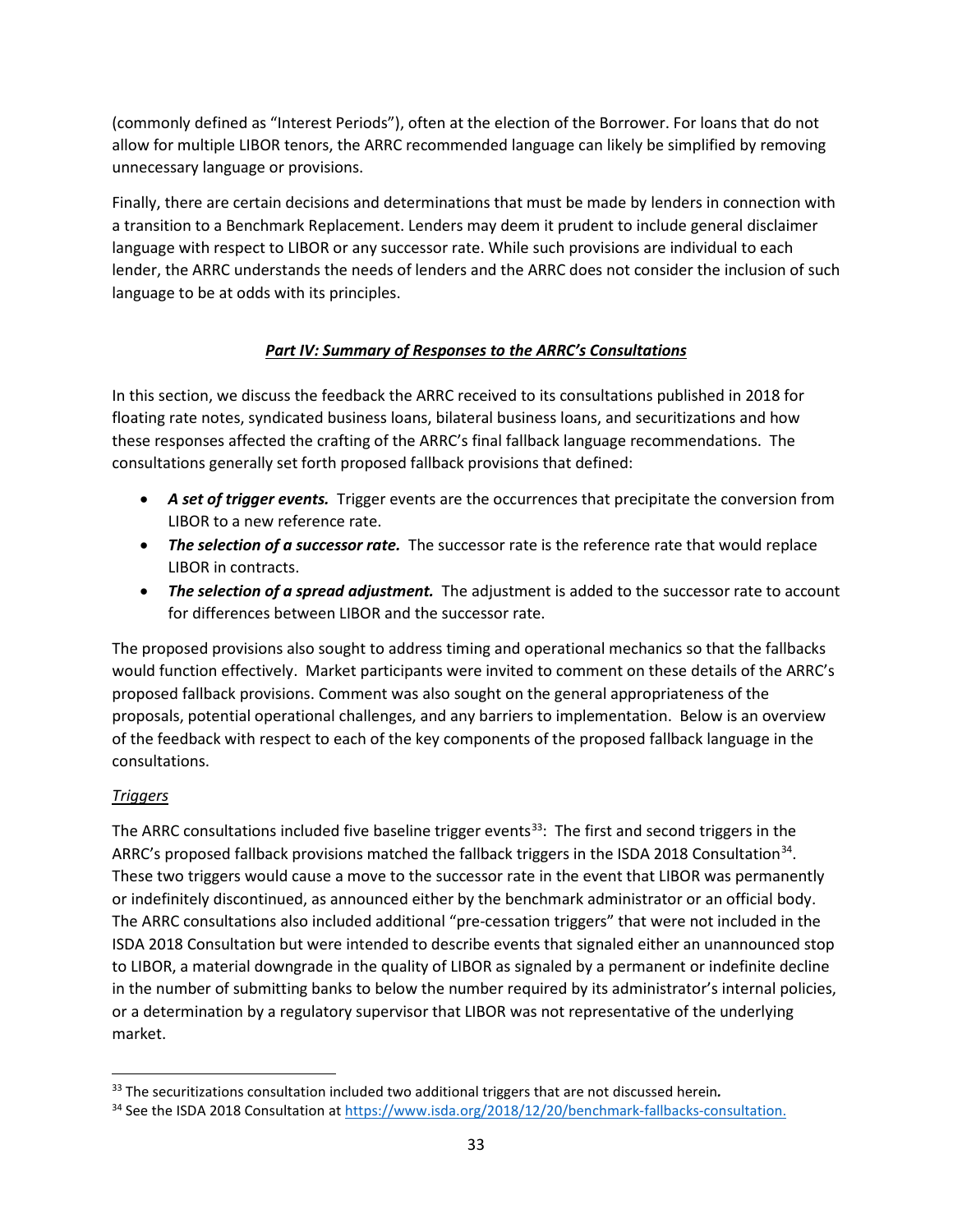Although many respondents to the ARRC consultations noted that consistency with ISDA was desirable where possible, a clear majority of consultation respondents (84 percent) supported the inclusion of one or more of the pre-cessation triggers, with 77 percent supporting the inclusion of a trigger for a regulatory finding that LIBOR was no longer representative. Many respondents to the FRN and securitization consultations (72 percent of respondents) believed they would have no other options available to manage the potential risks that could be involved if triggers of this type were not included in fallback language.

Since the ARRC's consultations were released, other information has also been received that was relevant for the ARRC's considerations of trigger events. The regulatory supervisor for the administrator of LIBOR, the FCA, has indicated that it may be likely to determine that LIBOR was no longer representative of underlying markets at, if not before, the time that the [benchmark's insufficient](https://www.theice.com/publicdocs/ICE_LIBOR_Reduced_Submissions_Policy.pdf) [submissions policy](https://www.theice.com/publicdocs/ICE_LIBOR_Reduced_Submissions_Policy.pdf) was ever invoked.<sup>[35](#page-33-0)</sup> And ISDA has indicated that it is also moving to solicit marketwide feedback on pre-cessation issues, including those related to a statement by the FCA that LIBOR was no longer representative.[36](#page-33-1)

Based on the feedback to its consultations and the ARRC's belief that some form of trigger that attempts to address a further decline in the quality of LIBOR is desirable, the ARRC has determined that the inclusion of at least one pre-cessation trigger is appropriate, but that it is also appropriate to seek consistency with ISDA's standard definitions for derivatives where it is feasible. Although the results of ISDA's work cannot be known at this time, and it is not certain that ISDA will ultimately include a precessation trigger in its standard definitions, the ARRC has also concluded that it is appropriate to seek potential consistency with ISDA by recommending a pre-cessation trigger in cash product contracts for the event that the FCA finds LIBOR to no longer be representative. In this way, as has been supported by the FCA, FSB, and other regulatory organizations, the ARRC's recommendations can hope to effectively address a deterioration in LIBOR's quality while also seeking as much consistency with ISDA as may be possible.<sup>[37](#page-33-2)</sup>

#### *Successor Rate*

The ARRC [identified](https://www.newyorkfed.org/medialibrary/microsites/arrc/files/2017/ARRC-press-release-Jun-22-2017.pdf) SOFR as its recommended alternative to LIBOR after considering a comprehensive list of potential alternatives, including other term unsecured rates, overnight unsecured rates such as the Effective Federal Funds Rate ("EFFR") and the Overnight Bank Funding Rate ("OBFR"), other secured repurchase agreements ("repo") rates, U.S. Treasury bill and bond rates, and overnight index swap rates linked to EFFR. After extensive discussion, the ARRC preliminarily narrowed this list to two rates that it considered to be the strongest potential alternatives: OBFR and some form of overnight Treasury repo rate. The ARRC discussed the merits of and sought feedback on both rates in its 2016 Interim Report [and Consultation](https://www.newyorkfed.org/medialibrary/microsites/arrc/files/2016/arrc-interim-report-and-consultation.pdf?la=en) and i[n a public roundtable.](https://www.newyorkfed.org/arrc/meetings.html#anchor) The ARRC made its final choice of SOFR after evaluating and incorporating feedback from the consultation and from the broad set of end users on its [Advisory](https://www.newyorkfed.org/medialibrary/microsites/arrc/files/2016/Advisory-Group-Membership.pdf)  [Group.](https://www.newyorkfed.org/medialibrary/microsites/arrc/files/2016/Advisory-Group-Membership.pdf) SOFR was selected because it meets international standards for benchmark quality in light of the

<span id="page-33-0"></span><sup>&</sup>lt;sup>35</sup> Se[e speech](https://www.fca.org.uk/news/speeches/libor-transition-and-contractual-fallbacks) by Edwin Schooling Latter, Director of Markets and Wholesale Policy at FCA, delivered at ISDA Annual Legal Forum on January 28, 2019.

<span id="page-33-1"></span><sup>&</sup>lt;sup>36</sup> See the FSB [Official Sector Steering Group's](http://www.fsb.org/wp-content/uploads/P150319.pdf) letter to ISDA dated March 12, 2019, indicating support for ISDA's decision to consult market participants regarding the addition of other trigger events.

<span id="page-33-2"></span><sup>&</sup>lt;sup>37</sup> The final fallback language for securitizations may include additional pre-cessation triggers.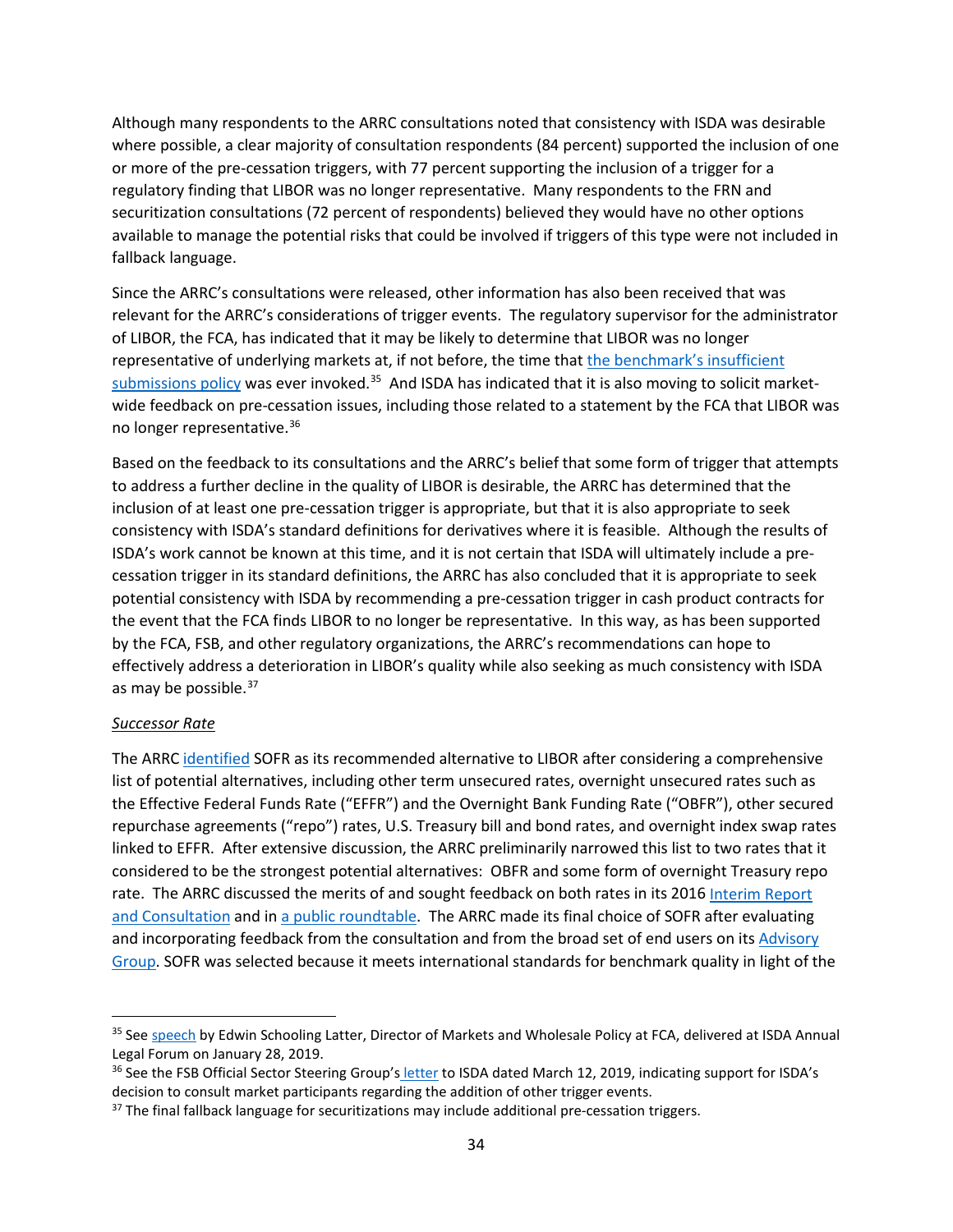depth and liquidity of the markets that underlie it and the manner in which it is produced and administered.

SOFR is a broad measure of the cost of borrowing cash overnight collateralized by U.S. Treasury securities and reflects an economic cost of lending and borrowing relevant to the wide array of market participants active in the financial markets. SOFR is determined based on transaction data composed of: (i) tri-party repo, (ii) General Collateral Finance (GCF) repo, and (iii) bilateral Treasury repo transactions cleared through Fixed Income Clearing Corporation (FICC). Averaging nearly \$800 billion of daily trading since it began publication, transaction volumes underlying SOFR are far larger than the transactions in any other U.S. money market and dwarf the volumes underlying LIBOR.<sup>[38](#page-34-0)</sup> Further, SOFR has a combined set of other advantages that are difficult to match: it is fully IOSCO compliant and produced by the public sector with the public interest in mind, it is now included in FASB's list of hedge accounting markets<sup>39</sup>, and it should be expected to become a highly liquid benchmark in derivatives markets.

However, SOFR is fundamentally different from LIBOR. SOFR is an overnight, secured, nearly risk-free rate, while LIBOR is an unsecured rate published at several different maturities (overnight/spot, one week, one month, two months, three months, six months and one year). Although many market participants should be able to use SOFR as an overnight rate, as evidenced by recent issuances of SOFRbased FRNs, some may find this difficult, and in particular market participants that executed securities and loans linked to LIBOR may find it difficult to transition such legacy contracts from a term LIBOR to an overnight SOFR. For these reasons, as described in the Paced Transition Plan, the ARRC has set the goal of the development of forward-looking term rates based on SOFR derivatives markets. [40](#page-34-2)

Recognizing that it may be more difficult for parties to legacy cash products to move from a term LIBOR rate to an overnight rate, this forward-looking term rate was proposed as the primary potential successor rate for new cash products in the ARRC's consultations. A clear majority (80 percent) of respondents to the consultations agreed with this proposal, although other respondents believed that a compound average of SOFR was more appropriate as the primary fallback.

Consistent with the feedback received from a majority of respondents to the consultations, the final fallback provisions reference a forward-looking term SOFR "selected or recommended by the Relevant Governmental Body" as the primary fallback rate. As noted above, the ARRC has set a goal of seeing a

<span id="page-34-0"></span><sup>&</sup>lt;sup>38</sup> Additional information about SOFR and other Treasury repo reference rates is available at [https://www.newyorkfed.org/markets/treasury-repo-reference-rates-information.](https://www.newyorkfed.org/markets/treasury-repo-reference-rates-information) As the administrator and producer of SOFR, the Federal Reserve Bank of New York began publishing SOFR on April 3, 2018. SOFR is published on a daily basis on the Federal Reserve Bank of New York's website at approximately 8:00 a.m. eastern time. To view the rate, visit[: https://apps.newyorkfed.org/markets/autorates/sofr.](https://apps.newyorkfed.org/markets/autorates/sofr)

<span id="page-34-1"></span><sup>&</sup>lt;sup>39</sup> The Financial Accounting Standards Board ("FASB") issue[d ASU 2018-16](https://fasb.org/jsp/FASB/Document_C/DocumentPage?cid=1176171492980&acceptedDisclaimer=true) to permit the use of the overnight index swap rate based on SOFR as a U.S. benchmark interest rate for purposes of hedge accounting under Topic 815, *Derivatives and Hedging*.<br><sup>40</sup> The ARRC also plans to produce indicative term rates that could help market participants understand how these

<span id="page-34-2"></span>rates are likely to behave before it is possible to produce a set of robust, IOSCO-compliant term reference rates that could be used in financial contracts. Preliminary data can be found in slide 6 of the presentation by the Chair of the ARRC at its July 2018 roundtable [\(www.newyorkfed.org/medialibrary/Microsites/arrc/files/2018/OConnor-](https://www.newyorkfed.org/medialibrary/Microsites/arrc/files/2018/OConnor-Slides-ARRC-Roundtable.pdf)[Slides-ARRC-Roundtable.pdf\)](https://www.newyorkfed.org/medialibrary/Microsites/arrc/files/2018/OConnor-Slides-ARRC-Roundtable.pdf). The Federal Reserve Board released [a paper](https://www.federalreserve.gov/econres/feds/files/2019014pap.pdf) on Inferring Term Rates from SOFR Futures Prices: Finance and Economics Discussion Series (FEDS), Divisions of Research & Statistics and Monetary Affairs, dated February 5, 2019 at https://www.federalreserve.gov/econres/feds/files/2019014pap.pdf.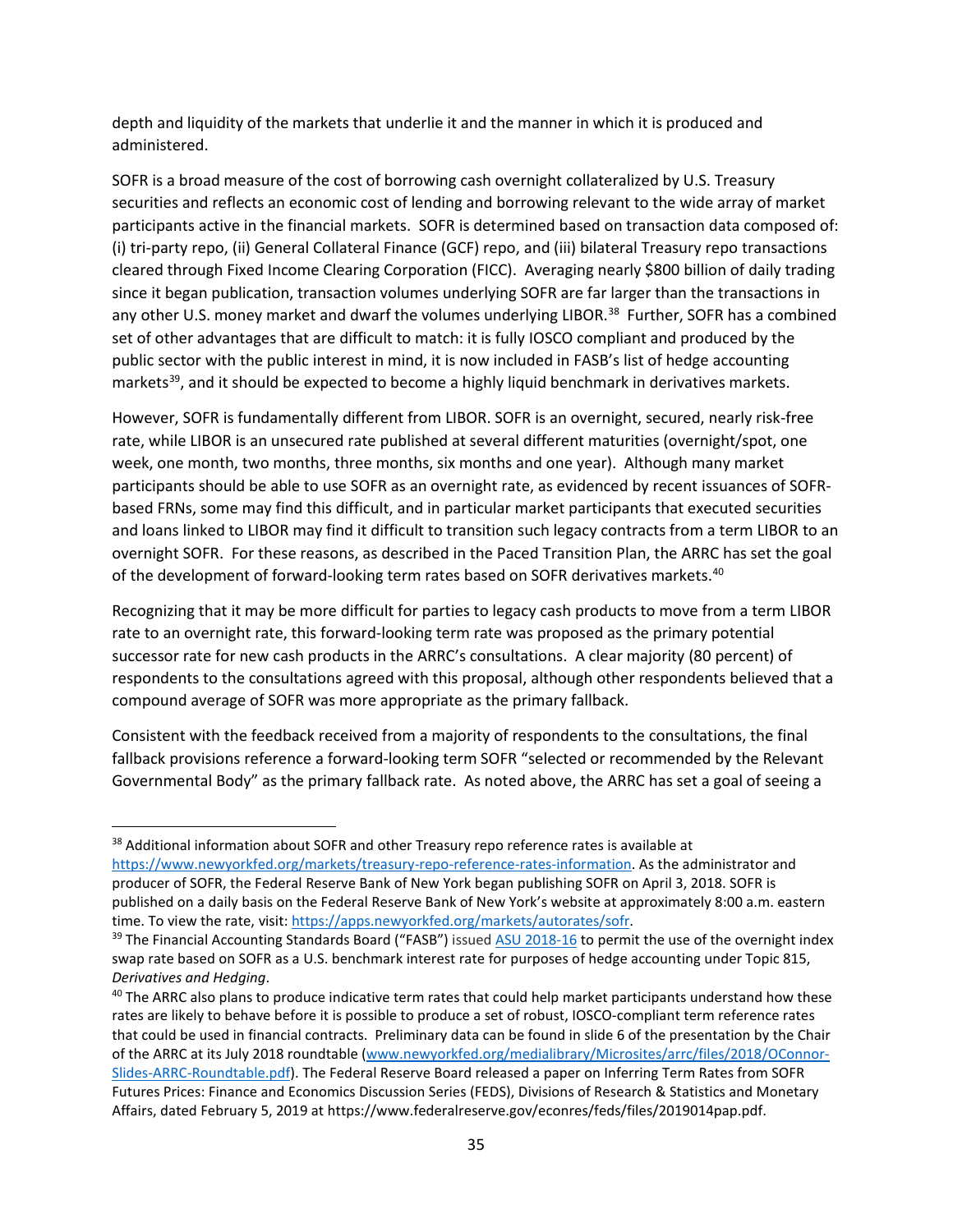forward-looking term SOFR rate produced by the end of 2021; however, it is also important to understand that the ARRC will only select or recommend any reference rate as a fallback for LIBOR based cash products if a consensus can be reached among its members that such rate is a robust, transaction-based IOSCO-compliant benchmark.

If the ARRC has concluded that a robust, IOSCO-compliant forward-looking term rate is not available and has therefore not selected or recommended such a rate, then the next successor rate proposed in the consultations was a compound average of SOFR. Respondents to the consultations approved of this choice, and all respondents to the FRNs consultation (and the majority of respondents to other consultations) believed that the compound average should be calculated "in arrears," i.e. not known at the beginning of the interest period. The third proposed fallback rate, spot SOFR, received little support – only 22 percent of consultation respondents believed it would be appropriate to include one single day's observation of SOFR held for the duration of the interest period as a successor rate, and the ARRC has not included spot SOFR in its final recommendations.

The remaining steps included in the FRN and securitization consultations' waterfall of successor rates are primarily aimed at addressing the risk that SOFR might someday cease to be published. While this seems an unlikely event in the current environment, FRNs and securitizations can have very long maturities and the ARRC believed it was important to include a robust set of fallback provisions that would protect issuers and investors beyond the potential end to LIBOR itself. Respondents generally supported the ARRC's proposals at this stage of the successor rate waterfall and the ARRC has kept them in its final recommendations. On the other hand, the ARRC has removed from the penultimate step of the FRN fallback language the right of the issuer or its designee to override the ISDA fallback rate. The provision was opposed by the majority of respondents to the FRN consultation, although it is not inconsistent with the ARRC's principles.

The final step in each of the successor rate waterfalls in all of the consultations allowed agents and borrowers, lenders, and issuers or their designees discretion to select a successor rate, sometimes with negative consent of other parties. This flexibility is intended to ensure the successor rate waterfalls do not fail and has remained in the final ARRC-recommended fallback language.

#### *Spread Adjustment*

As described above, LIBOR and SOFR are different rates and thus the ARRC consultation fallback proposals included a spread adjustment, intended to make the successor rate level more comparable to LIBOR. The ARRC proposed that the primary spread adjustment at the top of a waterfall would be an adjustment selected or recommended by the "Relevant Governmental Body." The majority of consultation respondents (91 percent) indicated that it would be helpful for the ARRC to make recommendations for spread adjustments for cash products. Although an ARRC-recommended spread adjustment does not exist today, the ARRC has agreed to make such a spread adjustment recommendation one of its goals.

Respondents believed that the spread adjustment for derivatives that ISDA intends to include in its standard documentation should be used as the second step in the waterfall. While ISDA expects to include SOFR as the successor rate for USD LIBOR, it has not yet finalized the term and spread adjustments that will apply in the ISDA standard definitions for derivatives.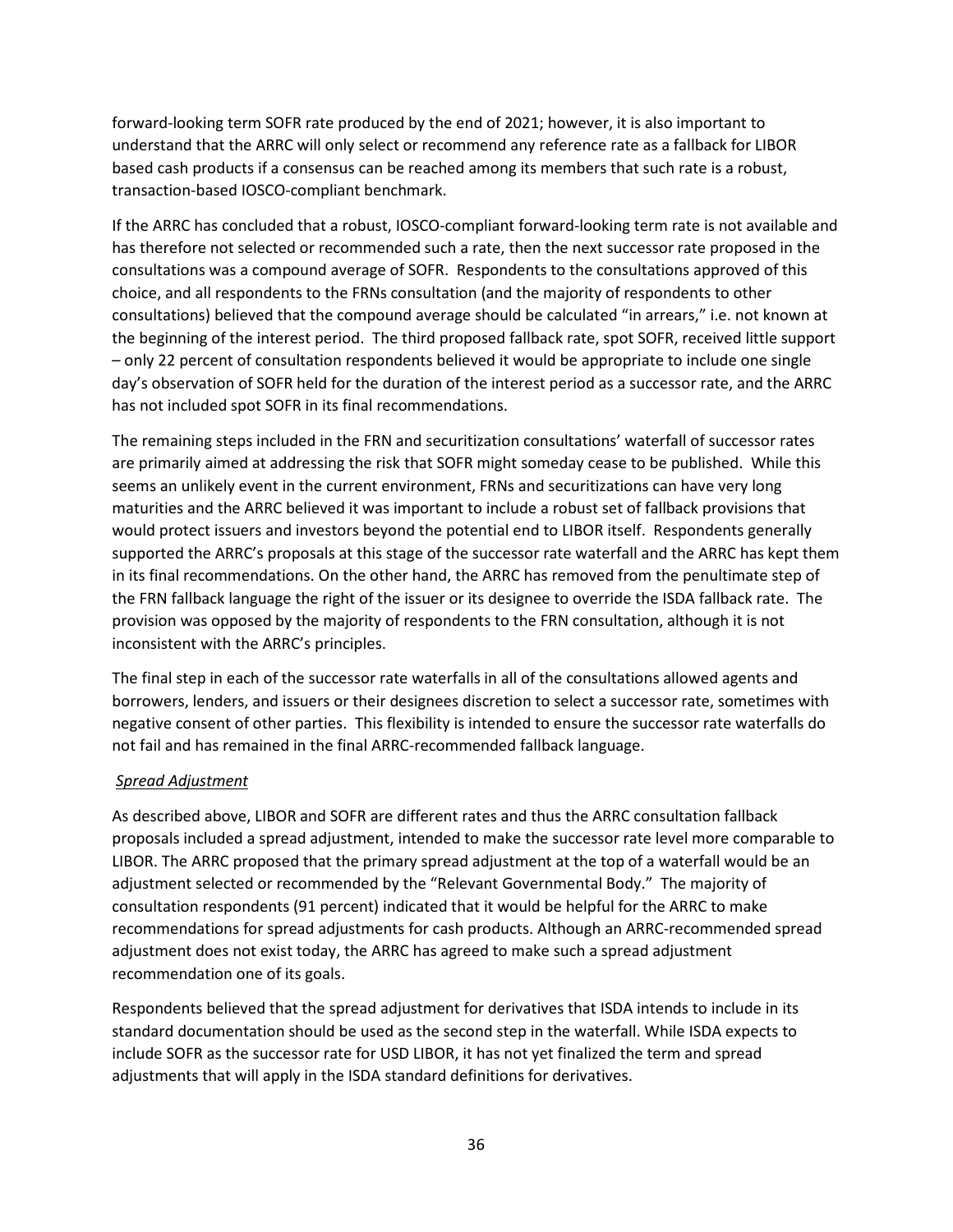Consistent with the successor rate waterfall, the final step of the spread adjustment waterfall also provides one or more parties the discretion to select a spread adjustment to ensure the waterfall does not fail.

### *"Amendment Approach" for Loans*

The description of consultation proposals and feedback above generally applies to the FRNs, securitizations and the "hardwired approach" in the syndicated and bilateral loan consultations. These hardwired approaches for cash products provide more clarity upfront. Market participants that adopt these fallback provisions can know that they will pay or receive a version of SOFR plus a spread adjustment upon a trigger event and parties will not be able to take advantage of the then-current market environment to capture economic value. The "hardwired approach" will likely be more executable on a large number of transactions at LIBOR transition.

However, another approach was included in the consultations for syndicated and bilateral loans called the "amendment approach." The "amendment approach" uses loans' flexibility to create a simpler, streamlined amendment process. It maximizes flexibility and does not reference rates or spread adjustment methodologies that do not yet exist. However, it may simply not be feasible to use the "amendment approach" if thousands of loans must be amended simultaneously due to an unexpected LIBOR cessation. This could create the very real possibility of disruption in the loan market. Additionally, as described in the loan consultations, the "amendment approach" is likely to create winners and losers in different market cycles. In a borrower-friendly market, a borrower may be able to extract value from the lenders by refusing to include a compensatory spread adjustment when transitioning to SOFR. Nonconsenting lenders still would be subject to the lower rate. In a lender-friendly market, lenders might block a new proposed rate, forcing the borrower to pay a higher interest rate, such as ABR for a period of time. A number of respondents to the consultations also noted the operational risk associated with amending a large number of loans in a short period of time.

For these reasons, most consultation respondents that indicated they would prefer to implement the "amendment approach" acknowledged they would likely later find the "hardwired approach" more appropriate. Market participants who choose to adopt the "amendment approach" should therefore expect that future amendments to those provisions, if possible, may be desirable prior to any LIBOR cessation. Furthermore, the potential risks related to the "amendment approach" support a general recommendation that whenever the "amendment approach" is used, negotiation of a fallback benchmark replacement between the lenders and the borrower should be targeted well in advance of an expected LIBOR demise, i.e. through use of the "Early Opt-in Election."

# *Part V: Differences Among Fallback Provisions Across Products*

<span id="page-36-0"></span>As described in the ARRC's guiding principles, there are several benefits to consistency across cash and derivatives products. Specifically, if fallbacks are aligned across the derivatives, loan, bond and securitization markets such that products operate in a consistent fashion upon a LIBOR cessation, then operational, legal and basis risk (particularly where derivatives are used to hedge interest rate risk in cash products) will be reduced. Therefore, the fallback language developed by the ARRC working groups for cash products is intended to be consistent in certain respects with the approach ISDA intends to take for derivatives.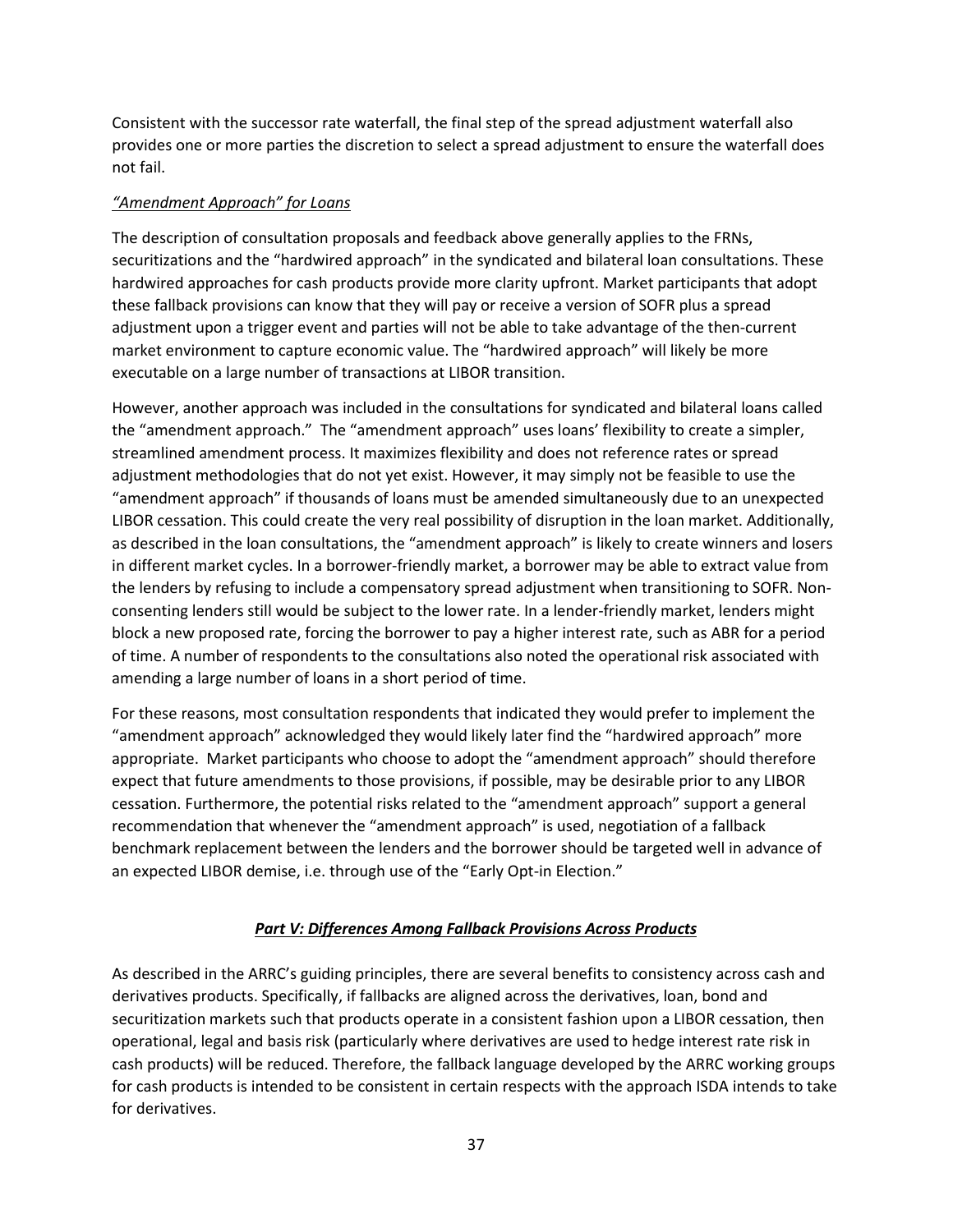Despite the benefits of consistency across markets, ISDA has not analyzed the appropriateness of its proposed fallbacks for non-derivatives and many market participants provided feedback to the ARRC consultations that cash product fallbacks should differ in some respects from derivative fallback provisions. Further, the ARRC recognizes that there are differences among floating rate notes, syndicated business loans, bilateral business loans, and securitizations that may warrant differences in their fallback provisions.

One area of potential divergence is the "triggers" that precipitate the conversion away from LIBOR. As noted above, while ISDA is moving to consult on pre-cessation issues, including those related to a statement by the FCA that LIBOR is no longer representative, there can be no presumption that ISDA will include such a trigger in its standard definitions for derivatives, and this could cause some divergence between the ARRC's recommended fallback language for inclusion in cash products and the fallbacks in ISDA's standard definitions for derivatives. Nonetheless, based on feedback to its consultations, the ARRC is recommending this type of trigger for cash products.

A second area of divergence between the ARRC-recommended fallback language for cash products and those for derivatives is the primary fallback rate. The ARRC-recommended fallback language references a forward-looking term SOFR as the primary fallback rate in response to feedback from the vast majority of respondents to the consultations that a rate with a similar term structure would be the most workable fallback rate for LIBOR. Although ISDA's amendments to its standard definitions are not final, it is a certainty that forward-looking term SOFR will not be the primary fallback rate for derivatives in ISDA's standard definitions for derivatives.[41](#page-37-0) The ISDA 2018 Consultation proposals attracted broad derivatives market consensus that the primary fallback for LIBOR should be an average of the applicable overnight risk-free rates compounded in arrears for a comparable period plus a spread adjustment based on the historical differences with LIBOR.

As noted above, while a clear majority of respondents to the ARRC consultations believed that it was appropriate to fall back first to a forward-looking term SOFR (if the ARRC had recommended or selected such a rate), a minority of respondents believed it was more appropriate to fall back to a compound average of SOFR (to achieve greater alignment with derivatives). In light of this issue, the ARRC wishes to make it clear that choosing to fall back to a compound average of SOFR in cash products would in no way be in conflict with its recommendations. Any choice to remove references to term SOFR and the related ARRC-recommended spread adjustment should be viewed as fully aligned with the ARRC's principles and recommendations. However, market participants should consult their counsel and other advisors regarding whether to modify the ARRC-recommended fallback language in cash products in consideration of their own hedging objectives and basis risk tolerance levels.

In addition to potential difference between fallbacks for derivatives and cash products, there are some differences in the ARRC's recommendations across cash products. Although the ARRC has sought to minimize these differences, it also recognizes that different cash products can have idiosyncratic features that in some cases warrant different treatment. One key difference is that many floating rate notes and securitizations have quite long maturities and are difficult to modify. For this reason the ARRC's recommendations for these asset classes have several lower levels of the successor rate

<span id="page-37-0"></span><sup>&</sup>lt;sup>41</sup> See the ISDA consultation on fallbacks for derivative[s FAQ,](https://www.isda.org/a/RNjEE/Fallback-Consultation-FAQ.pdf) "Why do the choices for calculating the "adjusted RFR" not include a forward-looking term rate?"